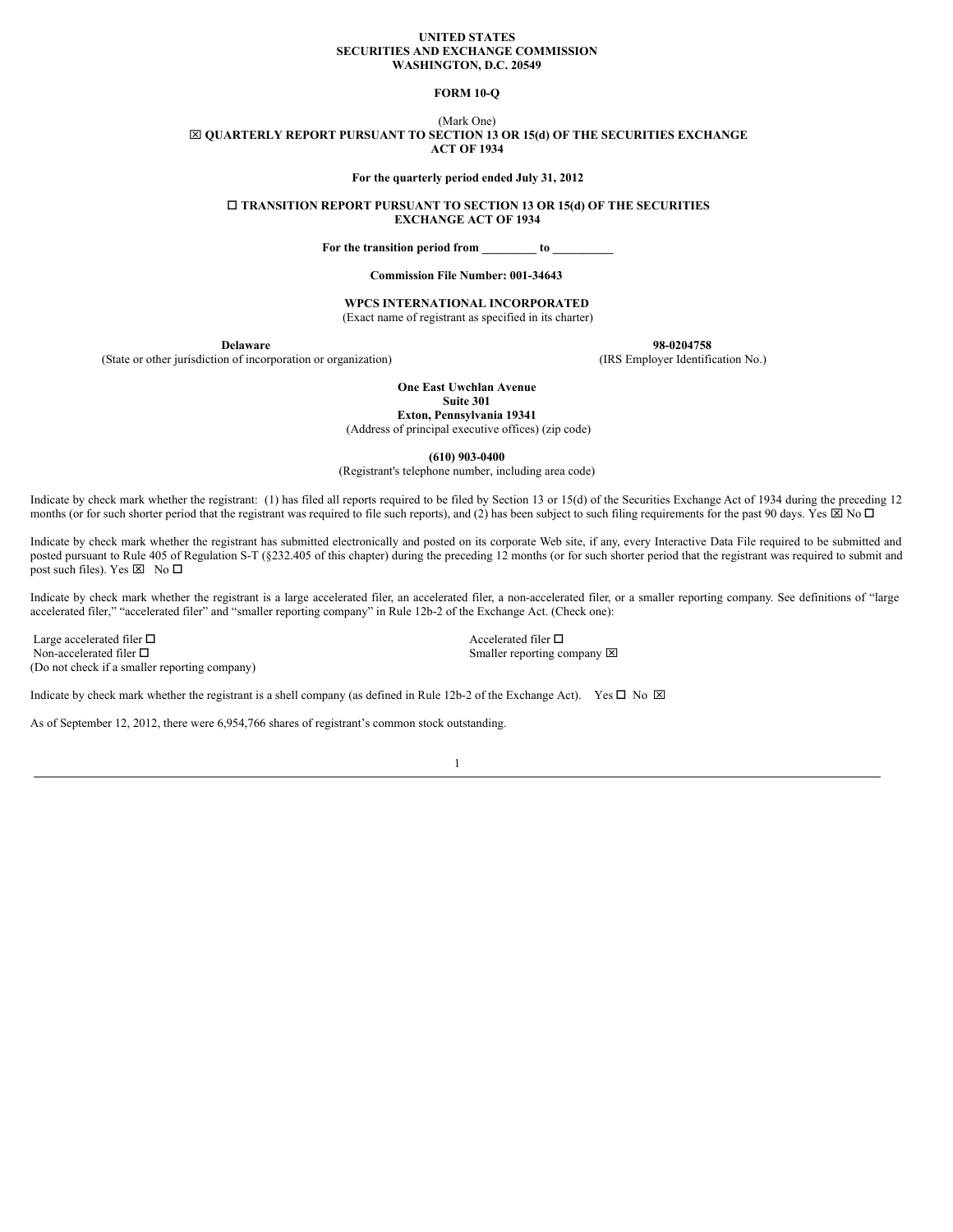## **INDEX**

# PART I. FINANCIAL INFORMATION

| ITEM 1.                 | <b>Financial Statements</b>                                                                                             |                |
|-------------------------|-------------------------------------------------------------------------------------------------------------------------|----------------|
|                         |                                                                                                                         |                |
|                         | Condensed consolidated balance sheets at July 31, 2012 (unaudited) and April 30, 2012                                   | $3 - 4$        |
|                         |                                                                                                                         |                |
|                         | Condensed consolidated statements of operations for the three months ended July 31, 2012 and 2011 (unaudited)           | 5              |
|                         |                                                                                                                         |                |
|                         | Condensed consolidated statements of comprehensive income for the three months ended July 31, 2012 and 2011 (unaudited) | 6              |
|                         | Condensed consolidated statement of equity for the three months ended July 31, 2012 (unaudited)                         | $\overline{7}$ |
|                         |                                                                                                                         |                |
|                         | Condensed consolidated statements of cash flows for the three months ended July 31, 2012 and 2011 (unaudited)           | $8-9$          |
|                         |                                                                                                                         |                |
|                         | Notes to unaudited condensed consolidated financial statements                                                          | $10 - 24$      |
|                         |                                                                                                                         |                |
| ITEM 2.                 | Management's Discussion and Analysis of Financial Condition and Results of Operations                                   | $25 - 37$      |
| ITEM 3.                 | <b>Quantitative and Qualitative Disclosures About Market Risk</b>                                                       | 38             |
|                         |                                                                                                                         |                |
| ITEM 4.                 | <b>Controls and Procedures</b>                                                                                          | 39             |
|                         |                                                                                                                         |                |
|                         | PART II. OTHER INFORMATION                                                                                              |                |
|                         |                                                                                                                         |                |
| <b>ITEM1</b>            | <b>Legal Proceedings</b>                                                                                                | 40             |
| <b>ITEM 1A</b>          | <b>Risk Factors</b>                                                                                                     | 40             |
| ITEM <sub>2</sub>       | Unregistered Sales of Equity Securities and Use of Proceeds                                                             | 40             |
| <b>ITEM3</b>            | <b>Defaults Upon Senior Securities</b>                                                                                  | 40             |
| ITEM <sub>4</sub>       | <b>Mine Safety Disclosures</b>                                                                                          | 41             |
| <b>ITEM 5</b><br>ITEM 6 | <b>Other Information</b><br><b>Exhibits</b>                                                                             | 41<br>41       |
|                         |                                                                                                                         |                |
| <b>SIGNATURES</b>       |                                                                                                                         | 42             |
|                         |                                                                                                                         |                |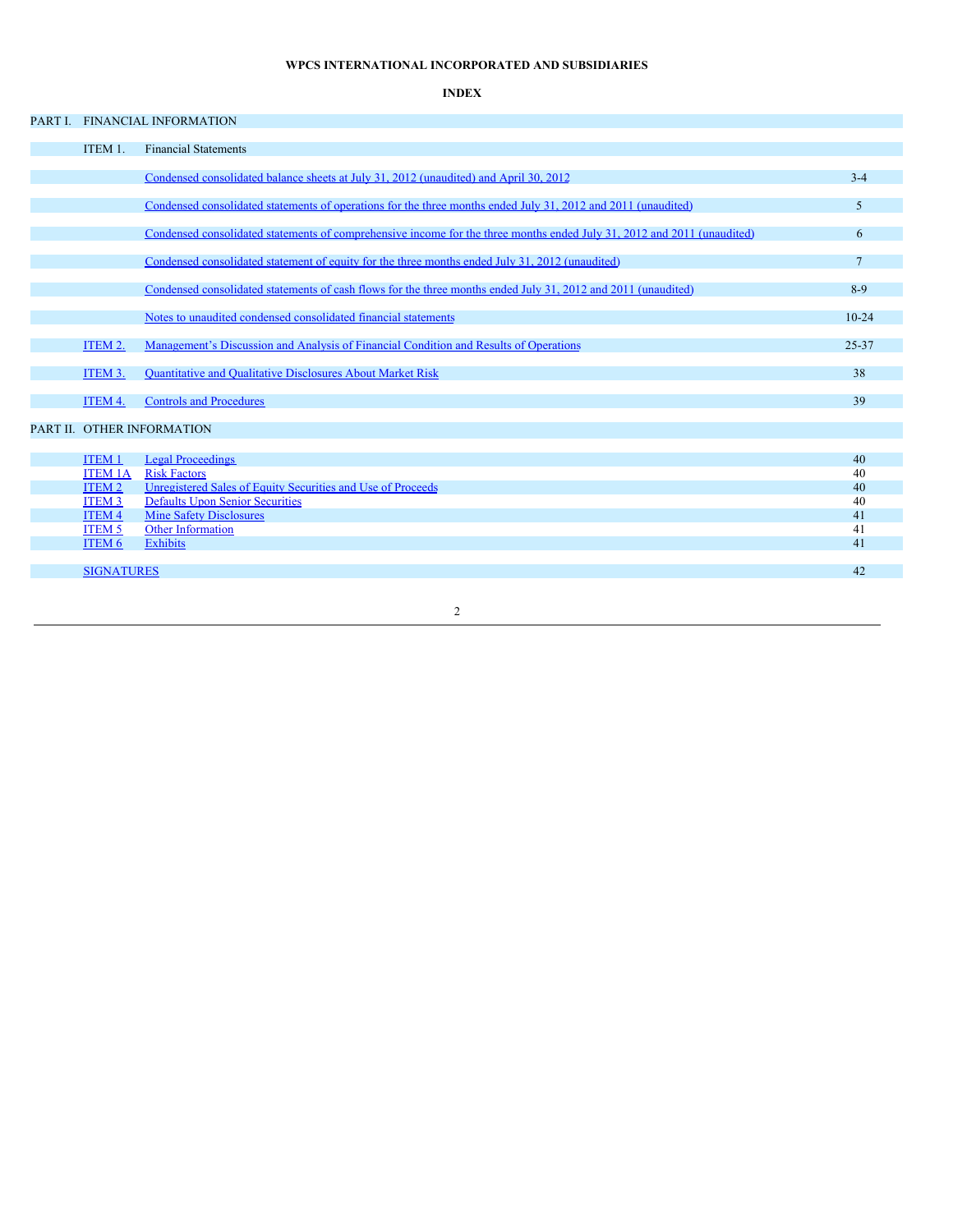# <span id="page-2-0"></span>**CONDENSED CONSOLIDATED BALANCE SHEETS**

| <b>ASSETS</b>                                                               |              | <b>July 31,</b><br>2012 | April 30,<br>2012 |            |
|-----------------------------------------------------------------------------|--------------|-------------------------|-------------------|------------|
| <b>CURRENT ASSETS:</b>                                                      |              | (Unaudited)             |                   | (Note 1)   |
|                                                                             |              |                         |                   |            |
| Cash and cash equivalents                                                   | $\mathbb{S}$ | 1,257,920               | <sup>\$</sup>     | 811,283    |
| Accounts receivable, net of allowance of \$1,618,454 and \$1,794,729 at     |              |                         |                   |            |
| July 31, 2012 and April 30, 2012, respectively                              |              | 13,776,221              |                   | 22,343,304 |
| Costs and estimated earnings in excess of billings on uncompleted contracts |              | 2,310,399               |                   | 1,340,379  |
| Inventory                                                                   |              |                         |                   | 1,475,266  |
| Prepaid expenses and other current assets                                   |              | 2,356,016               |                   | 2,142,191  |
| Prepaid income taxes                                                        |              | 48,586                  |                   | 137,279    |
| Deferred tax assets                                                         |              | 396,391                 |                   | 307,550    |
| Total current assets                                                        |              | 20,145,533              |                   | 28,557,252 |
|                                                                             |              |                         |                   |            |
| PROPERTY AND EQUIPMENT, net                                                 |              | 3,173,186               |                   | 4,309,450  |
|                                                                             |              |                         |                   |            |
| OTHER INTANGIBLE ASSETS, net                                                |              | 354,210                 |                   | 382,852    |
|                                                                             |              |                         |                   |            |
| <b>GOODWILL</b>                                                             |              | 1,963,321               |                   | 1,930,826  |
|                                                                             |              |                         |                   |            |
| <b>DEFERRED TAX ASSETS</b>                                                  |              | 247,362                 |                   | 243,999    |
| <b>OTHER ASSETS</b>                                                         |              | 69,776                  |                   | 371,020    |
|                                                                             |              |                         |                   |            |
| Total assets                                                                | \$           | 25,953,388              | S.                | 35,795,399 |

*The accompanying notes are an integral part of these condensed consolidated financial statements.*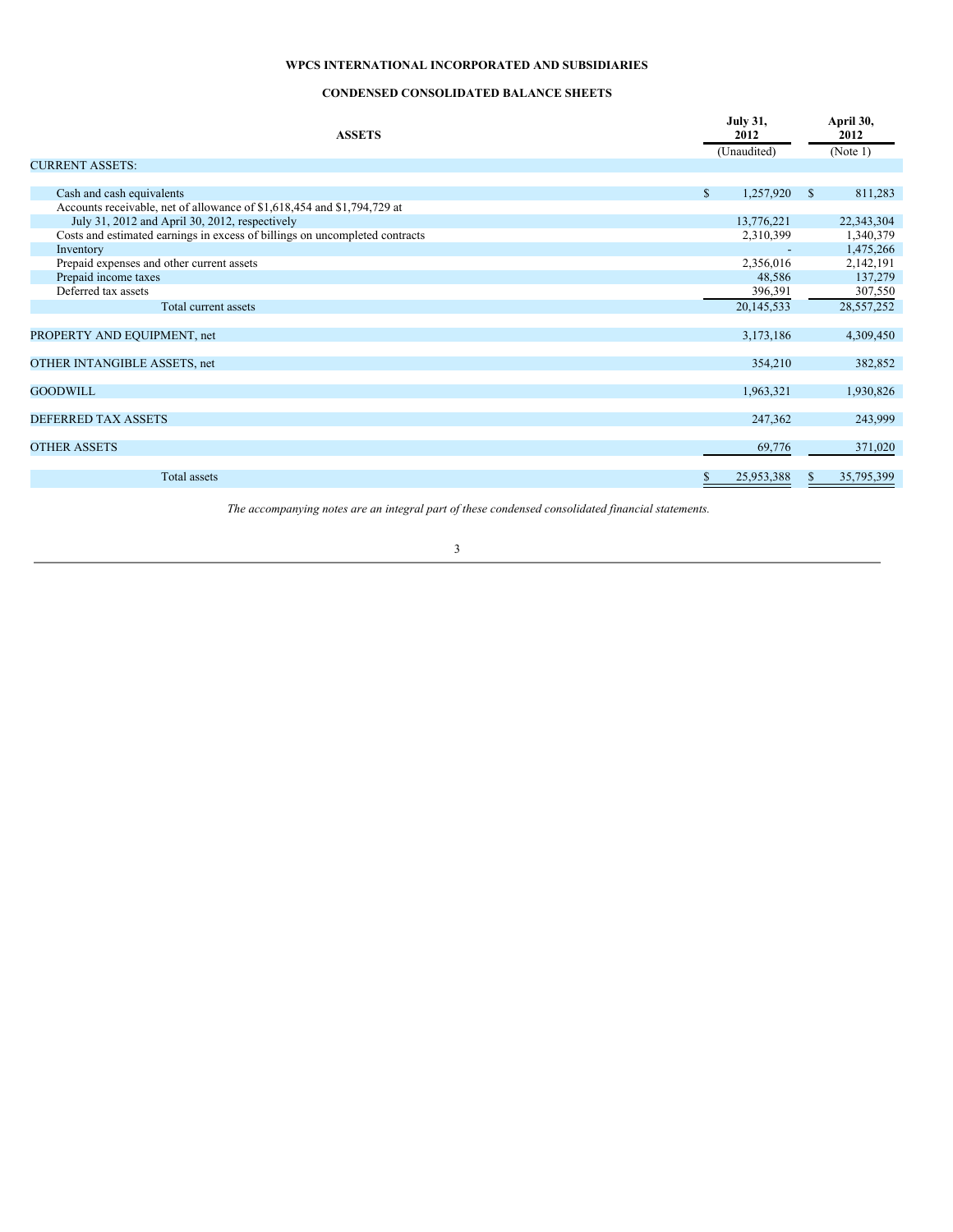# **CONDENSED CONSOLIDATED BALANCE SHEETS (CONTINUED)**

| <b>LIABILITIES AND EQUITY</b>                                                  |              | <b>July 31,</b><br>2012 |              | April 30,<br>2012 |  |
|--------------------------------------------------------------------------------|--------------|-------------------------|--------------|-------------------|--|
| <b>CURRENT LIABILITIES:</b>                                                    |              | (Unaudited)             |              | (Note 1)          |  |
|                                                                                |              |                         |              |                   |  |
| Current portion of loans payable                                               | $\mathbb{S}$ | 44,124                  | $\mathbb{S}$ | 143,514           |  |
| Borrowings under line of credit                                                |              | $\blacksquare$          |              | 4,964,140         |  |
| Current portion of capital lease obligations                                   |              | 5,432                   |              | 15,465            |  |
| Accounts payable and accrued expenses                                          |              | 11,128,316              |              | 16,669,621        |  |
| Billings in excess of costs and estimated earnings on uncompleted contracts    |              | 2,448,516               |              | 3,594,193         |  |
| Deferred revenue                                                               |              | 631,716                 |              | 790,270           |  |
| Due joint venture partner                                                      |              | 3,412,434               |              | 3,314,708         |  |
| Other payable                                                                  |              | 793,927                 |              |                   |  |
| Income taxes payable                                                           |              | 268,816                 |              | 194,963           |  |
| Total current liabilities                                                      |              | 18,733,281              |              | 29,686,874        |  |
| Loans payable, net of current portion                                          |              | 56,414                  |              | 223,561           |  |
| <b>Total liabilities</b>                                                       |              | 18,789,695              |              | 29,910,435        |  |
|                                                                                |              |                         |              |                   |  |
|                                                                                |              |                         |              |                   |  |
| COMMITMENTS AND CONTINGENCIES                                                  |              |                         |              |                   |  |
| EOUITY:                                                                        |              |                         |              |                   |  |
| <b>WPCS EQUITY:</b>                                                            |              |                         |              |                   |  |
| Preferred stock - \$0.0001 par value, 5,000,000 shares authorized, none issued |              |                         |              |                   |  |
| Common stock - \$0.0001 par value, 25,000,000 shares authorized, 6,954,766     |              |                         |              |                   |  |
| shares issued and outstanding at July 31, 2012 and April 30, 2012              |              | 695                     |              | 695               |  |
| Additional paid-in capital                                                     |              | 50,739,430              |              | 50,477,543        |  |
| Accumulated deficit                                                            |              | (46, 149, 961)          |              | (47, 143, 662)    |  |
| Accumulated other comprehensive income on foreign currency translation         |              | 1,471,089               |              | 1,433,066         |  |
| Total WPCS equity                                                              |              | 6,061,253               |              | 4,767,642         |  |
|                                                                                |              |                         |              |                   |  |
| Noncontrolling interest                                                        |              | 1,102,440               |              | 1,117,322         |  |
| Total equity                                                                   |              | 7,163,693               |              | 5,884,964         |  |
|                                                                                |              |                         |              |                   |  |
| Total liabilities and equity                                                   | \$           | 25,953,388              | S            | 35,795,399        |  |

*The accompanying notes are an integral part of these condensed consolidated financial statements.*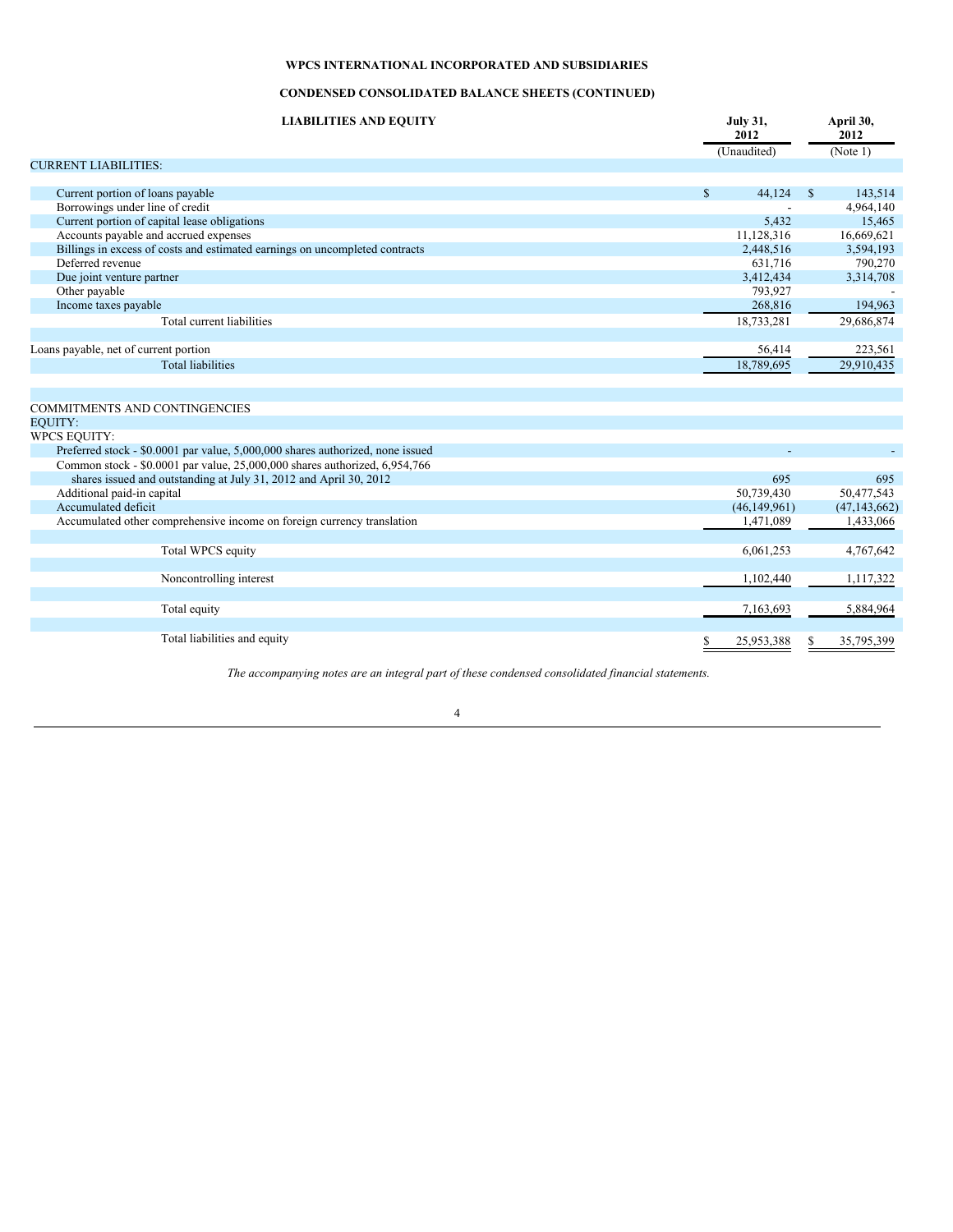# <span id="page-4-0"></span>**CONDENSED CONSOLIDATED STATEMENTS OF OPERATIONS**

(Unaudited)

|                                                                                                                                             | <b>Three Months Ended</b><br><b>July 31,</b> |                            |
|---------------------------------------------------------------------------------------------------------------------------------------------|----------------------------------------------|----------------------------|
|                                                                                                                                             | 2012                                         | 2011                       |
|                                                                                                                                             |                                              | (Note 1)                   |
| <b>REVENUE</b>                                                                                                                              | 13,444,417<br>\$                             | $\mathbf{s}$<br>18,616,091 |
| <b>COSTS AND EXPENSES:</b>                                                                                                                  |                                              |                            |
| Cost of revenue                                                                                                                             | 10,514,076                                   | 14,207,243                 |
| Selling, general and administrative expenses                                                                                                | 3,010,966                                    | 3,257,938                  |
| Depreciation and amortization                                                                                                               | 361,714                                      | 439,173                    |
| Change in fair value of acquisition-related contingent consideration                                                                        |                                              | 43,068                     |
|                                                                                                                                             | 13,886,756                                   | 17,947,422                 |
| OPERATING (LOSS) INCOME                                                                                                                     | (442, 339)                                   | 668,669                    |
|                                                                                                                                             |                                              |                            |
| OTHER EXPENSE (INCOME):<br>Interest expense                                                                                                 | 125,115                                      | 95,793                     |
| Interest income                                                                                                                             | (9,798)                                      | (8, 476)                   |
|                                                                                                                                             |                                              |                            |
| (Loss) income from continuing operations before income tax provision                                                                        | (557, 656)                                   | 581,352                    |
| Income tax provision                                                                                                                        | 134,529                                      | 411,888                    |
| (LOSS) INCOME FROM CONTINUING OPERATIONS                                                                                                    | (692, 185)                                   | 169,464                    |
| Discontinued operations:                                                                                                                    |                                              |                            |
| Loss from operations of discontinued operations, net of                                                                                     |                                              |                            |
| tax of $$54,164$ and $($438,228)$ , respectively                                                                                            | (639, 292)                                   | (188, 685)                 |
| Gain from disposal                                                                                                                          | 2,324,631                                    |                            |
| Income (loss) from discontinued operations, net of tax                                                                                      | 1,685,339                                    | (188, 685)                 |
| CONSOLIDATED NET INCOME (LOSS)                                                                                                              | 993,154                                      | (19, 221)                  |
| Net (loss) income attributable to noncontrolling interest                                                                                   | (547)                                        | 15,456                     |
| NET INCOME (LOSS) ATTRIBUTABLE TO WPCS                                                                                                      | \$<br>993,701                                | \$<br>(34, 677)            |
|                                                                                                                                             |                                              |                            |
| Basic and diluted net income (loss) per common share attributable to WPCS:<br>(Loss) income from continuing operations attributable to WPCS | \$<br>(0.10)                                 | $\mathbb{S}$<br>0.02       |
| Income (loss) from discontinued operations attributable to WPCS                                                                             | \$<br>0.24                                   | \$<br>(0.03)               |
| Basic and diluted net income (loss) per common share attributable to WPCS                                                                   | $\mathbf S$<br>0.14                          | \$<br>(0.01)               |
|                                                                                                                                             |                                              |                            |
| Basic weighted average number of common shares outstanding                                                                                  | 6,954,766                                    | 6,954,766                  |
| Diluted weighted average number of common shares outstanding                                                                                | 6,954,766                                    | 6,964,211                  |

*The accompanying notes are an integral part of these condensed consolidated financial statements.*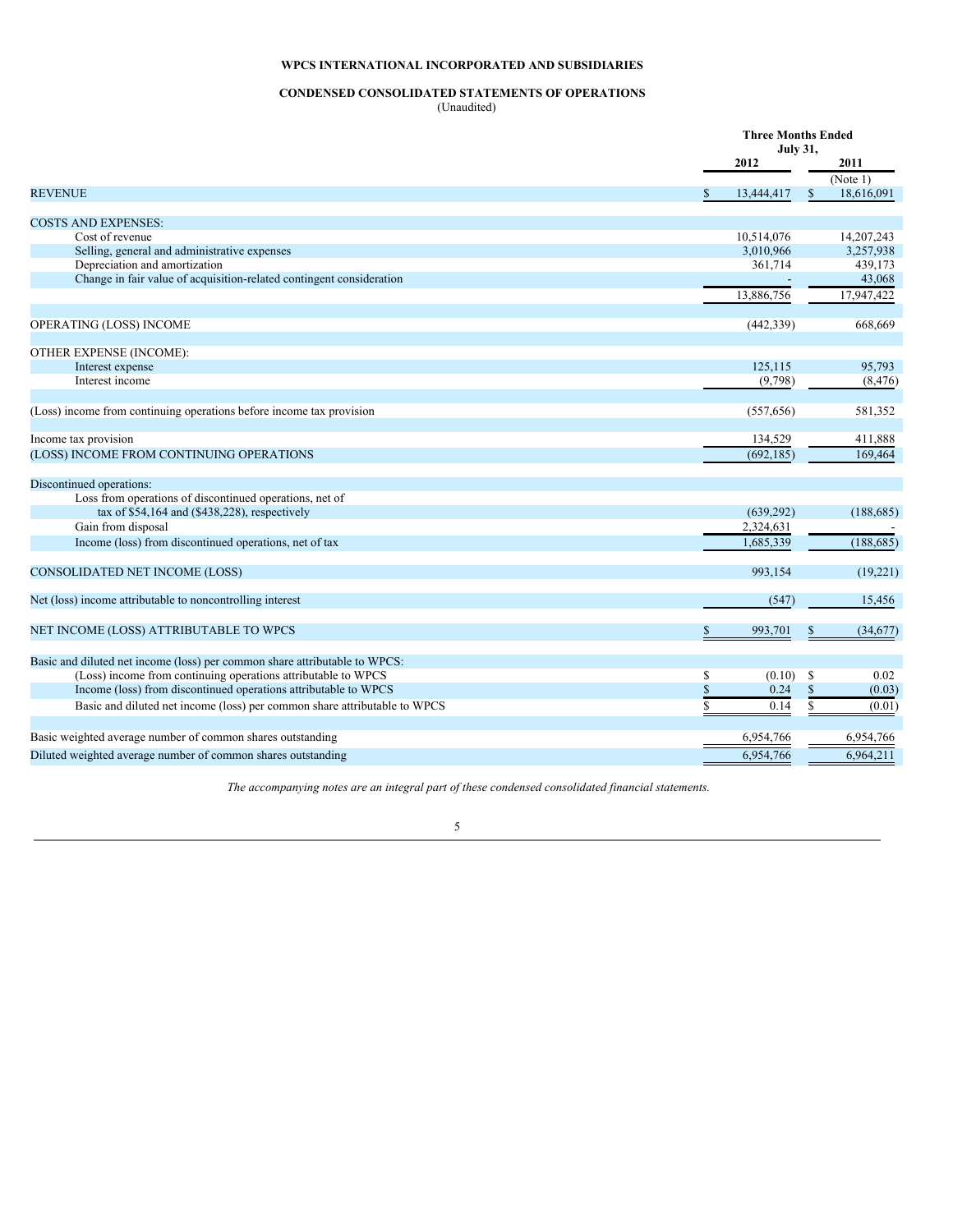# <span id="page-5-0"></span>**CONDENSED CONSOLIDATED STATEMENTS OF COMPREHENSIVE INCOME**

(Unaudited)

|                                                                               | <b>Three Months Ended</b><br><b>July 31,</b> |           |
|-------------------------------------------------------------------------------|----------------------------------------------|-----------|
|                                                                               | 2012                                         | 2011      |
| Consolidated net income (loss)                                                | 993.154                                      | (19,221)  |
| Other comprehensive income - foreign currency                                 |                                              |           |
| translation adjustments, net of tax effects of \$0, and \$6,919, respectively | 23,688                                       | 819       |
| Comprehensive income (loss)                                                   | 1,016,842                                    | (18, 402) |
|                                                                               |                                              |           |
| Comprehensive income (loss) attributable to noncontrolling interest           | (14, 882)                                    | 20,829    |
| Comprehensive income (loss) attributable to WPCS                              | 1,031,724                                    | (39, 231) |

*The accompanying notes are an integral part of these condensed consolidated financial statements.*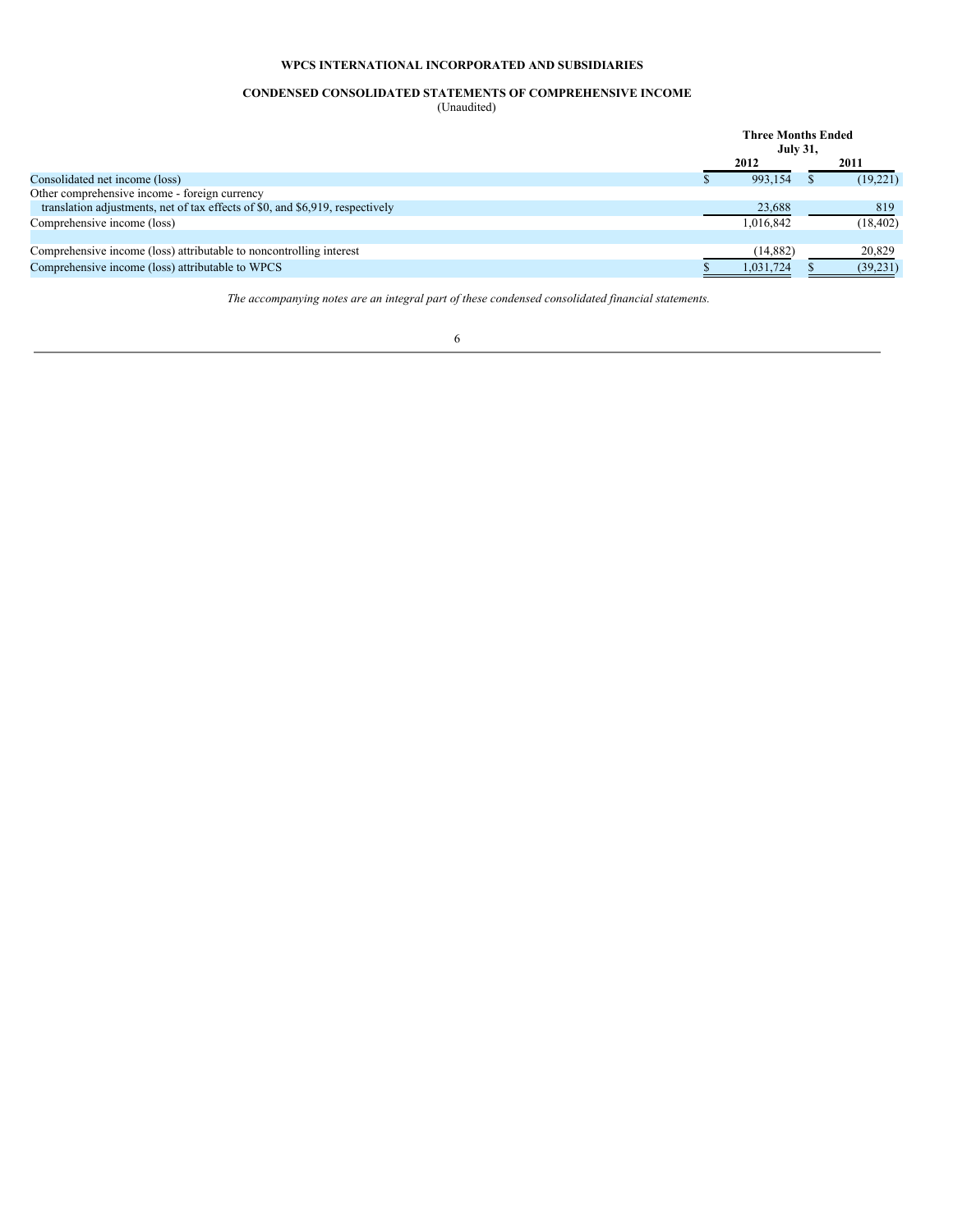#### <span id="page-6-0"></span>**CONDENSED CONSOLIDATED STATEMENT OF EQUITY THREE MONTHS ENDED JULY 31, 2012 (Unaudited)**

|                                                     | <b>Shares</b>            | <b>Preferred Stock</b><br>Amount |                          | <b>Common Stock</b><br><b>Shares</b> |    | Amount | Additional<br>Paid-In<br>Capital | Accumulated<br>Deficit   |    | Accumulated<br>Other<br>Compre-<br>hensive<br>Income,<br>net of taxes | <b>WPCS</b><br>Equity | Non-<br>Controlling<br>Interest | Total<br><b>Equity</b> |
|-----------------------------------------------------|--------------------------|----------------------------------|--------------------------|--------------------------------------|----|--------|----------------------------------|--------------------------|----|-----------------------------------------------------------------------|-----------------------|---------------------------------|------------------------|
| BALANCE, May 1, 2012                                |                          | $-$ \$                           |                          | 6,954,766                            | -S | 695    | \$50,477,543                     | (47, 143, 662)           | -S | 1,433,066                                                             | \$4,767,642           | \$1,117,322                     | \$5,884,964            |
| Stock-based compensation                            | $\overline{\phantom{a}}$ |                                  | $\overline{\phantom{a}}$ | $\overline{\phantom{a}}$             |    | $\sim$ | 7,526                            | ٠                        |    | $\sim$                                                                | 7,526                 | $\sim$                          | 7,526                  |
| Section 16(b) settlement                            |                          |                                  |                          |                                      |    | $\sim$ | 254,361                          | $\overline{\phantom{0}}$ |    | $\blacksquare$                                                        | 254,361               | $\sim$                          | 254,361                |
| Other comprehensive<br>income (loss)                |                          |                                  |                          |                                      |    |        |                                  | ÷                        |    | 38,023                                                                | 38,023                | (14, 335)                       | 23,688                 |
| Net loss attributable to<br>noncontrolling interest |                          |                                  |                          |                                      |    |        |                                  |                          |    |                                                                       | ٠                     | (547)                           | (547)                  |
| Net income attributable to<br><b>WPCS</b>           |                          |                                  |                          |                                      |    |        |                                  | 993,701                  |    |                                                                       | 993,701               |                                 | 993,701                |
| <b>BALANCE, July 31, 2012</b>                       |                          |                                  |                          | 6,954,766                            |    | 695    | \$50,739,430                     | \$ (46,149,961)          |    | 1,471,089                                                             | \$6,061,253           | \$1,102,440                     | \$7,163,693            |

*The accompanying notes are an integral part of these condensed consolidated financial statements.*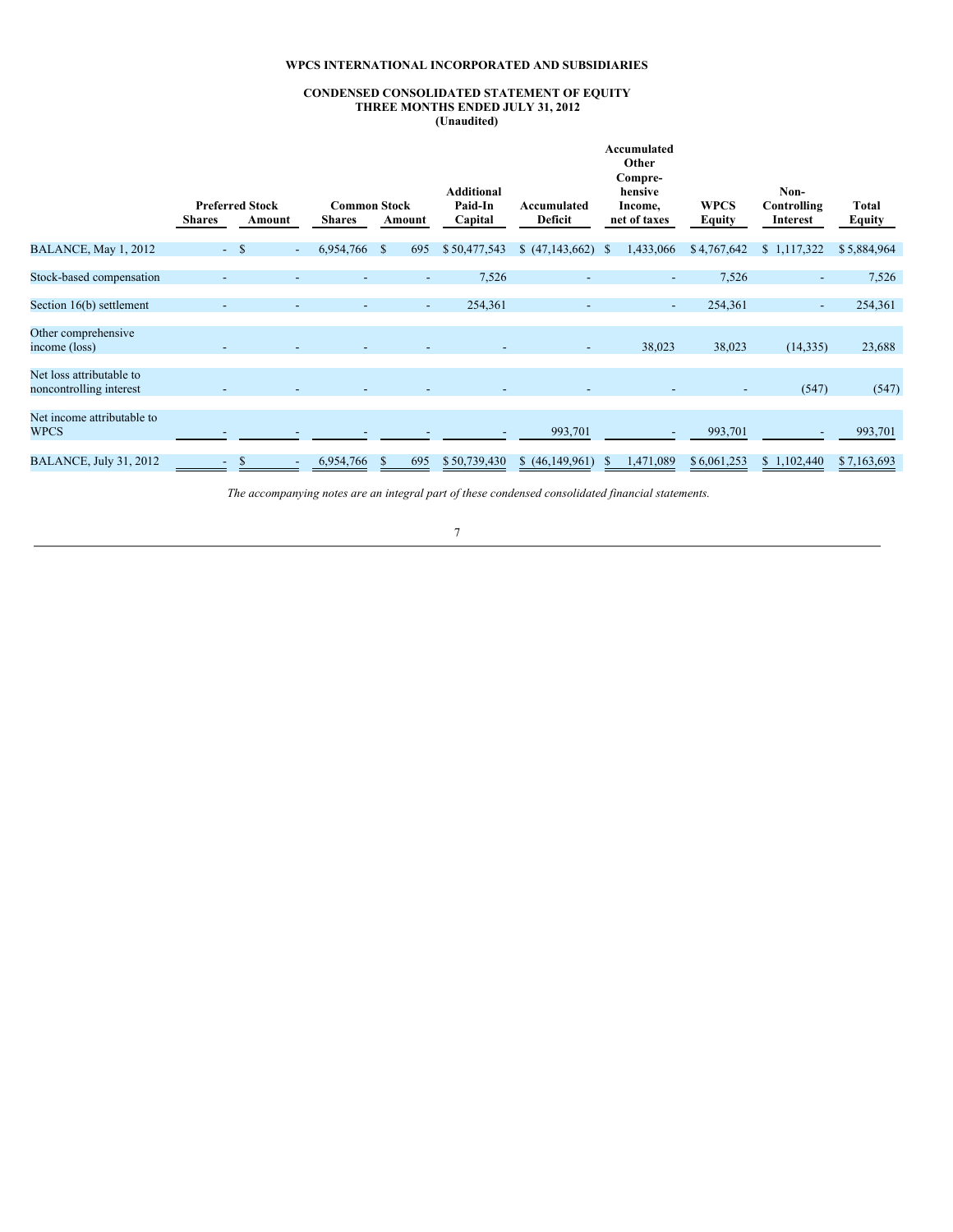## **CONDENSED CONSOLIDATED STATEMENTS OF CASH FLOWS (Unaudited)**

|                                                                                                                 | <b>Three Months Ended</b><br><b>July 31,</b> |             |  |  |
|-----------------------------------------------------------------------------------------------------------------|----------------------------------------------|-------------|--|--|
|                                                                                                                 | 2012                                         | 2011        |  |  |
| <b>OPERATING ACTIVITIES:</b>                                                                                    |                                              |             |  |  |
| Consolidated net income (loss)                                                                                  | \$<br>993,154<br><sup>\$</sup>               | (19,221)    |  |  |
|                                                                                                                 |                                              |             |  |  |
| Adjustments to reconcile consolidated net income (loss) to net cash (used in) provided by operating activities: |                                              |             |  |  |
| Depreciation and amortization                                                                                   | 463,464                                      | 604,832     |  |  |
| Gain from disposition of operations                                                                             | (2,324,631)                                  |             |  |  |
| Stock-based compensation                                                                                        | 7,526                                        | 20,288      |  |  |
| Provision for doubtful accounts                                                                                 | (23, 495)                                    | 54,059      |  |  |
| Amortization of debt issuance costs                                                                             | 30,092                                       |             |  |  |
| Change in the fair value of acquisition-related contingent consideration                                        |                                              | 43,068      |  |  |
| Gain on sale of fixed assets                                                                                    | (16, 147)                                    | (14, 658)   |  |  |
| Deferred income taxes                                                                                           | (81, 924)                                    | (26,080)    |  |  |
| Changes in operating assets and liabilities, net of effects of acquisitions:                                    |                                              |             |  |  |
| Accounts receivable                                                                                             | 3,449,841                                    | (3,351,665) |  |  |
| Costs and estimated earnings in excess of billings on uncompleted contracts                                     | (1,151,709)                                  | 125,843     |  |  |
| Inventory                                                                                                       | (103, 164)                                   | 366,610     |  |  |
| Prepaid expenses and other current assets                                                                       | (338, 784)                                   | (173, 491)  |  |  |
| Income taxes receivable                                                                                         | 77.779                                       | (52, 507)   |  |  |
| Prepaid taxes                                                                                                   | 39,931                                       | (7,929)     |  |  |
| Other assets                                                                                                    | 254,391                                      | 482         |  |  |
| Accounts payable and accrued expenses                                                                           | (907, 324)                                   | 3,330,157   |  |  |
| Billings in excess of costs and estimated earnings on uncompleted contracts                                     | (1, 112, 013)                                | 124,699     |  |  |
| Deferred revenue                                                                                                | 543,822                                      | 16,755      |  |  |
| NET CASH (USED IN) PROVIDED BY OPERATING ACTIVITIES                                                             |                                              |             |  |  |
|                                                                                                                 | (199.191)                                    | 1,041,242   |  |  |

*The accompanying notes are an integral part of these condensed consolidated financial statements.*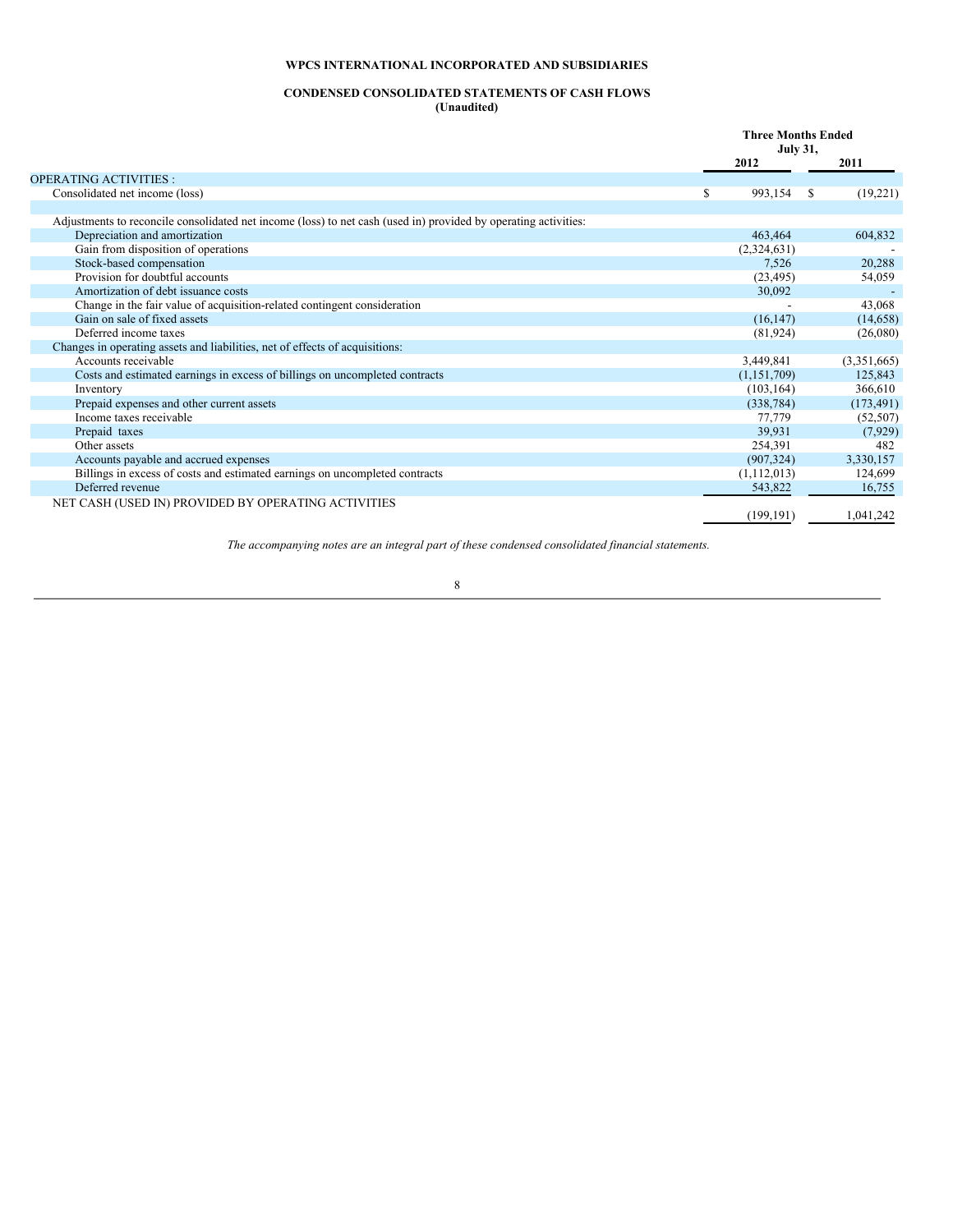# **CONDENSED CONSOLIDATED STATEMENTS OF CASH FLOWS (CONTINUED)**

(Unaudited)

|                                                            | <b>Three Months Ended</b><br><b>July 31,</b> |                  |
|------------------------------------------------------------|----------------------------------------------|------------------|
|                                                            | 2012                                         | 2011             |
| <b>INVESTING ACTIVITIES:</b>                               |                                              |                  |
| Acquisition of property and equipment, net                 | S.<br>(205, 881)                             | (116, 473)<br>-S |
| Proceeds from sale of operations, net of transaction costs | 4,722,437                                    |                  |
| NET CASH PROVIDED BY (USED IN) INVESTING ACTIVITIES        | 4,516,556                                    | (116, 473)       |
|                                                            |                                              |                  |
| <b>FINANCING ACTIVITIES:</b>                               |                                              |                  |
| Net proceeds from Section 16(b) settlement                 | 222,413                                      |                  |
| Debt issuance costs                                        | (27,220)                                     |                  |
| Repayments under lines of credit                           | (4,964,140)                                  | (1,439,023)      |
| Repayments under loans payable, net                        | (39, 858)                                    | (9,718)          |
| Borrowings from (repayments to) joint venture partner, net | 141,704                                      | (304, 623)       |
| Repayments of capital lease obligations                    | (10,033)                                     | (16, 354)        |
| Borrowings under other payable                             | 793,927                                      |                  |
| NET CASH USED IN FINANCING ACTIVITIES                      | (3,883,207)                                  | (1,769,718)      |
|                                                            |                                              |                  |
| Effect of exchange rate changes on cash                    | 12,479                                       | 29,165           |
|                                                            |                                              |                  |
| NET INCREASE (DECREASE) IN CASH AND CASH EQUIVALENTS       | 446,637                                      | (815,784)        |
| CASH AND CASH EQUIVALENTS, BEGINNING OF THE PERIOD         | 811,283                                      | 4,879,106        |
| CASH AND CASH EQUIVALENTS, END OF THE PERIOD               | 1,257,920                                    | 4,063,322        |

*The accompanying notes are an integral part of these condensed consolidated financial statements.*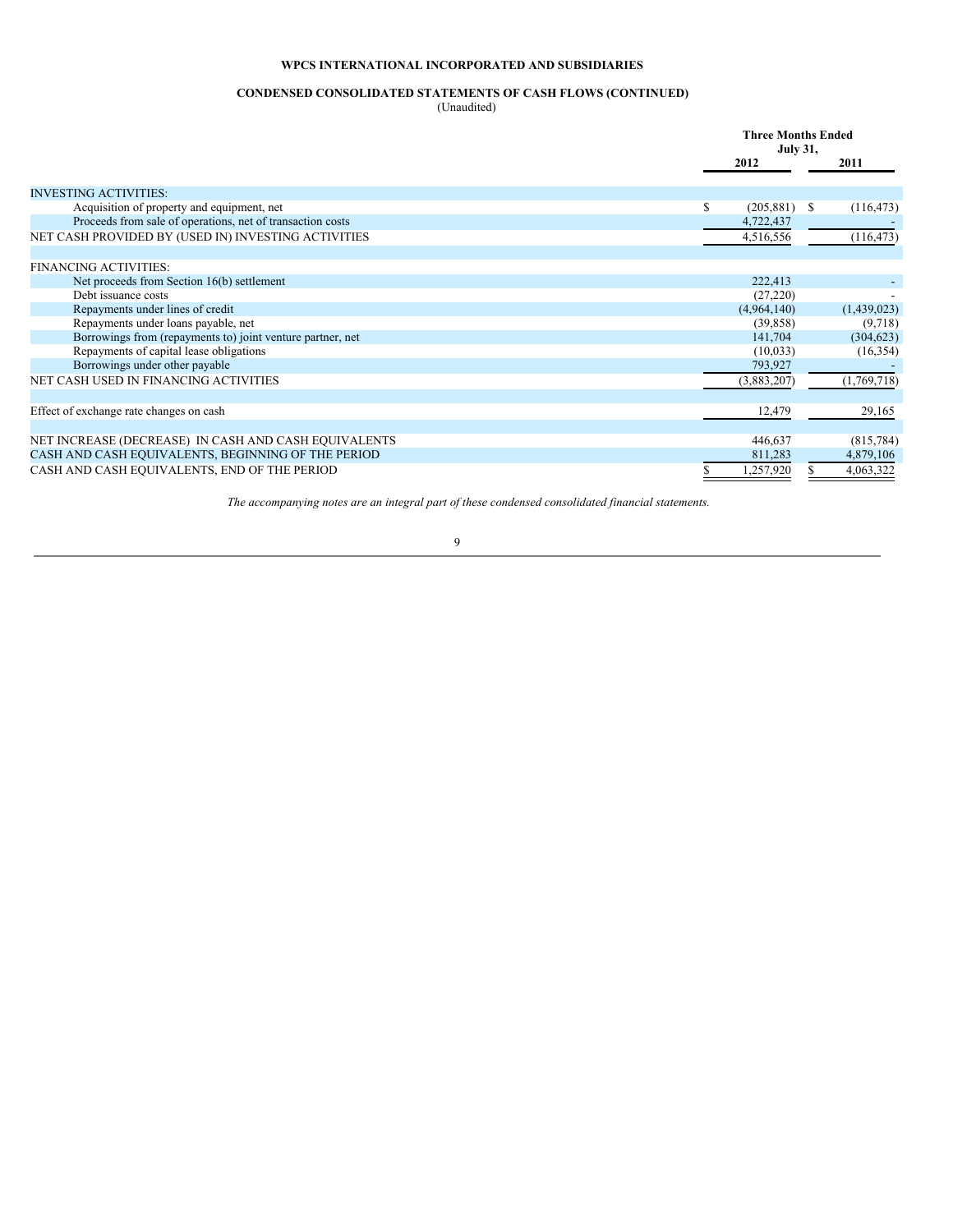## **NOTES TO UNAUDITED CONDENSED CONSOLIDATED FINANCIAL STATEMENTS**

## **NOTE 1 - LIQUIDITY AND BASIS OF PRESENTATION**

#### *Basis of Presentation*

The accompanying unaudited condensed consolidated financial statements include the accounts of WPCS International Incorporated (WPCS) and its wholly and majority-owned subsidiaries, as follows, collectively referred to as "we", "us" or the "Company". United States-based subsidiaries include WPCS Incorporated, WPCS International – Suisun City, Inc. (Suisun City Operations), WPCS International – Trenton, Inc. (Trenton Operations), WPCS International – Seattle, Inc. (Seattle Operations), and WPCS International – Portland, Inc. (Portland Operations). International operations include WPCS Asia Limited, 60% of Taian AGS Pipeline Construction Co. Ltd. (China Operations), and WPCS Australia Pty Ltd., WPCS International – Brendale, Pty Ltd., and The Pride Group (QLD) Pty Ltd. (Pride), (collectively, Australia Operations).

The accompanying unaudited condensed consolidated financial statements have been prepared pursuant to the rules and regulations of the Securities and Exchange Commission (SEC) for quarterly reports on Form 10-Q of Article 10 of Regulation S-X and do not include all of the information and note disclosures required by accounting principles generally accepted in the United States of America. Accordingly, the unaudited condensed consolidated financial statements should be read in conjunction with the Company's audited consolidated financial statements and notes thereto for the fiscal year ended April 30, 2012 included in the Company's Annual Report on Form 10-K. The accompanying unaudited condensed consolidated financial statements reflect all adjustments (consisting of normal recurring adjustments) which are, in the opinion of the management, considered necessary for a fair presentation of condensed consolidated financial position, results of operations and cash flows for the interim periods. Operating results for the three month period ended July 31, 2012 are not necessarily indicative of the results that may be expected for the fiscal year ending April 30, 2013. The amounts for the April 30, 2012 balance sheet have been extracted from the audited consolidated financial statements included in Form 10-K for the year ended April 30, 2012.

The Company provides design-build engineering services that focus on the implementation requirements of communications infrastructure. The Company provides its engineering capabilities including wireless communication, specialty construction and electrical power to the public services, healthcare, energy and corporate enterprise markets worldwide.

On September 1, 2011, the Company sold its wholly-owned subsidiaries, WPCS International - St. Louis, Inc. (St. Louis Operations) and its WPCS International -Sarasota, Inc. (Sarasota Operations). On July 25, 2012, the Company sold substantially all of the assets of its wholly-owned subsidiaries, WPCS International - Hartford, Inc. (Hartford Operations) and WPCS International - Lakewood, Inc. (Lakewood Operations). As a result, these condensed consolidated financial statements reflect the results of these four operations as discontinued operations for all periods presented, including certain reclassifications to prior year financial statements to present discontinued operations.

#### *Going Concern*

The accompanying consolidated financial statements have been prepared assuming the Company will continue as a going concern, which contemplates the realization of assets and satisfaction of liabilities in the normal course of business. The unaudited condensed consolidated financial statements do not include any adjustments relating to the recoverability and classification of recorded asset amounts and the amount and classification of liabilities that might be necessary should the Company be unable to continue as a going concern.

As further described in Note 4, "Debt", on January 27, 2012, WPCS and its United States-based subsidiaries Suisun City Operations, Seattle Operations, Portland Operations, Hartford Operations, Lakewood Operations, and Trenton Operations (collectively, the Subsidiaries), entered into a loan and security agreement (the Credit Agreement) with Sovereign Bank, N.A. (Sovereign).

The Credit Agreement contains certain customary representations and warranties, affirmative and negative covenants, and events of default. Principal covenants include (a) Fixed Charge Coverage Ratio of not less than 1.2 to 1.0, measured as of April 30, 2012 and as of each fiscal quarter end thereafter, in each case on a trailing two (2) quarter basis; and (b) Leverage Ratio of not more than 1.75 to 1.0, measured as of each fiscal quarter end. Due to the operating losses for the quarters ended April 30, 2012 and July 31, 2012, the Company did not meet the Fixed Charge Coverage Ratio of 1.2 to 1.0 for the two quarters ended April 30, 2012 and July 31, 2012, and the Leverage Ratio of not more than 1.75 to 1.0 at April 30, 2012, and the Company is currently in default under the Credit Agreement.

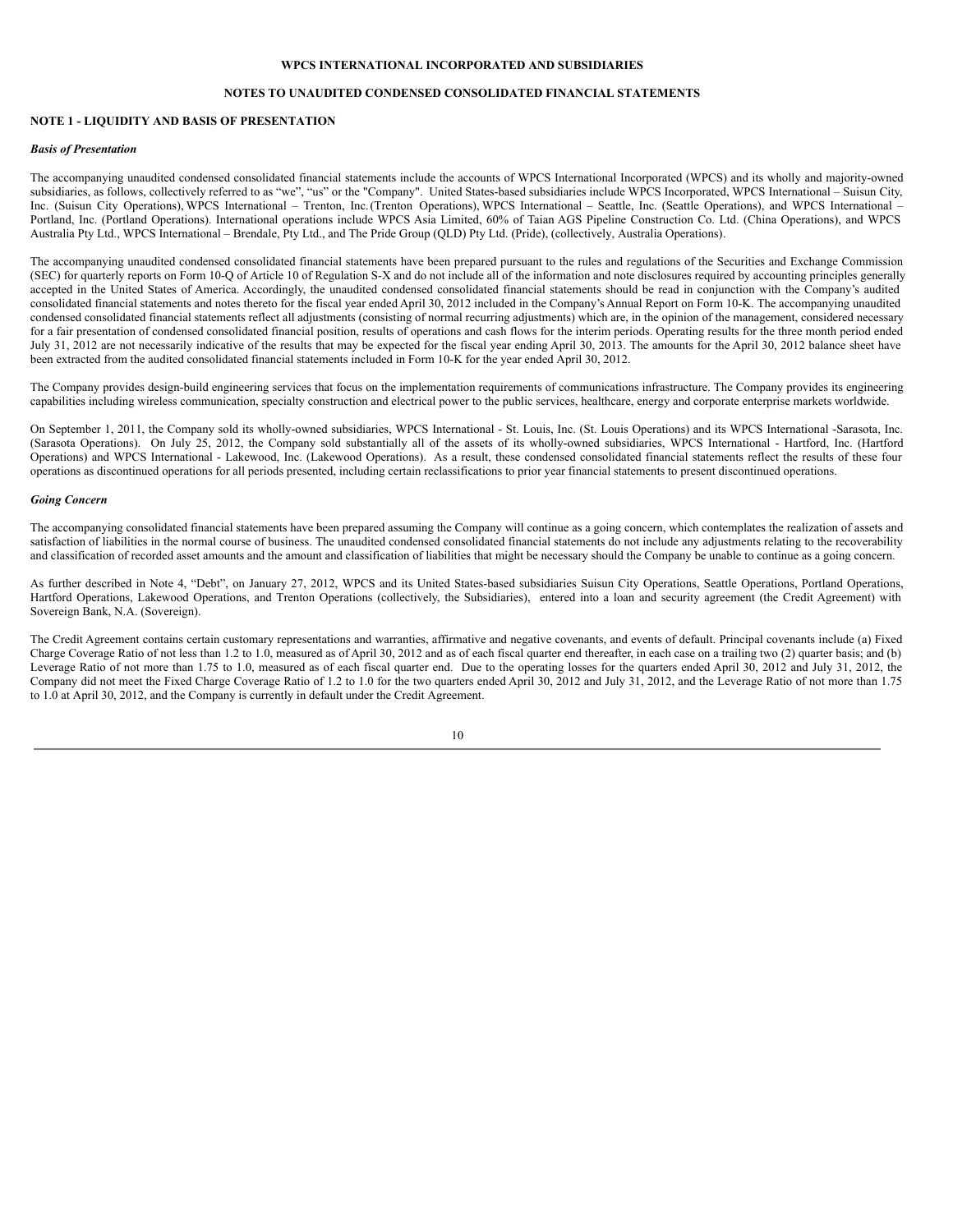## **NOTES TO UNAUDITED CONDENSED CONSOLIDATED FINANCIAL STATEMENTS**

As a result, the Credit Agreement was amended on May 3, 2012 and on August 31, 2012. On August 31, 2012, the Company entered into the Second Amendment to Loan and Security Agreement (the Second Amendment) to the Credit Agreement with Sovereign. The Second Amendment reduced the maximum revolving line of credit in amount not to exceed \$2,000,000. As of September 12, 2012, the total amount available to borrow under the Credit Agreement was \$1,759,119, and the total advance amount outstanding was \$204,619, resulting in net availability for future borrowings of \$1,554,500. The reduction in the revolving line of credit did not require the Company to pay down any additional borrowings as the total amount of outstanding borrowings was not in excess of the total amount available to borrow. In connection with the Second Amendment, Sovereign reserved all of its available rights and/or remedies as a result of the defaults of the financial covenants, including the right to demand repayment of amounts outstanding immediately or the right to withhold or cease making credit advances under the Credit Agreement. If Sovereign decided to demand repayment of existing amounts outstanding under the Credit Agreement, the Company would not have the ability to satisfy this current repayment obligation to Sovereign. If Sovereign exercised any of its available rights, it would have a serious adverse effect on the Company's business, operations and future prospects. As a result, the Company is considering the following alternatives to repay Sovereign, including but not limited to: (1) seeking alternative debt financing and has commenced discussions with other senior lenders to replace the Credit Agreement; (2) divestiture of additional assets or operations; or (3) merger with or sale of the Company to a third party.

As more fully described in Note 10, "Commitments and Contingencies," on July 12, 2012, the Company executed the Surety Financing and Confession of Judgment Agreement (the Zurich Agreement) with Zurich American Insurance Company (Zurich). The Company is not in compliance with the terms of the Zurich Agreement. As a result of the Company's noncompliance, the Company instructed the owner of this project to make at all current and future payments directly to Zurich.

The Company's failure to comply with the terms of the Credit Agreement and the Zurich Agreement, as well as the Company's losses from operations for the three months ended July 31, 2012 raise substantial doubt about the Company's ability to continue as a going concern. At July 31, 2012, the Company had cash and cash equivalents of \$1,257,920 and working capital of \$1,412,252, which consisted of current assets of \$20,145,533 and current liabilities of \$18,733,281. As of September 12, 2012, the Company had remaining availability under the Credit Agreement of \$1,554,500.

Based on current projections, the Company does not expect its available cash, working capital balances, operating expense management and expected future operating income to be sufficient to cover its liquidity needs beyond the end of its second fiscal quarter or early into its third fiscal quarter for the fiscal year ending April 30, 2013. The Company's continuation as a going concern is ultimately dependent upon its future financial performance and ability to refinance or restructure its credit facilities, which will be affected by general economic, competitive, and other factors, many of which are beyond the Company's control. There can be no assurance that the execution of one or more of the alternatives described above to repay Sovereign will be successful to ensure the Company's continuation as a going concern. The report of our independent registered public accounting firm for the year ended April 30, 2012 contained an emphasis paragraph indicating there is substantial doubt concerning our ability to continue as a going concern.

## **NOTE 2 - SUMMARY OF SIGNIFICANT ACCOUNTING POLICIES**

A summary of significant accounting policies consistently applied in the preparation of the accompanying unaudited condensed consolidated financial statements follows:

#### *Principles of Consolidation*

All significant intercompany transactions and balances have been eliminated in these condensed consolidated financial statements.

#### *Cash and Cash Equivalents*

Cash and cash equivalents include all cash and highly-liquid investments with a maturity at time of purchase of three months or less.

### *Accounts Receivable*

Accounts receivable are due within contractual payment terms and are stated at amounts due from customers net of an allowance for doubtful accounts. Credit is extended based on evaluation of a customer's financial condition. Accounts outstanding longer than the contractual payment terms are considered past due. The Company determines an allowance by considering a number of factors, including the length of time trade accounts receivable are past due, our previous loss history, the customer's current ability to pay its obligation to the Company, and the condition of the general economy and the industry as a whole. The Company writes off accounts receivable when they become uncollectible, and payments subsequently received on such receivables are credited to the allowance for doubtful accounts.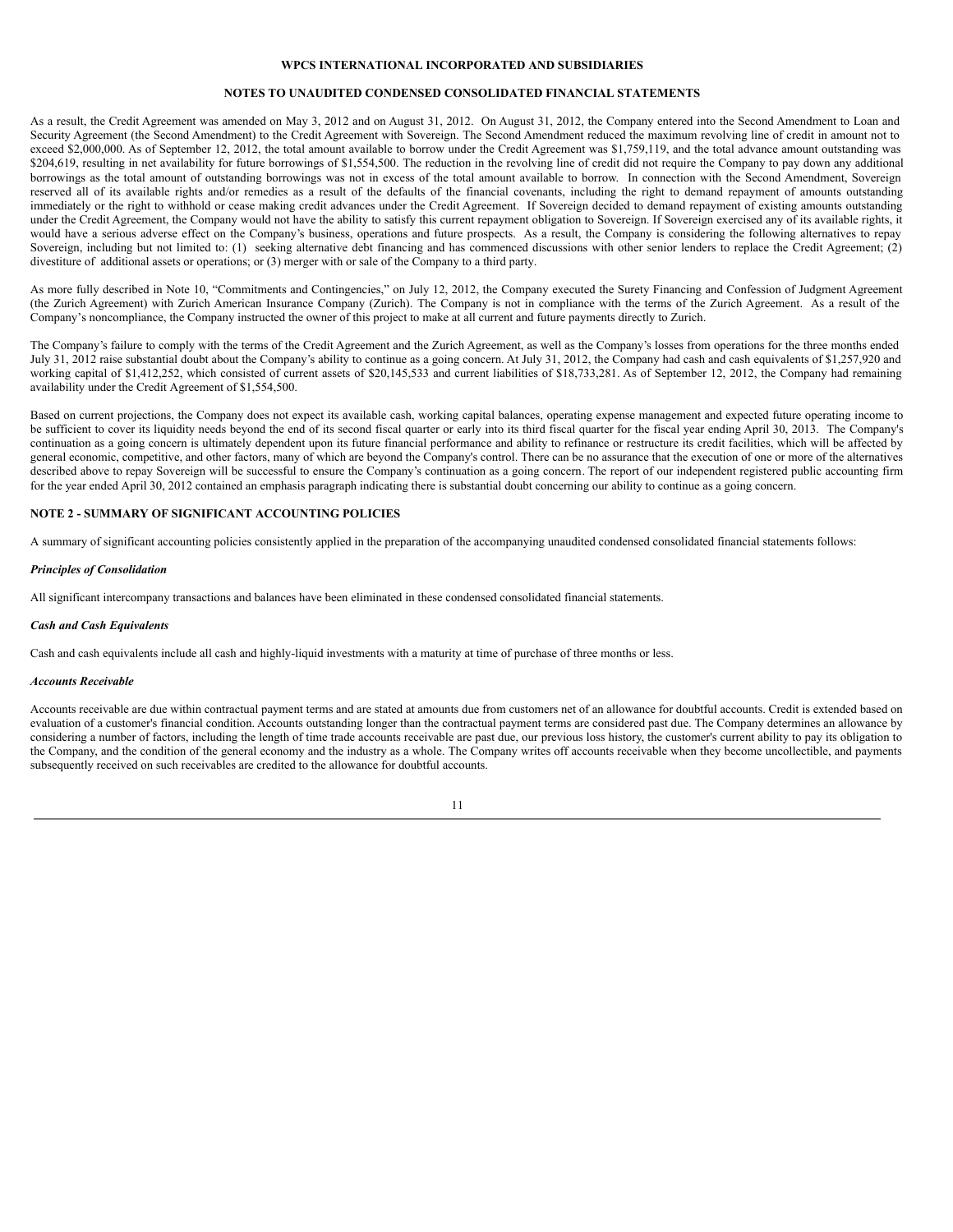## **NOTES TO UNAUDITED CONDENSED CONSOLIDATED FINANCIAL STATEMENTS**

#### *Fair Value of Financial Instruments*

The Company's material financial instruments at July 31, 2012 and for which disclosure of estimated fair value is required by certain accounting standards consisted of cash and cash equivalents, accounts receivable, account payable, line of credit and loans payable. The fair values of cash and cash equivalents, accounts receivable, and account payable are equal to their carrying value because of their liquidity and short-term maturity. Management believes that the fair values of the line of credit and loans payable do not differ materially from their aggregate carrying values in that substantially all the obligations bear variable interest rates that are based on market rates or interest rates that are periodically adjustable to rates that are based on market rates.

## *Goodwill and Other Intangible Assets*

Goodwill represents the amount by which the purchase prices of the Company's wholly-owned subsidiaries were in excess of the fair value of identifiable net assets as of the date of acquisition. Other intangible assets have finite useful lives and are comprised of customer lists and backlog.

Goodwill is tested at least annually for impairment, and otherwise on an interim basis should events occur or circumstances change that would more likely than not reduce the fair value of a reporting unit below its carrying value. Determination of impairment requires the Company to compare the fair value of the business acquired (reporting unit) to its carrying value, including goodwill, of such business (reporting unit). If the fair value exceeds the carrying value, no impairment loss is recognized. However, if the carrying value of the reporting unit exceeds its fair value, the goodwill of the unit may be impaired. The amount, if any, of the impairment is then measured in the second step, based on the excess, if any, of the reporting unit's carrying value of goodwill over its implied value.

The Company determines the fair value of the reporting units for purposes of this test primarily by using a discounted cash flow valuation technique. Significant estimates used in the valuation include estimates of future cash flows, both future short-term and long-term growth rates, and estimated cost of capital for purposes of arriving at a discount factor. The Company performs its annual impairment test at April 30 absent any interim impairment indicators. Significant adverse changes in general economic conditions could impact the Company's valuation of its reporting units. For the three months ended July 31, 2012, there were no interim impairment indicators.

The Company reviews its other intangible assets for impairment whenever events or changes in circumstances indicate that the carrying amount of an asset may not be recoverable. In performing a review for impairment, the Company compares the carrying value of the assets with their estimated future undiscounted cash flows from the use of the asset and eventual disposition. If the estimated undiscounted future cash flows are less than carrying value, an impairment loss is charged to operations based on the difference between the carrying amount and the fair value of the asset.

Changes in goodwill consist of the following during the three months ended July 31, 2012:

|                                          | Total     |
|------------------------------------------|-----------|
| Beginning balance, May 1, 2012           | 1,930,826 |
| Foreign currency translation adjustments | 32,495    |
| Ending balance, July 31, 2012            | 1,963,321 |
|                                          |           |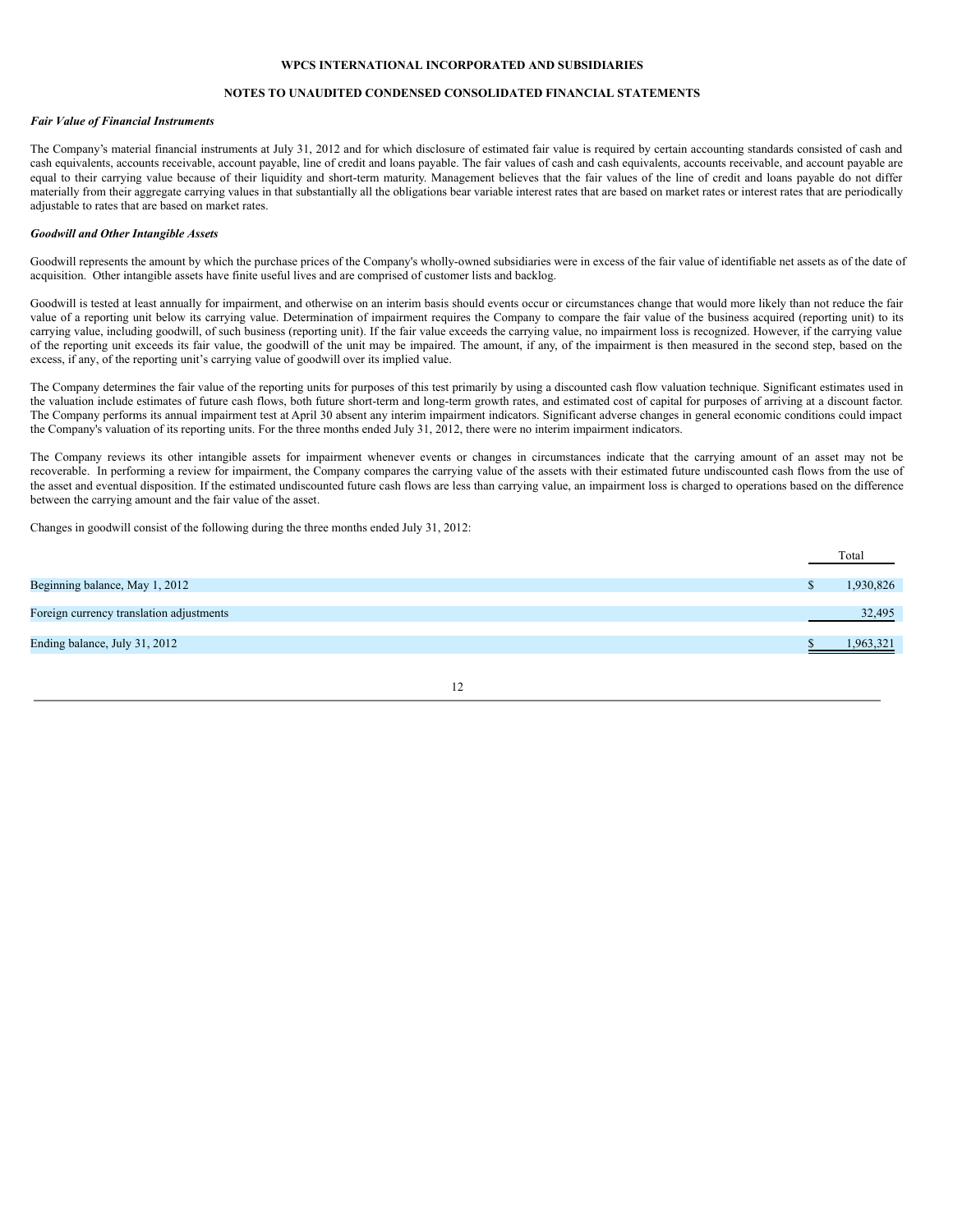## **NOTES TO UNAUDITED CONDENSED CONSOLIDATED FINANCIAL STATEMENTS**

Other intangible assets consist of the following at July 31, 2012 and April 30, 2012:

|                               | <b>Estimated useful</b><br>life<br>(years) | <b>July 31,</b><br>2012   | April 30,<br>2012 |
|-------------------------------|--------------------------------------------|---------------------------|-------------------|
| Customer list                 | $3-9$                                      | 1,982,303<br>$\mathbb{S}$ | 2,961,799<br>S.   |
| Less accumulated amortization |                                            | (1,628,575)               | (2,579,895)       |
|                               |                                            | 353,728                   | 381,904           |
| Contract backlog              | $1 - 3$                                    | 1,038,932                 | 1,034,787         |
| Less accumulated amortization |                                            | (1,038,450)               | (1,033,839)       |
|                               |                                            | 482                       | 948               |
| Totals                        |                                            | 354,210                   | 382,852           |

Amortization expense of other intangible assets for the three months ended July 31, 2012 and 2011 was \$35,099 and \$40,890, respectively. There are no expected residual values related to these intangible assets.

#### *Revenue Recognition*

The Company generates its revenue by providing design-build engineering services for communications infrastructure. The Company's design-build services report revenue pursuant to customer contracts that span varying periods of time. The Company reports revenue from contracts when persuasive evidence of an arrangement exists, fees are fixed or determinable, and collection is reasonably assured.

The Company records revenue and profit from long-term contracts on a percentage-of-completion basis, measured by the percentage of contract costs incurred to date to the estimated total costs for each contract. Contracts in process are valued at cost plus accrued profits less earned revenues and progress payments on uncompleted contracts. Contract costs include direct materials, direct labor, third party subcontractor services and those indirect costs related to contract performance. Contracts are generally considered substantially complete when engineering is completed and/or site construction is completed.

The Company has numerous contracts that are in various stages of completion. Such contracts require estimates to determine the appropriate cost and revenue recognition. Cost estimates are reviewed monthly on a contract-by-contract basis, and are revised periodically throughout the life of the contract such that adjustments to profit resulting from revisions are made cumulative to the date of the revision. Significant management judgments and estimates, including the estimated cost to complete projects, which determines the project's percent complete, must be made and used in connection with the revenue recognized in the accounting period. Current estimates may be revised as additional information becomes available. If estimates of costs to complete long-term contracts indicate a loss, provision is made currently for the total loss anticipated. For the three months ended July 31, 2012 and 2011, the Company has provided aggregate loss provisions of approximately \$247,769 and \$317,469 related to anticipated losses on long-term contracts.

The length of the Company's contracts varies. Assets and liabilities related to long-term contracts are included in current assets and current liabilities in the accompanying balance sheets as they will be liquidated in the normal course of contract completion, although this may require more than one year.

The Company records revenue and profit from short-term contracts for the China Operations under the completed contract method, whereas income is recognized only when a contract is completed or substantially completed. Accordingly, during the period of performance, billings and costs are accumulated on the balance sheet, but no revenue or income is recorded before completion or substantial completion of the work. The Company's decision is based on the short-term nature of the work performed.

The Company also recognizes certain revenue from short-term contracts when the services have been provided to the customer. For maintenance contracts, revenue is recognized ratably over the service period.

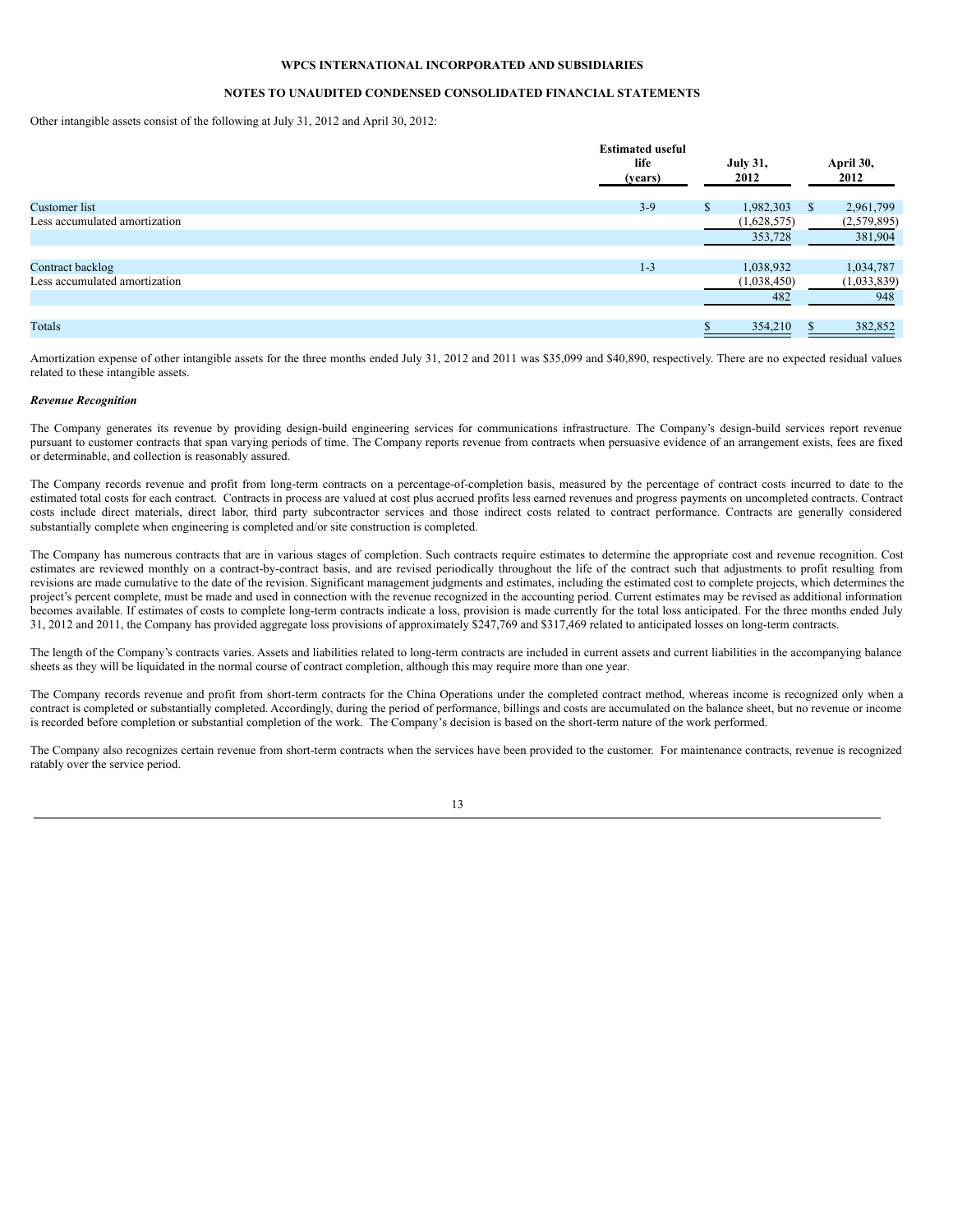## **NOTES TO UNAUDITED CONDENSED CONSOLIDATED FINANCIAL STATEMENTS**

#### *Income Taxes*

The Company accounts for income taxes pursuant to the asset and liability method which requires deferred income tax assets and liabilities to be computed annually for differences between the financial statement and tax bases of assets and liabilities that will result in taxable or deductible amounts in the future based on enacted tax laws and rates applicable to the periods in which the differences are expected to affect taxable income. The effect on deferred tax assets and liabilities of a change in tax rates is recognized in income in the period that includes the enactment date.

On a periodic basis, the Company evaluates its ability to realize its deferred tax assets net of its deferred tax liabilities and adjusts such amounts in light of changing facts and circumstances, including but not limited to the level of past and future taxable income, and the current and future expected utilization of tax benefit carryforwards. The Company considers all available evidence, both positive and negative, to determine whether, based on the weight of that evidence, a valuation allowance is required to reduce the net deferred tax assets to the amount that is more likely than not to be realized in future periods. The Company considers past performance, expected future taxable income and prudent and feasible tax planning strategies in assessing the amount of the valuation allowance. The Company's forecast of expected future taxable income is based over such future periods that it believes can be reasonably estimated. Based on its analysis as of July 31, 2012, the Company continues to provide a full valuation allowance on its U.S. Federal and state deferred tax assets. The Company will continue to evaluate the realization of its deferred tax assets and liabilities on a periodic basis, and will adjust such amounts in light of changing facts and circumstances.

The Company performed a review for uncertainty in income tax positions in accordance with authoritative guidance. This review did not result in the recognition of any material unrecognized tax benefits as of July 31, 2012 and 2011. Management continually evaluates expiring statutes of limitations, audits, proposed settlements, changes in tax law and new authoritative rulings. The Company recognizes interest accrued related to unrecognized tax benefits in interest expense and penalties in selling, general and administrative expenses. For the three months ended July 31, 2012 and 2011, the Company recognized no interest or penalties. The statute of limitations for the Company's U.S. Federal, state and foreign income tax returns prior to fiscal years 2008 are closed.

#### *Net Income (Loss) Per Common Share*

Basic and diluted net income (loss) per common share is computed as net income (loss) from continuing operations divided by the weighted average number of common shares outstanding for the period. The table below presents the computation of basic and diluted net income (loss) per common share from continuing operations for the three months ended July 31, 2012 and 2011, respectively:

| Basic income (loss) per share computation                                    |  |            |  | <b>Three Months Ended</b><br><b>July 31,</b> |  |  |  |
|------------------------------------------------------------------------------|--|------------|--|----------------------------------------------|--|--|--|
|                                                                              |  | 2012       |  | 2011                                         |  |  |  |
| Numerator:                                                                   |  |            |  |                                              |  |  |  |
|                                                                              |  |            |  |                                              |  |  |  |
| Net income (loss) from continuing operations, net of noncontrolling interest |  | (692, 732) |  | 154,008                                      |  |  |  |
|                                                                              |  |            |  |                                              |  |  |  |
| Denominator:                                                                 |  |            |  |                                              |  |  |  |
|                                                                              |  |            |  |                                              |  |  |  |
| Basic weighted average shares outstanding                                    |  | 6,954,766  |  | 6.954.766                                    |  |  |  |
|                                                                              |  |            |  |                                              |  |  |  |
| Basic net income (loss) per common share from continuing operations          |  | (0.10)     |  | 0.02                                         |  |  |  |
|                                                                              |  |            |  |                                              |  |  |  |

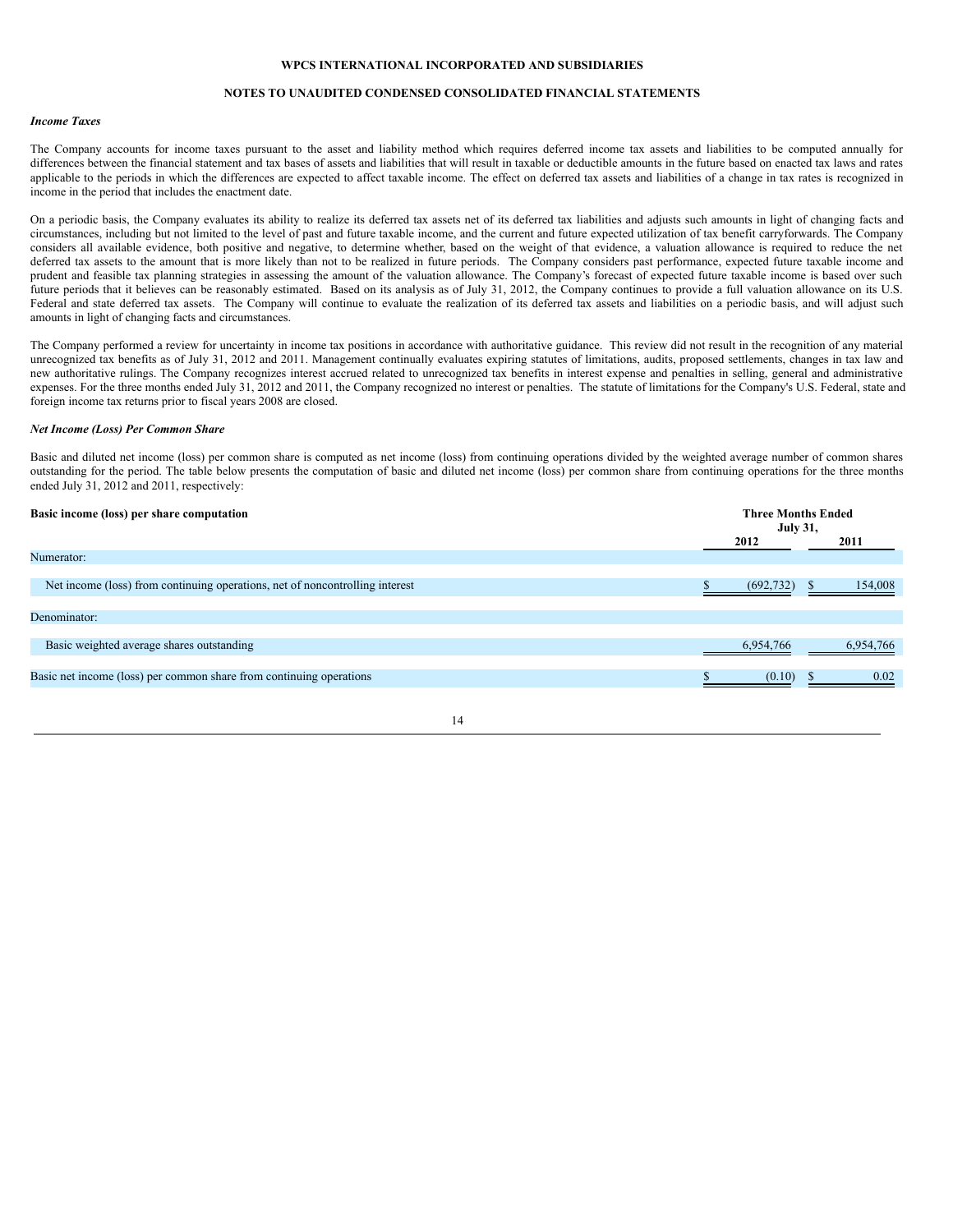## **NOTES TO UNAUDITED CONDENSED CONSOLIDATED FINANCIAL STATEMENTS**

| Diluted income (loss) per share computation                                  |    | <b>Three Months Ended</b><br><b>July 31,</b> |    |           |  |
|------------------------------------------------------------------------------|----|----------------------------------------------|----|-----------|--|
|                                                                              |    | 2012                                         |    | 2011      |  |
| Numerator:                                                                   |    |                                              |    |           |  |
|                                                                              |    |                                              |    |           |  |
| Net income (loss) from continuing operations, net of noncontrolling interest |    | (692, 732)                                   | D. | 154,008   |  |
|                                                                              |    |                                              |    |           |  |
| Denominator:                                                                 |    |                                              |    |           |  |
|                                                                              |    |                                              |    |           |  |
| Basic weighted average shares outstanding                                    |    | 6,954,766                                    |    | 6,954,766 |  |
|                                                                              |    |                                              |    |           |  |
| Incremental shares from assumed conversion:                                  |    |                                              |    |           |  |
| Assumed exercise of stock options                                            |    |                                              |    | 9,445     |  |
|                                                                              |    |                                              |    |           |  |
| Diluted weighted average shares                                              |    | 6.954.766                                    |    | 6.964.211 |  |
|                                                                              |    |                                              |    |           |  |
| Diluted net income (loss) per common share from continuing operations        | J. | (0.10)                                       | ъ  | 0.02      |  |

At July 31, 2012 and 2011, the Company had 227,436 and 272,938 outstanding stock options, respectively. For the three months ended July 31, 2012 and 2011, 227,436 and 199,538 stock options were not included in the computation of diluted net income (loss) in each period, respectively. The potentially dilutive securities were excluded because the Company had a loss from continuing operations for the three months ended July 31, 2012. For the three months ended July 31, 2011, although the Company had income from continuing operations, the remaining potentially dilutive securities were excluded because the option exercise prices exceeded the average market price of the common stock, and therefore, the effects would be antidilutive.

## *Noncontrolling Interest*

Noncontrolling interest for the three months ended July 31, 2012 and 2011 consists of the following:

|                                                                           | <b>Three Months Ended</b><br><b>July 31,</b> |  |           |  |
|---------------------------------------------------------------------------|----------------------------------------------|--|-----------|--|
|                                                                           | 2012                                         |  | 2011      |  |
| Balance, beginning of period                                              | 1,117,322                                    |  | 1,038,428 |  |
|                                                                           |                                              |  |           |  |
| Net (loss) income attributable to noncontrolling interest                 | (547)                                        |  | 15,456    |  |
|                                                                           |                                              |  |           |  |
| Other comprehensive (loss) income attributable to noncontrolling interest | (14, 335)                                    |  | 5,373     |  |
|                                                                           |                                              |  |           |  |
| Balance, end of period                                                    | 1,102,440                                    |  | 1,059,257 |  |

## *Use of Estimates*

In preparing financial statements in conformity with accounting principles generally accepted in the United States of America, management is required to make estimates and assumptions that affect the reported amounts of assets and liabilities and the disclosure of contingent assets and liabilities at the date of the financial statements and revenue and expenses during the reporting period. The most significant estimates relate to the calculation of percentage-of-completion on uncompleted contracts, allowance for doubtful accounts, valuation of inventory, realization of deferred tax assets, amortization method and lives of customer lists, acquisition-related contingent consideration and estimates of the fair value of reporting units and discounted cash flows used in determining whether goodwill has been impaired. Actual results could differ from those estimates.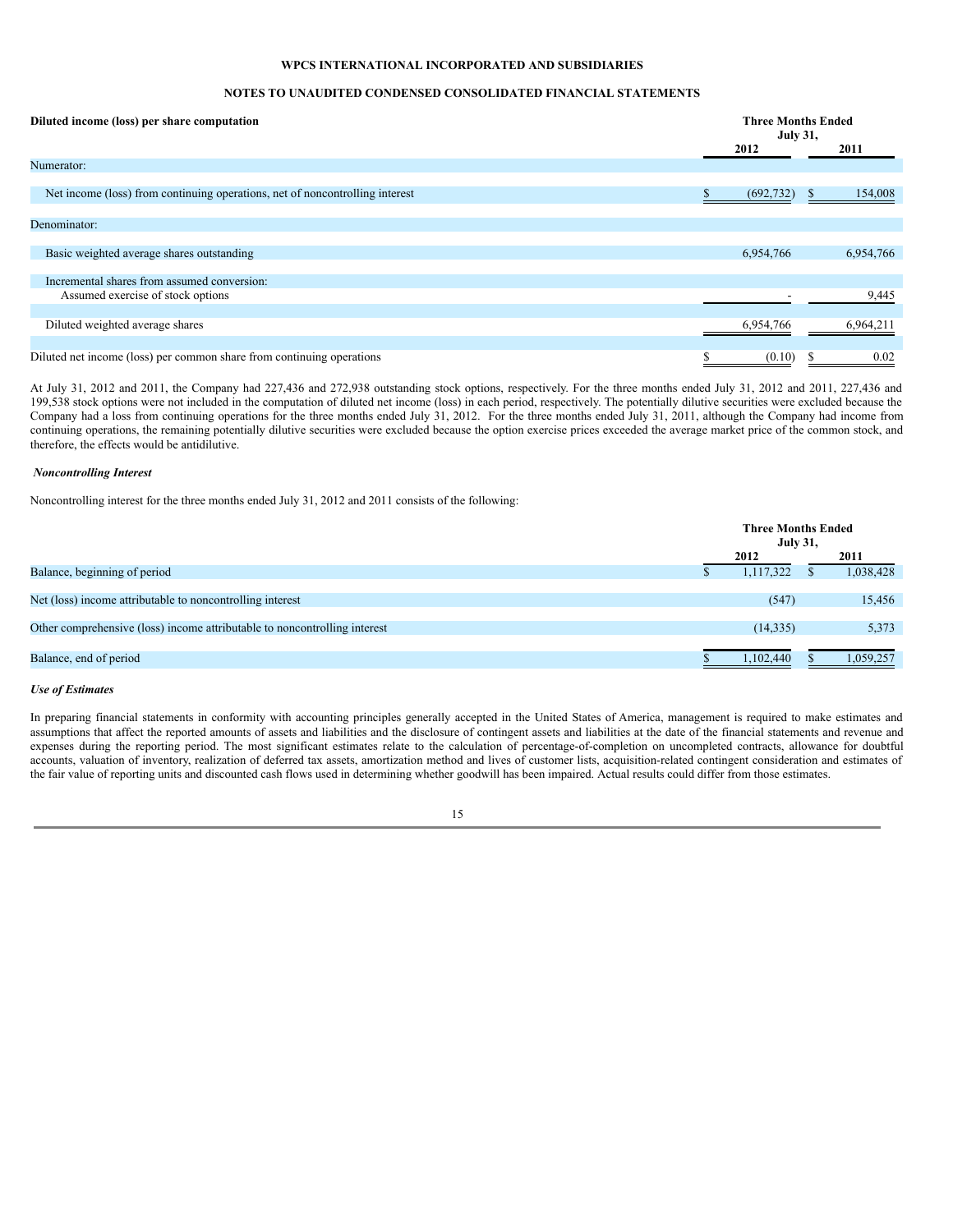## **NOTES TO UNAUDITED CONDENSED CONSOLIDATED FINANCIAL STATEMENTS**

#### *Recently Issued Accounting Pronouncements*

In December 2011, the FASB issued ASU No. 2011-11 (ASU 2011-11), Disclosures about Offsetting Assets and Liabilities where entities are required to disclose both gross information and net information about both instruments and transactions eligible for offset in the statement of financial position and instruments and transactions subject to an agreement similar to a master netting arrangement. This scope would include derivatives, sale and repurchase agreements, and reverse sale and repurchase agreements, and securities borrowing and securities lending arrangements. These disclosures assist users of financial statements in evaluating the effect or potential effect of netting arrangements on a company's financial position. The Company is required to apply the amendments for annual reporting periods beginning on or after January 1, 2013 (May 1, 2013 for the Company). The Company does not expect the provisions of ASU 2011-11 to have a material impact on its consolidated financial statements.

## **NOTE 3 - COSTS AND ESTIMATED EARNINGS ON UNCOMPLETED CONTRACTS**

The asset, "Costs and estimated earnings in excess of billings on uncompleted contracts", represents revenue recognized in excess of amounts billed. The liability, "Billings in excess of costs and estimated earnings on uncompleted contracts", represents billings in excess of revenue recognized. Costs and estimated earnings on uncompleted contracts consist of the following at July 31, 2012 and April 30, 2012:

|                                                                                | <b>July 31, 2012</b> |     | <b>April 30, 2012</b> |  |  |
|--------------------------------------------------------------------------------|----------------------|-----|-----------------------|--|--|
| Costs incurred on uncompleted contracts                                        | 78,067,151           |     | 76,682,610            |  |  |
| Provision for loss on uncompleted contracts                                    | (247,769)            |     | (1,886,896)           |  |  |
| Estimated contract (loss) profit                                               | (528, 384)           |     | 2,242,232             |  |  |
|                                                                                | 77,290,998           |     | 77,037,946            |  |  |
| Less: billings to date                                                         | 77,429,115           |     | 79,291,760            |  |  |
| Total                                                                          | (138, 117)           |     | (2,253,814)           |  |  |
| Costs and estimated earnings in excess of billings<br>on uncompleted contracts | \$<br>2.310.399      | \$. | 1,340,379             |  |  |
|                                                                                |                      |     |                       |  |  |
| Billings in excess of costs and estimated earnings<br>on uncompleted contracts | (2,448,516)          |     | (3,594,193)           |  |  |
| Total                                                                          | (138, 117)           |     | (2,253,814)           |  |  |

Revisions in the estimated gross profits on contracts and contract amounts are made in the period in which circumstances requiring the revisions become known. During the three months ended July 31, 2012 and 2011, the effect of such revisions in estimated contract profits resulted in an increase to gross profits of approximately \$459,000 (approximately \$0.07 per common share) and \$406,000 (approximately \$0.06 per common share), respectively, from that which would have been reported had the revised estimates been used as the basis of recognition for contract profits in prior years. The increase in gross profit includes approved change orders received on one project in the Trenton Operations of approximately \$736,000 for the three months ended July 31, 2012.

Although management believes it has established adequate procedures for estimating costs to complete open contracts, additional costs could occur on contracts prior to completion.

## **NOTE 4 - DEBT**

## *Lines of Credit*

On January 27, 2012, the Company and its Subsidiaries entered into the Credit Agreement with Sovereign, which was amended May 3, 2012, and again on August 31, 2012. The Credit Agreement, as amended, provides for a revolving line of credit in an amount not to exceed \$2,000,000 and letters of credit in an amount not to exceed \$200,000. Pursuant to the Credit Agreement, the Company granted a security interest to Sovereign in all of its assets. In addition, pursuant to a collateral pledge agreement, the Company pledged 100% of its ownership in the Subsidiaries and 65% of its ownership in WPCS Australia Pty Ltd. Borrowings under the Credit Agreement may be used for general corporate purposes, for permitted acquisitions, for working capital and for related fees and expenses. The Company used the initial funds provided by the loan to repay the existing loan to Bank of America, N.A. (BOA), which loan agreement was terminated in connection with the Credit Agreement and to pay \$409,177 for fees and expenses in connection with the Credit Agreement. The Company paid a loan commitment fee of \$60,000 and will pay a monthly unused commitment fee during the term of the Credit Agreement of 0.375%. In addition, the Company shall pay Sovereign a collateral monitoring fee of \$1,000 per month during the term of the Credit Agreement and 2.25% per annum on the face amount of each letter of credit issued by Sovereign. The interest rate applicable to revolving loans under the Credit Agreement is the Prime Rate (3.25%) plus 2.00%, or 5.25%. The Credit Agreement matures on January 27, 2015.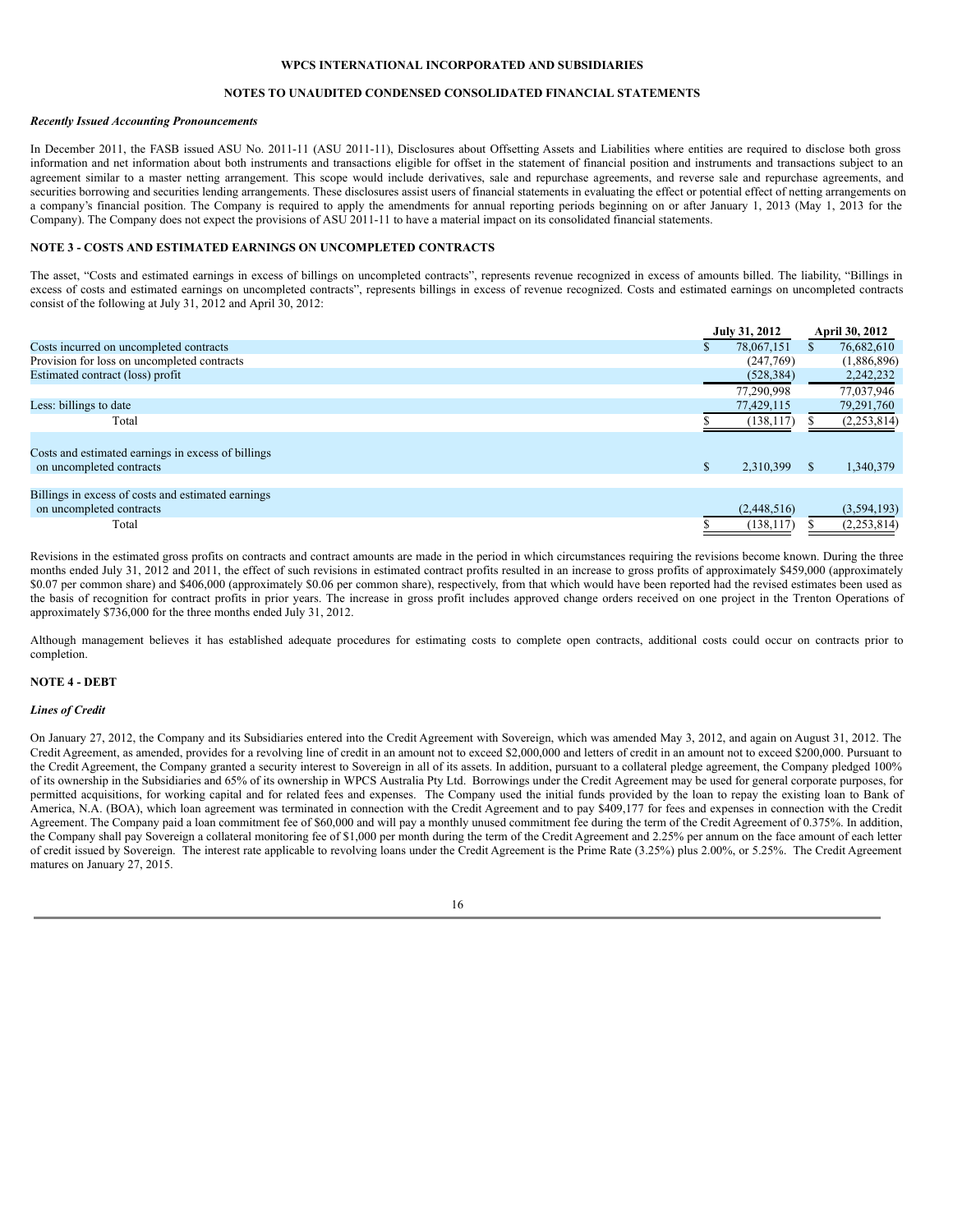## **NOTES TO UNAUDITED CONDENSED CONSOLIDATED FINANCIAL STATEMENTS**

On May 3, 2012, the Company entered into the Amendment to the Credit Agreement with Sovereign. The Amendment reduced the maximum revolving line of credit in amount not to exceed \$6,500,000. As of July 31, 2012, there were no borrowings outstanding under the Credit Agreement. As a result of the asset sales described in Note 9, the total amount available to borrow under the Credit Agreement based on the revised eligible accounts receivable was \$1,759,119.

On August 31, 2012, the Company entered into the Second Amendment with Sovereign. Pursuant to the terms of the Second Amendment, the Company is permitted to borrow under the revolving credit line, under a Borrowing Base equal to the lesser of (i) \$2,000,000 less the letter of credit amount, or (ii) the sum of (a) 80% of Eligible Accounts Receivable, minus (c) the letter of credit amount minus (d) such reserves, in such amounts and with respect to such matters, as Sovereign may deem reasonably proper and necessary from time to time at its own discretion, which is currently \$500,000. As of September 12, 2012, the total amount available to borrow under the Credit Agreement was \$1,759,119, and the total advance amount outstanding was \$204,619, resulting in net availability for future borrowings of \$1,554,500. The reduction in the revolving line of credit did not require the Company to pay down any additional borrowings as the total amount of outstanding borrowings was not in excess of the total amount available to borrow.

The Company may prepay the loan at any time and may terminate the Credit Agreement upon 90 days prior written notice. In the event that we terminate the Credit Agreement, the Company will pay Sovereign an early termination fee of 3% of the maximum credit amount if such termination occurs prior to the first anniversary or 1% of the maximum credit amount if such termination occurs after the first anniversary but prior to the expiration of the Credit Agreement.

Our obligations under the Credit Agreement may be accelerated upon the occurrence of an event of default under the Credit Agreement, which includes customary events of default including, without limitation, payment defaults, defaults in the performance of affirmative and negative covenants, subjective acceleration clauses, the inaccuracy of representations or warranties, cross-defaults, bankruptcy and insolvency related defaults, defaults relating to judgments, an ERISA reportable event occurs, a change of control and a change in our financial condition that could have a material adverse effect on the Company.

The Credit Agreement contains certain customary representations and warranties, affirmative and negative covenants, and lock box arrangements. Principal covenants include (a) Fixed Charge Coverage Ratio of not less than 1.2 to 1.0, measured as of April 30, 2012 and as of each fiscal quarter end thereafter, in each case on a trailing two (2) quarter basis; and (b) Leverage Ratio of not more than 1.75 to 1.0, measured as of each fiscal quarter end. Due to the operating losses for the quarters ended April 30, 2012 and July 31, 2012, the Company did not meet the Fixed Charge Coverage Ratio of 1.2 to 1.0 for the two quarters ended April 30, 2012 and July 31, 2012, and the Leverage Ratio of 1.75 to 1.0 at April 30, 2012, and the Company is currently in default under the Credit Agreement. In connection with the Second Amendment, Sovereign reserved all of its available rights and/or remedies as a result of the defaults of the financial covenants, including the right to demand repayment of amounts outstanding or withhold or cease making credit advances under the Credit Agreement.

## *Loans Payable*

The Company's long-term debt also consists of notes issued by the Company or assumed in acquisitions related to working capital funding and the purchase of property and equipment in the ordinary course of business. At July 31, 2012, loans payable and capital lease obligations totaled \$105,970 with interest rates ranging from 0% to 12.7%.

### *Due Joint Venture Partner*

As of July 31, 2012, the China Operations had outstanding unsecured loans due the joint venture partner, Taian Gas Group (TGG), totaling \$3,412,434, of which \$2,357,250 matures on September 30, 2012, and bears interest at 5.81%. The Company expects to renew the outstanding loans on or prior to maturity consistent with historical practice. The remaining balance of \$1,055,184 is due on demand and represents interest accrued and working capital loans from TGG to the China Operations in the normal course of business.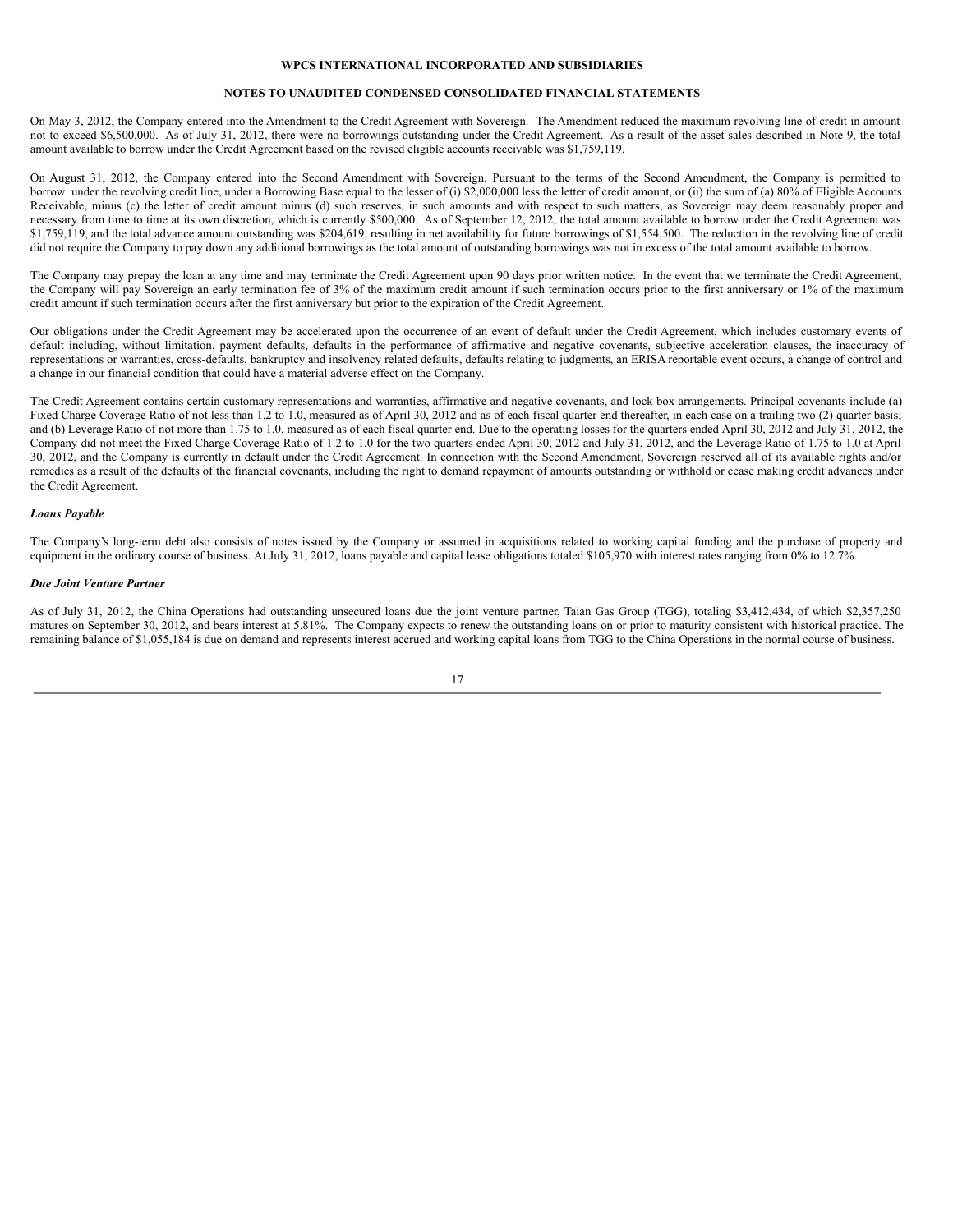## **NOTES TO UNAUDITED CONDENSED CONSOLIDATED FINANCIAL STATEMENTS**

## **NOTE 5 - RELATED PARTY TRANSACTIONS**

In connection with the acquisition of the Trenton Operations, the Company leased its Trenton, New Jersey location from Voacolo Properties LLC, of which the former shareholders of the Trenton Operations are the members. For the three months ended July 31, 2012 and 2011, the rent paid for this lease was \$12,600 and \$17,400, respectively. This lease was terminated as of June 30, 2012.

In connection with the acquisition of Pride, the Company leases its Woombye, Queensland, Australia location from Pride Property Trust, of which the former shareholders of the Pride Group (QLD) Pty Ltd. are the members. For each of the three month periods ended July 31, 2012 and 2011, the rents paid for this lease were \$15,543.

The China Operations revenue earned from TGG and subsidiaries was \$0 and \$689,235 for the three months ended July 31, 2012 and 2011, respectively. The China Operations accounts receivable due from TGG and subsidiaries was \$617,661 and \$425,975 as of July 31, 2012 and 2011, respectively.

## **NOTE 6 - SHAREHOLDERS' EQUITY**

#### *Stock-Based Compensation Plans*

In September 2006, the Company adopted the 2007 Incentive Stock Plan, under which officers, directors, key employees or consultants may be granted options. Under the 2007 Incentive Stock Plan, 400,000 shares of common stock were reserved for issuance upon the exercise of stock options, stock awards or restricted stock. These shares were registered under Form S-8. Under the terms of the 2007 Incentive Stock Plan, stock options are granted at exercise prices equal to the fair market value of the common stock at the date of grant, and become exercisable and expire in accordance with the terms of the stock option agreement between the optionee and the Company at the date of grant. These options generally vest based on between one to three years of continuous service and have five-year contractual terms. At July 31, 2012, options to purchase 176,500 shares were outstanding at exercise prices ranging from \$2.37 to \$6.33. At July 31, 2012, there were 211,000 options available for grant under the 2007 Incentive Stock Plan.

In September 2005, the Company adopted the 2006 Incentive Stock Plan, under which officers, directors, key employees or consultants may be granted options. Under the 2006 Incentive Stock Plan, 400,000 shares of common stock were reserved for issuance upon the exercise of stock options, stock awards or restricted stock. These shares were registered under Form S-8. Under the terms of the 2006 Incentive Stock Plan, stock options are granted at exercise prices equal to the fair market value of the common stock at the date of grant, and become exercisable and expire in accordance with the terms of the stock option agreement between the optionee and the Company at the date of grant. These options generally vest based on between one to three years of continuous service and have five-year contractual terms. At July 31, 2012, options to purchase 1000 shares were outstanding at exercise price of \$6.33. At July 31, 2012, there were 327,424 options available for grant under the 2006 Incentive Stock Plan.

In March 2003, the Company established a stock option plan pursuant to which options to acquire a maximum of 416,667 shares of the Company's common stock were reserved for grant (the "2002 Plan"). These shares were registered under Form S-8. Under the terms of the 2002 Plan, the options are exercisable at prices equal to the fair market value of the stock at the date of the grant and become exercisable in accordance with terms established at the time of the grant. These options generally vest based on between one to three years of continuous service and have five-year contractual terms. At July 31, 2012, options to purchase 49,936 shares were outstanding at exercise prices ranging from \$0.84 to \$10.25. At July 31, 2012, there were 224,214 shares available for grant under the 2002 Plan.

The Company estimates the fair value of stock options granted using the Black-Scholes-Merton option-pricing model. Compensation cost is then recognized on a straight-line basis over the vesting or service period and is net of estimated forfeitures. There were 10,000 stock options granted during the three months ended July 31, 2012. There were no stock options granted during the three months ended July 31, 2011.

The Company recorded stock-based compensation of \$7,526 and \$20,288 for the three months ended July 31, 2012 and 2011, respectively. At July 31, 2012, the total compensation cost related to unvested stock options granted to employees under the Company's stock option plans but not yet recognized was approximately \$7,000 and is expected to be recognized over a weighted-average period of 7 months.

The Company has elected to adopt the shortcut method for determining the initial pool of excess tax benefits available to absorb tax deficiencies related to stock-based compensation. The shortcut method includes simplified procedures for establishing the beginning balance of the pool of excess tax benefits (the APIC Tax Pool) and for determining the subsequent effect on the APIC Tax Pool and the Company's consolidated statements of cash flows of the tax effects of share-based compensation awards. Excess tax benefits related to share-based compensation are reflected as financing cash inflows.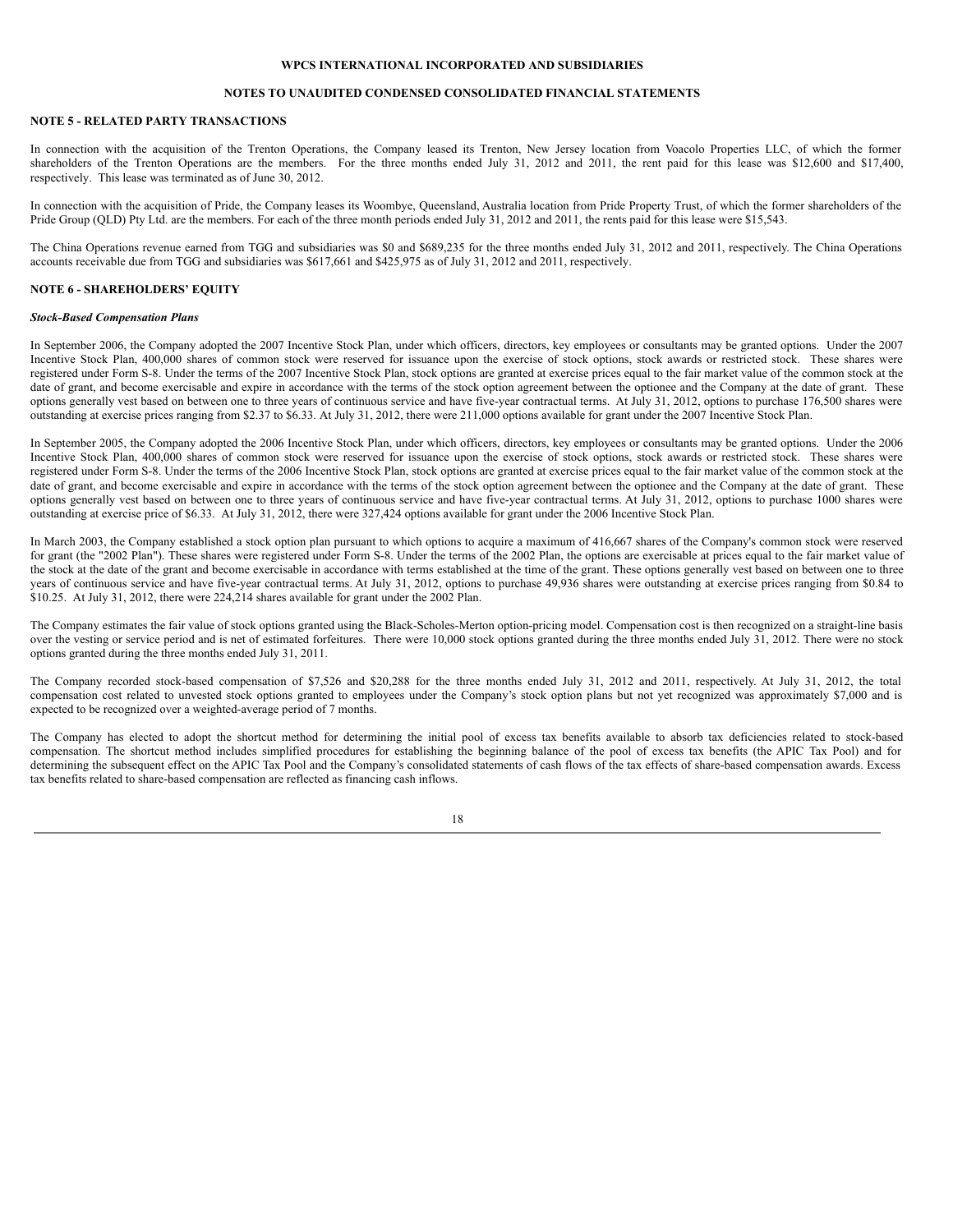## **NOTES TO UNAUDITED CONDENSED CONSOLIDATED FINANCIAL STATEMENTS**

#### *Section 16(b) Settlement*

On August 7, 2006, Maureen Huppe, a stockholder of the Company, filed suit in the United States District Court Southern District of New York, against defendants Special Situations Fund III QP, L.P. and Special Situations Private Equity Fund, L.P. (collectively SSF), former stockholders of the Company, alleging violations of Section 16(b) of the Securities Exchange Act of 1934, 15 U.S.C. § 78p (b) (Section 16(b)). SSF made sales of 143,120 shares of the Company's common stock from December 15, 2005 to January 30, 2006, at prices ranging from \$9.18 to \$12.62 per share. On April 12, 2006, SSF purchased 666,468 shares of the Company's common stock at \$7.00 per share.

The complaint sought disgorgement from SSF for any "short swing profits" obtained by them in violation of Section 16(b), as a result of the foregoing sales and purchases of the Company's common stock within periods of less than six months while SSF was a beneficial owner of more than 10% of the Company's common stock. The complaint sought disgorgement to the Company of all profits earned by SSF on the transactions, attorneys' fees and other expenses. While the suit named the Company as a nominal defendant, it contained no claims against nor sought relief from the Company.

On June 13, 2012, the parties executed a court approved settlement which resolved this Section 16(b) action. Pursuant to this settlement, SSF agreed to pay the Company \$529,280 in disgorgement of short-swing profits, less the plaintiffs agreed to fees and expenses of \$272,539 in connection with the settlement, resulting in the remainder, or \$254,361, paid to the Company. The Company recorded the net proceeds as additional paid-in capital.

### *Stockholder Rights Plan*

On February 24, 2010, the Company adopted a stockholder rights plan. The stockholder rights plan is embodied in the Rights Agreement dated as of February 24, 2010 (the Rights Agreement) between the Company and Interwest Transfer Co., Inc., the Rights Agent. In connection with the Rights Agreement, the Company declared a dividend of one preferred share purchase right (a Right) for each outstanding share of the Company's common stock to stockholders of record at the close of business on March 8, 2010. Each Right entitles the registered holder, subject to the terms of the Rights Agreement, to purchase from the Company one one-thousandth (1/1000th) of a share of Series D Junior Participating Preferred Stock, \$0.0001 par value (the Preferred Stock) at a purchase price of \$15.00, subject to adjustment. The Rights will expire at the close of business on February 24, 2020, unless earlier redeemed or exchanged by the Company. Until a Right is exercised, the holder thereof, as such, will have no rights as a stockholder of the Company, including, without limitation, the right to vote or to receive dividends.

The Rights are not immediately exercisable. The Rights will initially trade only with the shares of the Company's common stock to which they are attached, and generally become exercisable only if a person or group becomes an Acquiring Person (as defined in the Rights Agreement) by accumulating beneficial ownership (as defined in the Rights Agreement) of 15% or more of the Company's outstanding common stock. If a person becomes an Acquiring Person, the holders of each Right (other than an Acquiring Person) are entitled to purchase shares of the Company's preferred stock or, in some circumstances, shares of the Acquiring Person's common stock, having a value equal to twice the exercise price of the Right, which is initially \$15.00 per Right. The Rights Agreement provides that a person or group currently owning 15% or more of the Company's outstanding common stock will not be deemed to be an Acquiring Person if the person or group does not subsequently accumulate an additional 1% of the Company's outstanding common stock through open market purchases, expansion of the group or other means.

At any time prior to a person becoming an Acquiring Person, the Board of Directors of the Company may redeem the Rights in whole, but not in part, at a price of \$.0001 per Right. The Rights Agreement requires a committee of independent directors to review and evaluate every five years whether the Rights Agreement remains in the best interests of the Company's stockholders.

## *Shelf Registration Statement*

On April 15, 2010, the Company filed a registration statement on Form S-3 using a "shelf" registration process. Under this shelf registration process, the Company may offer up to 2,314,088 shares of its common stock, from time to time, in amounts, at prices, and terms that will be determined at the time of the offering. Each share of the Company's common stock automatically includes one right to purchase one one-thousandth of a share of Series D Junior Participating Preferred Stock, par value \$0.0001 per share, which becomes exercisable pursuant to the terms and conditions set forth in the Rights Plan Agreement as described above. The net proceeds from securities sold by the Company will be added to our general corporate funds and may be used for general corporate purposes. As of July 31, 2012, no shares of the Company's common stock have been issued under this shelf registration statement.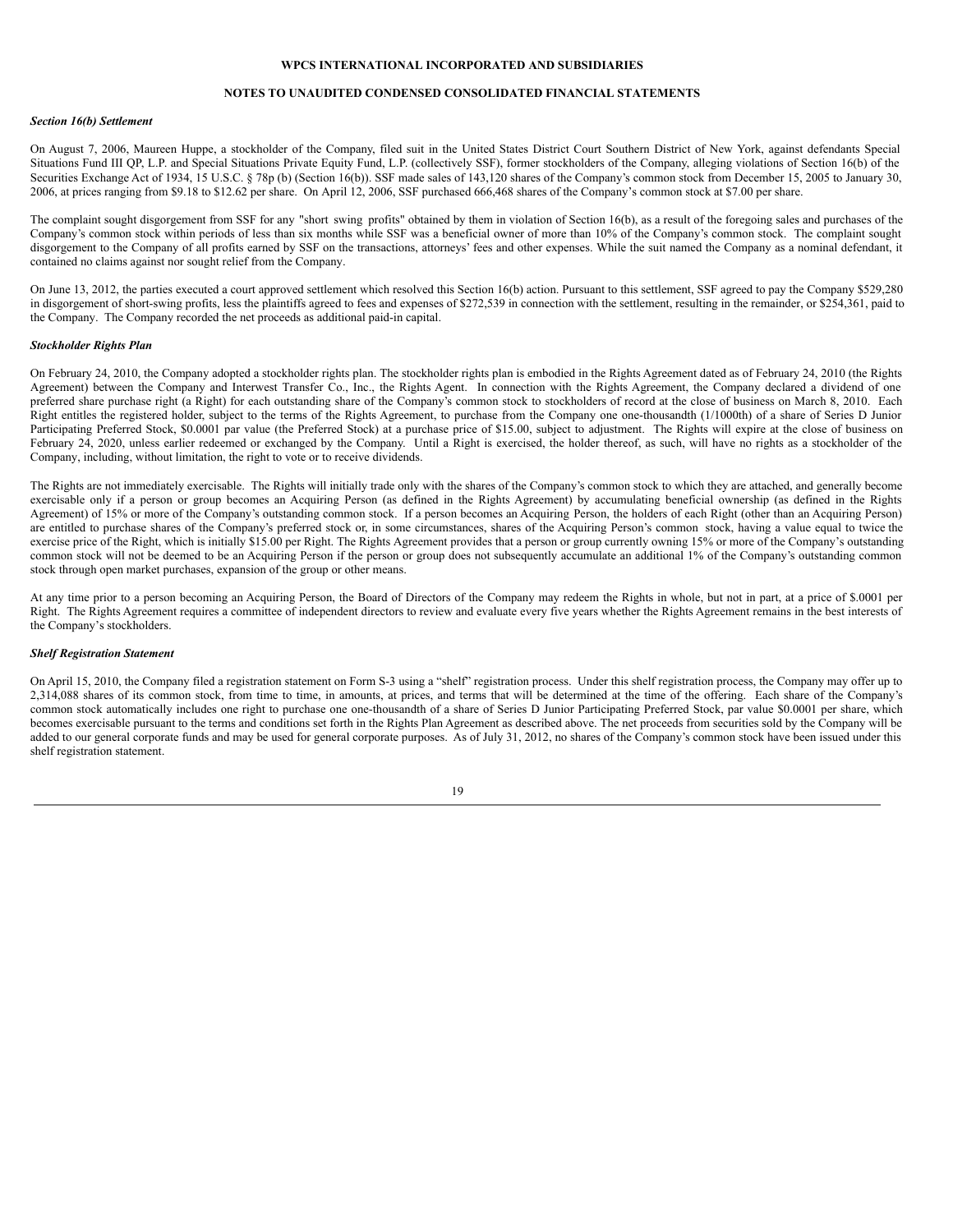## **NOTES TO UNAUDITED CONDENSED CONSOLIDATED FINANCIAL STATEMENTS**

## **NOTE 7 - SEGMENT REPORTING**

The Company's reportable segments are determined and reviewed by management based upon the nature of the services, the external customers and customer industries and the sales and distribution methods used to market the products. The Company organizes its reportable segments to correspond with its primary service lines: wireless communications, specialty construction and electrical power. Management evaluates performance based upon income (loss) before income taxes. Corporate includes corporate salaries and external professional fees, such as accounting, legal and investor relations costs which are not allocated to the other segments. Corporate assets primarily include cash and cash equivalents and prepaid expenses.

As part of the divestiture transactions more fully described in Note 9, the Company reclassified the reporting units within its reportable segments. As a result, wireless communications includes the Suisun City and Australia Operations, specialty construction includes the China Operations, and electrical power includes the Trenton, Seattle and Portland Operations, for each of the periods presented. The segment information presented below with regard to the operating results no longer includes amounts related to the St. Louis, Sarasota, Lakewood and Hartford Operations, which were sold and subsequently reported as discontinued operations. The Sarasota, Lakewood and Hartford Operations were previously reported in the wireless communications segment and the St. Louis Operation was reported in the specialty construction segment. Segment results for the three months ended July 31, 2012 and 2011 are as follows:

|                                                                       | As of and for the Three Months Ended July 31, 2012 |                            |               |                            |                        |                     |                               |        |                            | As of and for the Three Months Ended July 31, 2011 |                            |                   |
|-----------------------------------------------------------------------|----------------------------------------------------|----------------------------|---------------|----------------------------|------------------------|---------------------|-------------------------------|--------|----------------------------|----------------------------------------------------|----------------------------|-------------------|
|                                                                       | Corporate                                          | Wireless<br>Communications |               | Specialty<br>Construction  | Electrical<br>Power    | Total               | Corporate                     |        | Wireless<br>Communications | Specialty<br>Construction                          | Electrical<br>Power        | Total             |
| Revenue                                                               | \$                                                 | $-$ \$                     | 4.614.811     | 1,030,800<br><sup>\$</sup> | \$7,798,806            | $$13,444,417$ \ \$  |                               | $-$ \$ | 7,098,539                  | 1,300,129<br><sup>S</sup>                          | \$10,217,423               | \$18,616,091      |
| Depreciation and<br>amortization                                      | $10,993$ \$<br>S.                                  |                            | 94.803 \$     | 174.691                    | 81,227<br>- \$         | 361.714 \$<br>-S    | $16,373$ \$                   |        | 128,945 \$                 | 181,999                                            | 111.856 \$<br>-S           | 439,173           |
| Income (loss) from<br>continuing<br>operations before<br>income taxes | $$ (866, 461)$ \$                                  |                            | $(40,308)$ \$ | 18.831                     | 330,282<br>-S          | -S                  | $(557,656)$ \$ $(910,609)$ \$ |        | 861,110 \$                 | 72,926                                             | 557,925 \$<br><sup>S</sup> | 581,352           |
| Goodwill                                                              | \$                                                 | $-$ \$                     | 1,963,321 \$  |                            | $-$ \$                 | $-$ \$ 1,963,321 \$ |                               | $-$ \$ | 2,038,978 \$               |                                                    | $-$ \$                     | 2,038,978<br>- \$ |
| Total assets                                                          | $$786,681$ \$                                      |                            | 9.088.501     | \$7,497,749                | \$8,580,457            | \$25,953,388        | \$8,922,917 \$                |        | 13.041.863                 | \$10,761,219                                       | \$13,606,674               | \$46,332,673      |
| Additions of property<br>and equipment                                | \$                                                 | $-$ \$                     | 39,820        | 136,343<br>-S              | 58,850<br>$\mathbf{S}$ | 235,013 \$<br>-S    | $2,662$ \$                    |        | 23,737 \$                  | 65,567                                             | 15,306<br>- \$             | 107,272<br>-S     |

As of and for the three months ended July 31, 2012 and 2011, the specialty construction segment includes approximately \$1,031,000 and \$1,300,000 in revenue and \$847,000 and \$854,000 of net assets held in China related to the Company's 60% interest in the China Operations, respectively. As of and for the three months ended July 31, 2012 and 2011, the wireless communications segment includes approximately \$2,156,000 and \$3,283,000 in revenue and \$2,816,000 and \$2,697,000 of net assets held in Australia related to the Company's Australia Operations, respectively.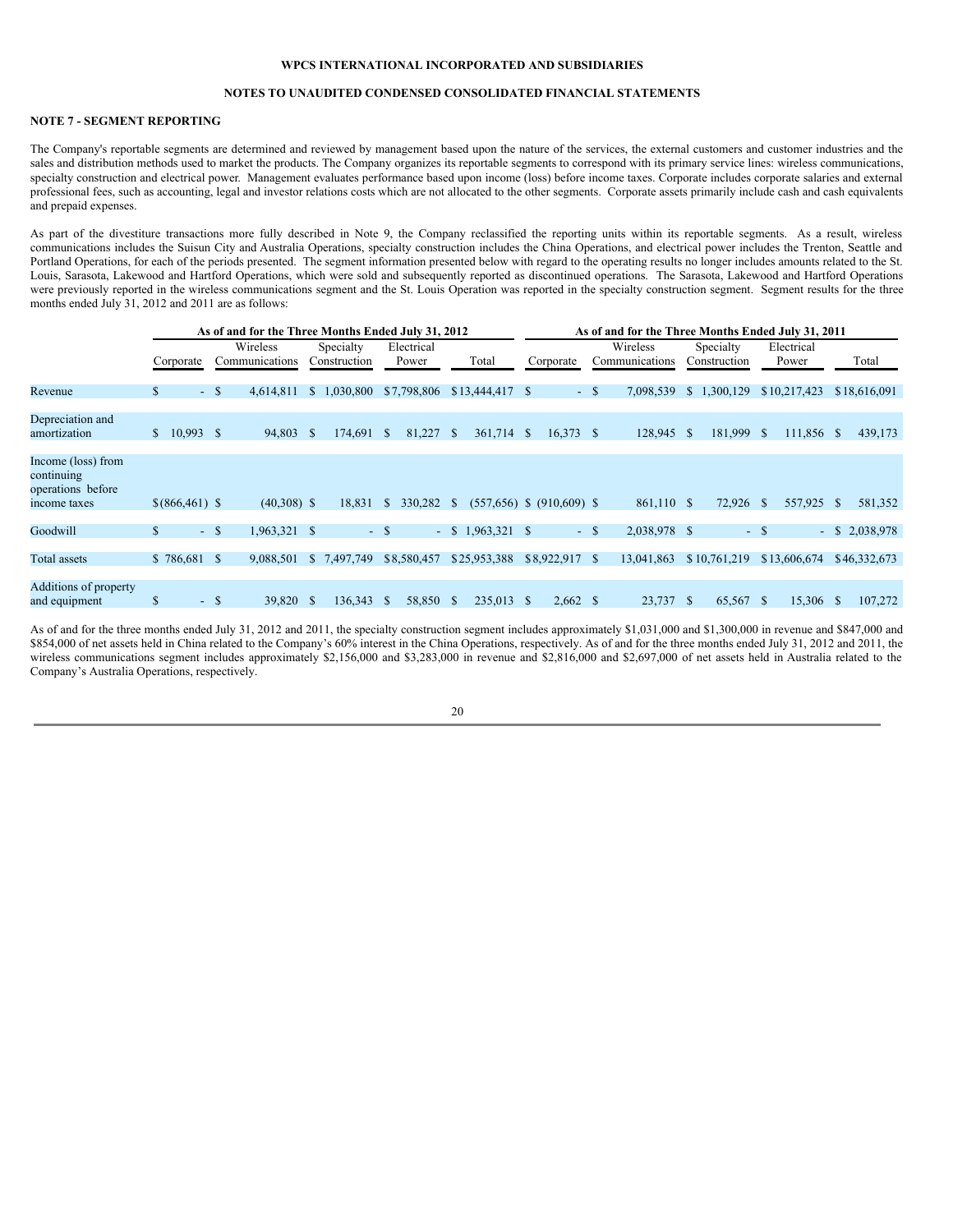## **NOTES TO UNAUDITED CONDENSED CONSOLIDATED FINANCIAL STATEMENTS**

## **NOTE 8 - FAIR VALUE MEASUREMENTS**

As defined by the Accounting Standard Codification (ASC), fair value measurements and disclosures establish a hierarchy that prioritizes fair value measurements based on the type of inputs used for the various valuation techniques (market approach, income approach and cost approach). The levels of hierarchy are described below:

- · Level 1: Observable inputs such as quoted market prices in active markets for identical assets or liabilities.
- · Level 2: Inputs other than quoted market prices that are observable for the asset or liability, either directly or indirectly; these include quoted prices for similar assets or liabilities in active markets, such as interest rates and yield curves that are observable at commonly-quoted intervals.
- · Level 3: Unobservable inputs that reflect the reporting entity's own assumptions, as there is little, if any, related market activity.

The Company determined the fair value of the obligation to pay the contingent consideration based on the probability-weighted income approach, using Level 3 measurement as defined in the ASC. The Level 3 measurement is based on significant inputs not observable in the market. These measurements included an estimated discount rate range of 18.02%, future revenue growth rate of 10%, EBIT margins ranging from 7.5% to 13.32%, and weighted probability of EBIT achievement ranging from 0% to 100%. The Company's assessment of the significance of a particular input to the fair value measurement requires judgment, and may affect the valuation of assets and liabilities and their placement within the fair value hierarchy.

The following table sets forth the assets and liabilities measured at fair value on a nonrecurring basis, by input level, in the consolidated balance sheet at July 31, 2011:

|                          | <b>Ouoted Prices in</b>  |                   |                  |           |               |
|--------------------------|--------------------------|-------------------|------------------|-----------|---------------|
|                          | Active Markets for       | Significant Other | Significant      |           |               |
| <b>Balance Sheet</b>     | Identical Assets or      | Observable Inputs | Unobservable     |           | July 31, 2011 |
| Location                 | Liabilities (Level 1)    | (Level 2)         | Inputs (Level 3) |           | Total         |
| Liabilities:             |                          |                   |                  |           |               |
| Acquisition-related      |                          |                   |                  |           |               |
| contingent consideration | $\overline{\phantom{0}}$ | $\blacksquare$    |                  | 1.049.011 | 1.049.011     |

Following the first year contingent payment, and the recording of \$43,068 of additional non-cash expense for the three months ended July 31, 2011 for the change in the fair value of the contingent consideration from the present value of the future payments of this obligation, the fair value of the acquisition-related contingent consideration was \$1,049,011 as of July 31, 2011. The Level 3 measurements included an estimated discount rate of 18.02%, future revenue growth rate of 10%, earnings before interest and taxes (EBIT) margins ranging from 7.5% to 13.32%, and weighted probability of EBIT achievement ranging from 0% to 100%.

## **NOTE 9 - DISCONTINUED OPERATIONS**

## *St. Louis and Sarasota Operations Common Stock Sales*

Effective September 1, 2011, the Company entered into a Securities Purchase Agreement and Amendment No. 1 to the Escrow Agreement with Multiband, Inc. (Multiband) traded under the NASDAQ symbol MBND, for the acquisition by Multiband of the common stock of the Company's former wholly-owned subsidiaries, the St. Louis and Sarasota Operations, for \$2,000,000 in cash. The \$2,000,000 in proceeds was used to reduce the outstanding borrowings under a previous loan agreement with BOA.

#### *Hartford and Lakewood Operations Asset Sales*

On July 25, 2012, the Company and the Hartford and Lakewood Operations entered into an asset purchase agreement (the Purchase Agreement), pursuant to which the Hartford and Lakewood Operations sold substantially all of their assets to two newly-created subsidiaries of Kavveri Telecom Products Limited (Kavveri) for a purchase price of \$5.5 million in cash, subject to adjustment, and the assumption of their various liabilities. At closing, the Company received \$4.9 million in cash, with the remaining \$600,000 of the purchase price to be placed into escrow pursuant to the Purchase Agreement. The Company used the proceeds from this sale to repay the full amount outstanding under the Credit Agreement of \$4,022,320 as of July 25, 2012. The difference of \$877,680 was deposited in its operating cash account.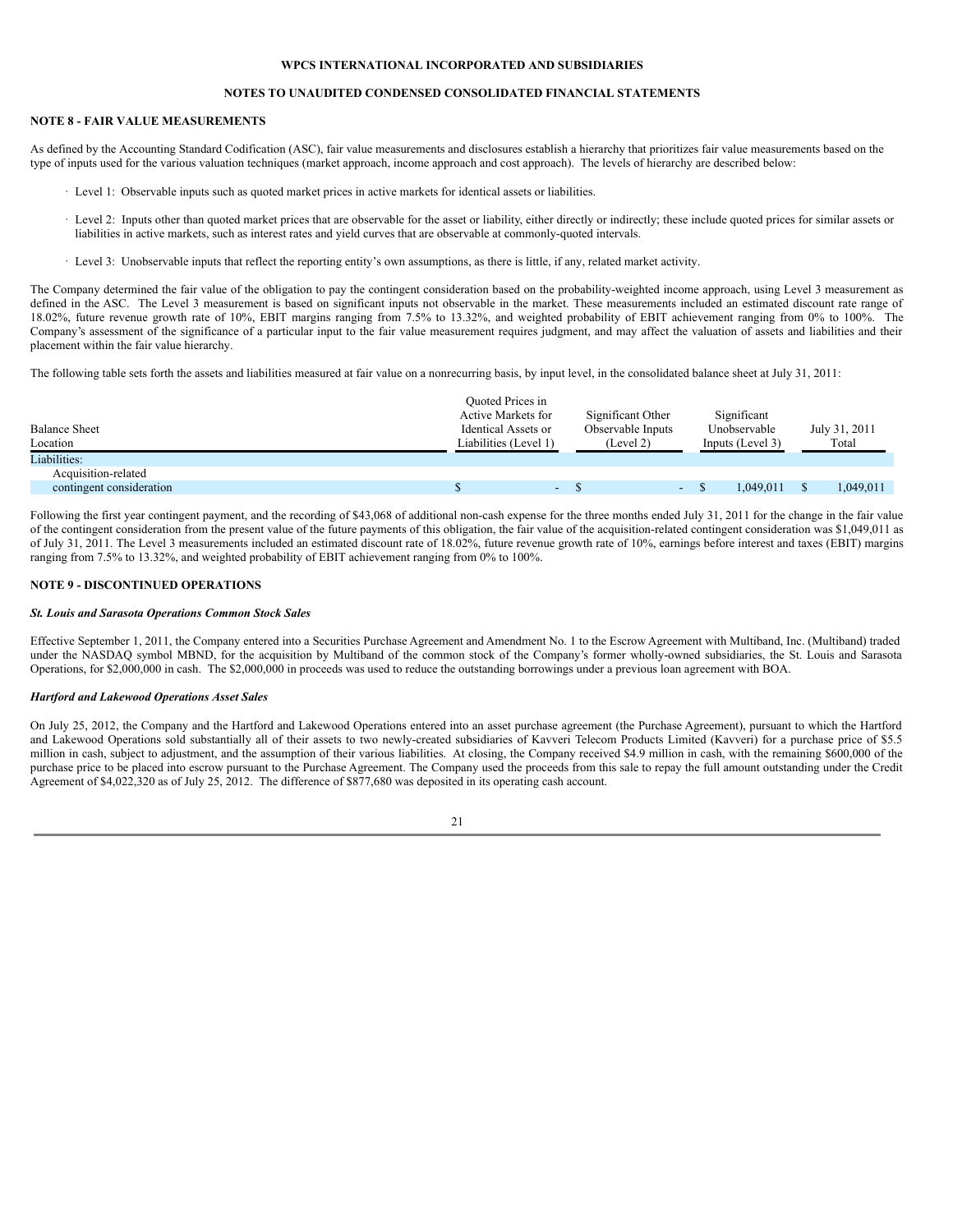## **NOTES TO UNAUDITED CONDENSED CONSOLIDATED FINANCIAL STATEMENTS**

The parties agreed to place \$350,000 of the purchase price into escrow pending assignment of certain contracts post-closing, with the Company receiving those funds upon successful assignment of the contracts. The remaining \$250,000 is to be escrowed for purposes of satisfying certain adjustments to the purchase price based on a final net asset valuation to be completed after closing as well as repurchase obligations of certain delinquent accounts receivable. No later than three days after the final determination of the net asset valuation, the purchasers are required to deposit the \$600,000 into escrow. On September 4, 2012, the purchasers provided the Company with their net asset valuation as of the closing date. The Company is currently evaluating the net asset valuation within its 30 day review period to approve or disagree with such calculations. If the parties disagree, they have 20 days to resolve any differences, and if they are unable to come to an agreement, the matter will then be submitted to one or more independent, nationally-recognized accounting firms for final determination.

The Company has reported the financial activity of these four operations as discontinued operations for all periods presented. A summary of the operating results for the discontinued operations is as follows:

|                                                                         | <b>Three Months Ended</b><br><b>July 31,</b> |                |
|-------------------------------------------------------------------------|----------------------------------------------|----------------|
|                                                                         | 2012                                         | 2011           |
| <b>REVENUE</b>                                                          | 4,901,501<br>Ъ.                              | 6,803,412<br>S |
| <b>COSTS AND EXPENSES:</b>                                              |                                              |                |
| Cost of revenue                                                         | 4,088,400                                    | 5,365,943      |
| Selling, general and administrative expenses                            | 1,291,164                                    | 1,898,584      |
| Depreciation and amortization                                           | 101,750                                      | 165,659        |
|                                                                         | 5,481,314                                    | 7,430,186      |
| OPERATING LOSS FROM DISCONTINUED OPERATIONS                             | (579, 813)                                   | (626, 774)     |
| Interest expense                                                        | 5,315                                        | 139            |
| Loss from discontinued operations before income tax provision (benefit) | (585, 128)                                   | (626, 913)     |
| Income tax provision (benefit)                                          | 54,164                                       | (438, 228)     |
| Loss from discontinued operations, net of tax                           | (639, 292)                                   | (188, 685)     |
| Gain from disposal                                                      | 2,324,631                                    |                |
| TOTAL INCOME (LOSS) FROM DISCONTINUED OPERATIONS                        | 1,685,339<br>ж                               | (188, 685)     |

The Company incurred approximately \$55,000 of expenses directly associated with the asset sales of the Hartford and Lakewood Operations.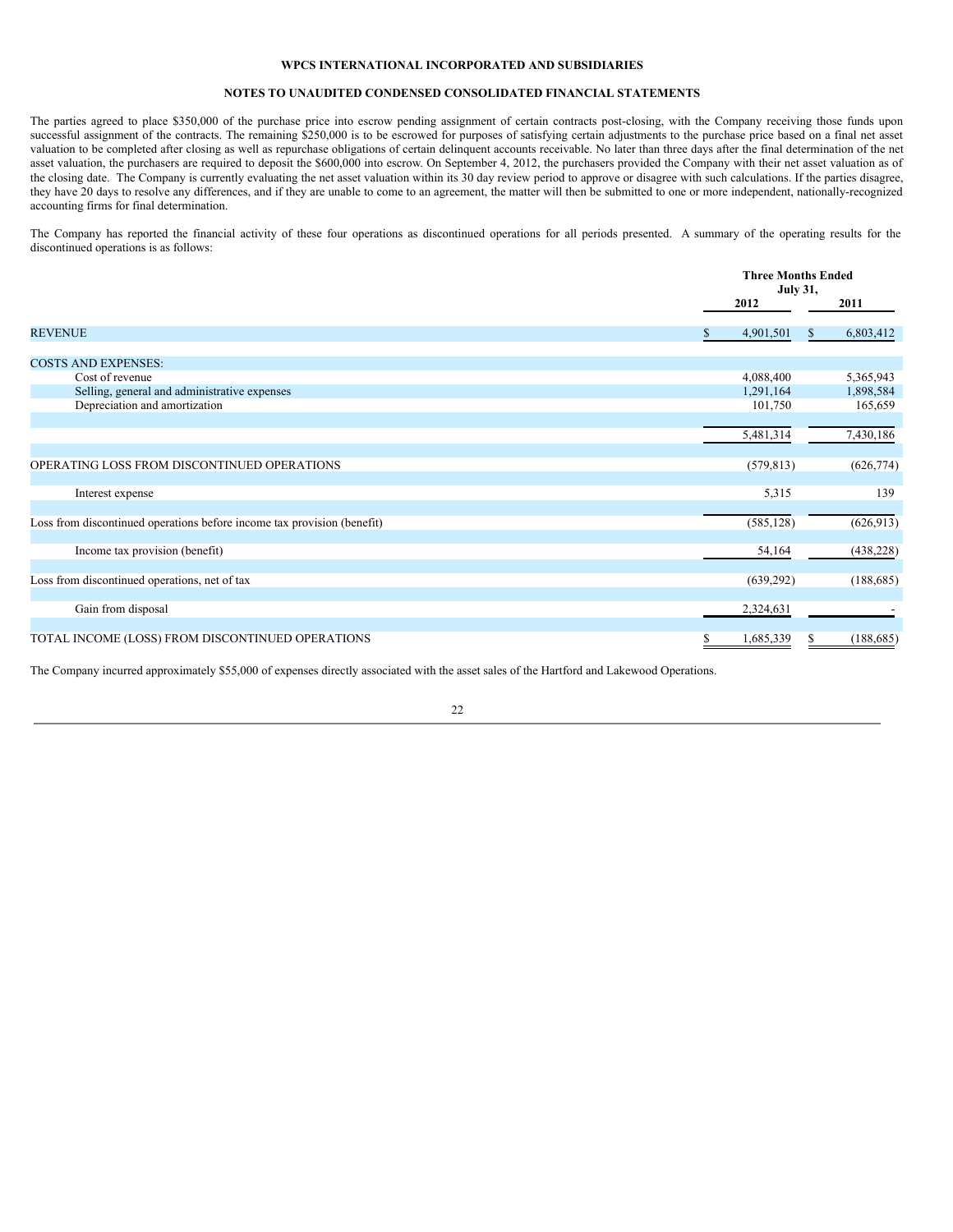## **NOTES TO UNAUDITED CONDENSED CONSOLIDATED FINANCIAL STATEMENTS**

There were no assets or liabilities included in the condensed consolidated balance sheet for the Hartford and Lakewood Operations at July 31, 2012. The major classes of assets and liabilities included in the condensed consolidated balance sheets at April 30, 2012 for the Hartford and Lakewood Operations as discontinued operations were as follows:

| <b>ASSETS</b>                                                               |              | April 30, 2012 |  |  |  |
|-----------------------------------------------------------------------------|--------------|----------------|--|--|--|
| <b>CURRENT ASSETS:</b>                                                      |              |                |  |  |  |
|                                                                             |              |                |  |  |  |
| Cash and cash equivalents                                                   | $\mathbb{S}$ | 2,432          |  |  |  |
| Accounts receivable, net of allowance of \$134,929 at April 30, 2012        |              | 5,837,341      |  |  |  |
| Costs and estimated earnings in excess of billings on uncompleted contracts |              |                |  |  |  |
| Inventory                                                                   |              | 1,416,773      |  |  |  |
| Prepaid expenses and other current assets                                   |              | 82,971         |  |  |  |
| Prepaid income taxes                                                        |              | 47,920         |  |  |  |
| Total current assets                                                        |              | 7,571,197      |  |  |  |
|                                                                             |              |                |  |  |  |
| PROPERTY AND EQUIPMENT, net                                                 |              | 1,013,377      |  |  |  |
|                                                                             |              |                |  |  |  |
| <b>OTHER ASSETS</b>                                                         |              | 51,478         |  |  |  |
|                                                                             |              |                |  |  |  |
| Total assets                                                                |              | 8,636,052      |  |  |  |
|                                                                             |              |                |  |  |  |

## **LIABILITIES AND EQUITY**

### CURRENT LIABILITIES:

| Current portion of loans payable                                            | 99,002    |
|-----------------------------------------------------------------------------|-----------|
| Income taxes payable                                                        | 2,000     |
| Accounts payable and accrued expenses                                       | 4,754,099 |
| Billings in excess of costs and estimated earnings on uncompleted contracts | 33,103    |
| Deferred revenue                                                            | 498,934   |
| Total current liabilities                                                   | 5,387,138 |
|                                                                             |           |
| Loans payable, net of current portion                                       | 172,222   |
| <b>Total liabilities</b>                                                    | 5,559,360 |
|                                                                             |           |
|                                                                             |           |
| Total net assets                                                            | 3.076.692 |

#### **NOTE 10 - COMMITMENTS AND CONTINGENCIES**

#### *Other payable*

On July 12, 2012, the Company executed the Zurich Agreement with Zurich. Under the terms of the Zurich Agreement, as of July 31, 2012, Zurich advanced the Company \$793,927 for the payment of labor and labor-related benefits to assist in completing the project contract with the Camden County Improvement Authority for work at the Cooper Medical Center in New Jersey (the Owner or Cooper Project). The Cooper Project is a \$15.1 million project being completed by the Company's Trenton Operations. Zurich and its affiliate Fidelity and Deposit Company of Maryland (F&D), as surety, have issued certain performance and payment bonds on behalf of the Owner in regard to the Company's work on this project. The Company was to repay Zurich the financial advances pursuant to the following repayment schedule: (1) \$397,000 on or about August 3, 2012; and (2) the balance of \$396,927 on or about September 7, 2012. As a condition precedent to the financial advance, the Company executed two letters which are held by Zurich: (1) a letter to the Owner voluntarily terminating its contract for reason of the Company's default and assigning the contract to Zurich, and (2) a letter of direction to the Owner. The letters may be forwarded to the Owner in an Event of Default. An Event of Default under the Zurich Agreement includes: (a) the Company's failure to make repayments to Zurich in accordance with the repayment schedule; (b) Zurich, at the Company's request, advances more than \$888,000; (c) Zurich pays any of the Company's vendors, subcontractors, suppliers or material men pursuant to Zurich's obligations under its payment bond or any other reason; or (d) the Company uses any of the funds advanced by Zurich for any reason other than the payment of labor and labor benefits incurred in regard to the Cooper Project. The Company is in default under the Zurich Agreement as it has not repaid Zurich the \$793,927. As a result, a letter of direction was sent to the Owner, requesting that all current and future amounts to be paid on the contract be assigned and paid to Zurich directly.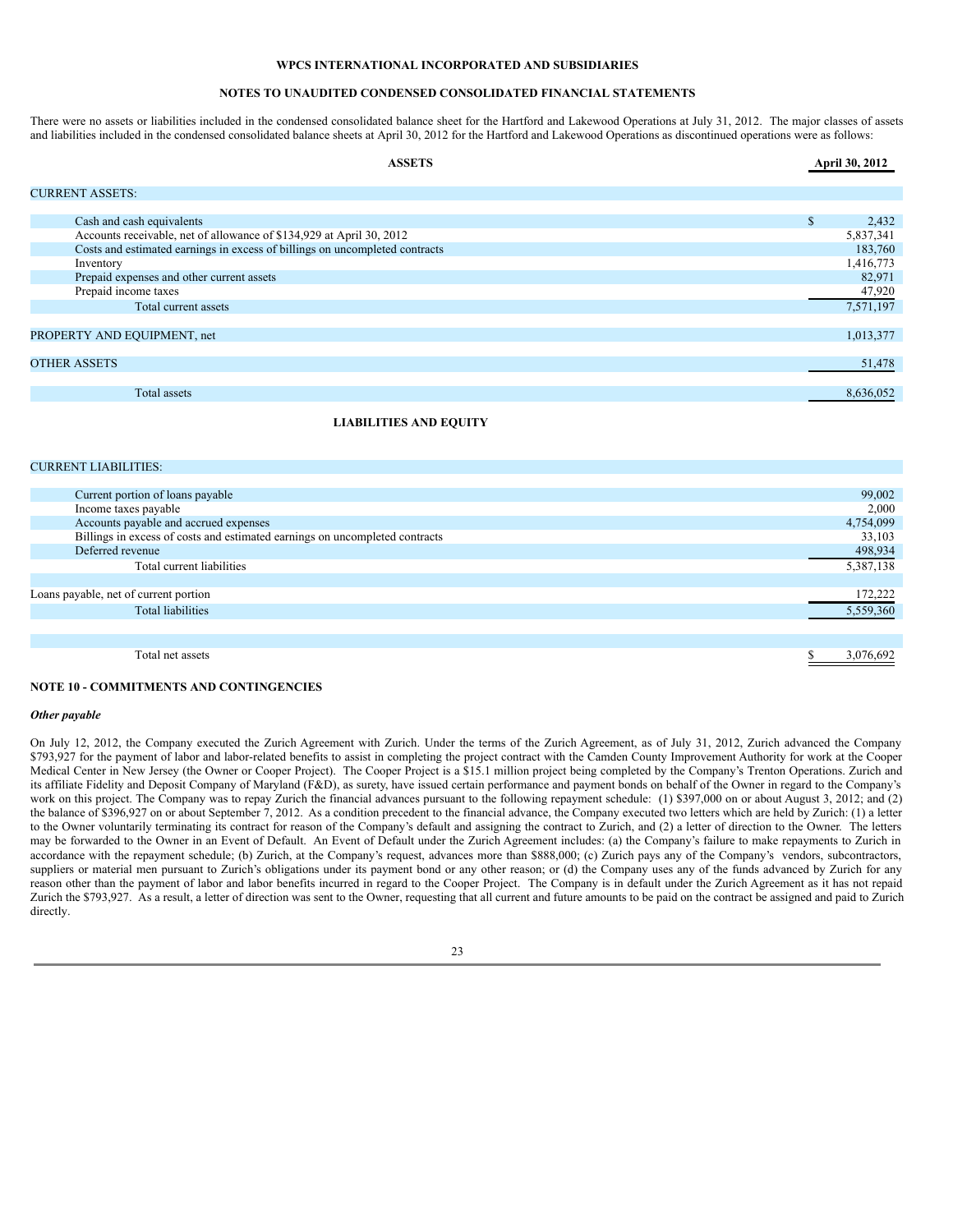## **NOTES TO UNAUDITED CONDENSED CONSOLIDATED FINANCIAL STATEMENTS**

#### *Performance and payment bonds*

The Company is contingently liable to Zurich and its affiliateF&D under a general indemnity agreement. Zurich and F&D, as surety, have issued certain performance and payment bonds on behalf of owners or customers regarding the Company's work on various projects. The Company agrees to indemnify the surety for any payments made on contracts of suretyship, guaranty or indemnity. In this regard, Zurich and F&D have received notice of claims to-date from certain vendors of approximately \$4.3 million against payment bonds on the Cooper Project and \$723,000 from certain vendors on other projects. The surety is currently investigating these claims, and to date has not disbursed any funds under such payment bonds. The Company has recorded the appropriate accounts payable related to these projects. The Company believes that all contingent liabilities will be satisfied by its performance and payment on these contracts.

There is \$2,852,346 in current and future billings, including the base contract and approved change orders with the Owner that will be paid directly to Zurich to repay the \$793,927 owed under the Zurich Agreement and to partially repay payment bond claims disbursed by Zurich.

## **NOTE 11 - LEGAL PROCEEDINGS**

On or about June 22, 2011, a purported shareholder of the Company filed a derivative and putative class action lawsuit in the Court of Common Pleas of Pennsylvania, Chester County against the Company and its directors, by filing a Summons and Complaint. The case is Ralph Rapozo v. WPCS International Incorporated, et al., Docket No. 11-06837 (No Judge has been assigned at this time). In this action, the plaintiff seeks to enjoin the proposed transaction in which Multiband would acquire all of the outstanding shares of the Company. The plaintiff alleges, among other things, that the consideration to be paid for such acquisition by Multiband is inadequate, and that the individual board members failed to engage in an honest and fair sales process for the Company and failed to disclose material information for the purposes of advancing their own interests over those of the Company and its shareholders. To that end, the plaintiff asserts a claim for breach of fiduciary duty against the Company's board of directors. In the event that the proposed transaction is consummated, the plaintiff seeks money damages. The plaintiff also asserts a claim against the Company and Multiband Corporation for aiding and abetting breach of fiduciary duty for which he seeks unspecified money damages.

On or about June 22, 2011, a purported shareholder of the Company filed a derivative and putative class action lawsuit in the Court of Common Pleas of Pennsylvania, Chester County against the Company and its directors, by filing a Summons and Complaint. The case is Robert Shepler v. WPCS International Incorporated, et al., Docket No. 11-06838 (No Judge has been assigned at this time). In this action, the plaintiff also seeks to enjoin the proposed transaction in which Multiband would acquire all of the outstanding shares of the Company. The plaintiff alleges, among other things, that the consideration to be paid for such acquisition by Multiband Corporation is inadequate, and that the individual board members failed to engage in an honest and fair sales process for the Company and failed to disclose material information for the purposes of advancing their own interests over those of the Company and its shareholders. To that end, the plaintiff asserts a claim for breach of fiduciary duty against the Company's board of directors. In the event that the proposed transaction is consummated, the plaintiff seeks money damages. The plaintiff also asserts a claim against the Company and Multiband for aiding and abetting breach of fiduciary duty for which he seeks unspecified money damages. On August 11, 2011, the Shepler case was consolidated into the Rapozo vs. WPCS case.

On or about June 30, 2011, a purported shareholder of the Company filed a derivative and putative class action lawsuit in the Court of Common Pleas of Pennsylvania, Chester County against the Company and its directors, by filing a Summons and Complaint. The case is Edwin M. McKean v. WPCS International Incorporated, et al., (No Docket number or Judge has been assigned at this time). In this action, the plaintiff also seeks to enjoin a proposed transaction in which Multiband would acquire all of the outstanding shares of the Company. The plaintiff's allegations are substantially similar to the allegations in Rapozo v. WPCS and Shepler v. WPCS discussed above. The plaintiff alleges, among other things, that the consideration to be paid for such acquisition by Multiband is inadequate, and that the individual board members failed to engage in an honest and fair sales process for the Company and failed to disclose material information for the purposes of advancing their own interests over those of the Company and its shareholders. To that end, the plaintiff asserts a claim for breach of fiduciary duty against the Company's board of directors. In the event that the proposed transaction is consummated, the plaintiff seeks money damages. The plaintiff also asserts a claim against the Company and Multiband for aiding and abetting breach of fiduciary duty for which he seeks unspecified money damages. On October 18, 2011, the McKean case was consolidated into the Rapozo vs. WPCS case.

WPCS' time to answer or move with respect to the Complaint in the Rapozo case has not yet expired. The Company and its directors deny the material allegations of this complaint and intend to vigorously defend this action if necessary, however, as Multiband has announced that it is no longer pursuing the acquisition of WPCS, the Company anticipates that the lawsuit will be dismissed.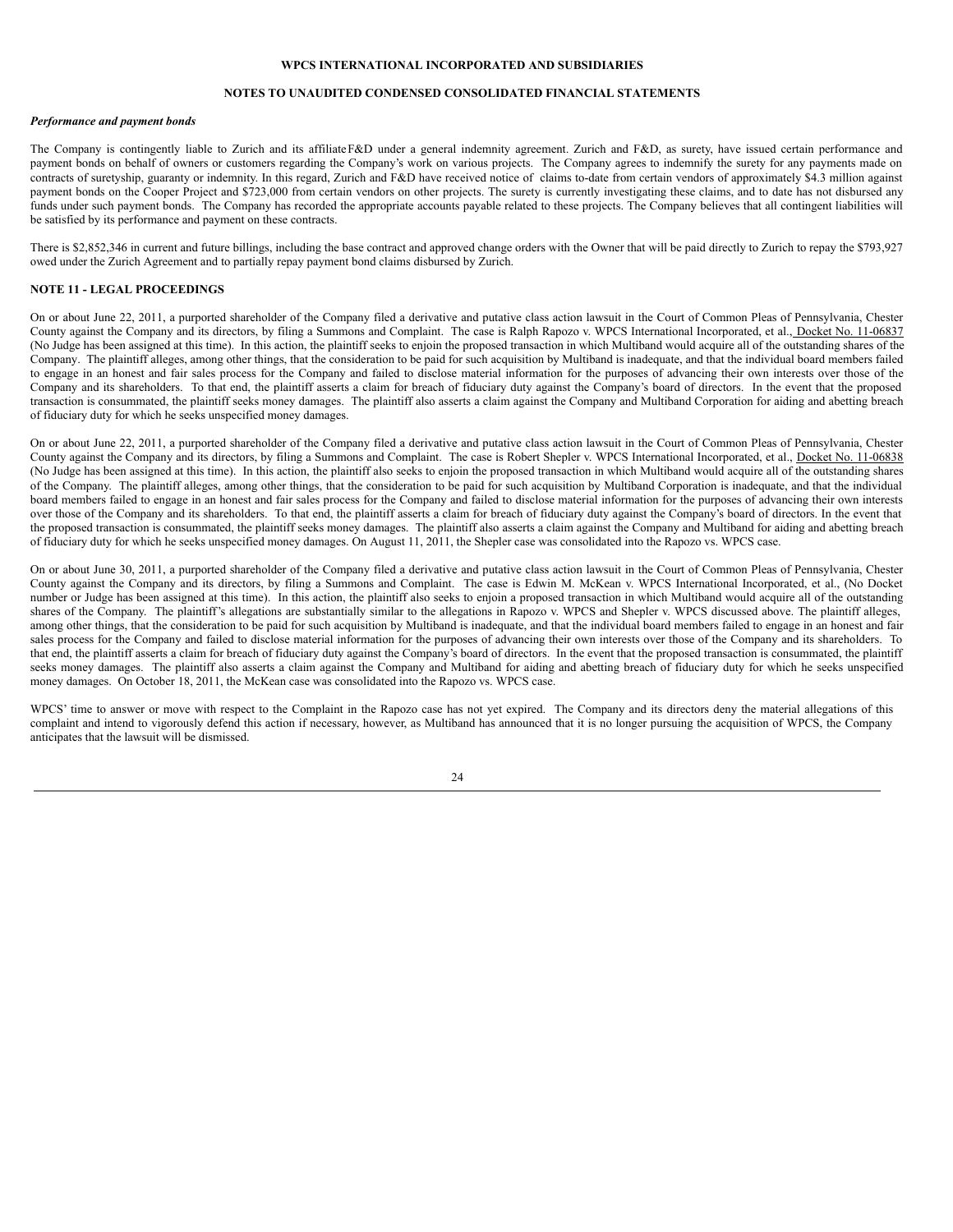### **ITEM 2 – MANAGEMENT'S DISCUSSION AND ANALYSIS OF FINANCIAL CONDITION AND RESULTS OF OPERATIONS**

This Management's Discussion and Analysis of Financial Condition and Results of Operations includes a number of forward-looking statements that reflect Management's current views with respect to future events and financial performance. You can identify these statements by forward-looking words such as "may," "will," "expect," "anticipate," "believe," "estimate" and "continue," or similar words. Those statements include statements regarding the intent, belief or current expectations of us and members of our management team as well as the assumptions on which such statements are based. Prospective investors are cautioned that any such forward-looking statements are not guarantees of future performance and involve risk and uncertainties, and that actual results may differ materially from those contemplated by such forward*looking statements.*

Readers are urged to carefully review and consider the various disclosures made by us in this report and in our other reports filed with the Securities and Exchange Commission. Important factors currently known to Management could cause actual results to differ materially from those in forward-looking statements. We undertake no obligation to update or revise forward-looking statements to reflect changed assumptions, the occurrence of unanticipated events or changes in the future operating results over time. We believe that management's assumptions are based upon reasonable data derived from and known about our business and operations and the business and operations of the Company. No assurances are made that actual results of operations or the results of our future activities will not differ materially from management's assumptions. Factors that could cause differences include, but are not limited to, expected market demand for the Company's services, fluctuations in pricing for materials, and competition.

#### **Overview**

We are a global provider of design-build engineering services for communications infrastructure, with over 375 employees in five (5) operations centers on three continents, following the asset sales of our Hartford and Lakewood Operations described below. We provide our engineering capabilities including wireless communication, specialty construction and electrical power to a diversified customer base in the public services, healthcare, energy and corporate enterprise markets worldwide.

## **Recent Developments**

On July 25, 2012, we and the Hartford and Lakewood Operations entered into an asset purchase agreement, pursuant to which the Hartford and Lakewood Operations sold substantially all of their assets and liabilities to two newly-created subsidiaries of Kavveri for a purchase price of \$5.5 million in cash, subject to adjustment and assumption of their various liabilities. At closing, we received \$4.9 million in cash, and the remaining \$600,000 of the purchase price is to be placed into escrow pursuant to the asset purchase agreement. We used the proceeds from this sale to repay the full amount outstanding under the Credit Agreement of \$4,022,320 as of July 25, 2012. The difference of \$877,680 was deposited in our operating cash account.

The parties agreed to place \$350,000 of the purchase price into escrow pending assignment of certain contracts post-closing, with us receiving those funds upon successful assignment of the contracts. The remaining \$250,000 is to be escrowed for purposes of satisfying certain adjustments to the purchase price based on a final net asset valuation to be completed after closing as well as repurchase obligations of certain delinquent accounts receivable. No later than three days after the final determination of the net asset valuation, the purchasers are required to deposit the \$600,000 into escrow. On September 4, 2012, the purchasers provided us with their net asset valuation as of the closing date. We are currently evaluating the net asset valuation within our 30 day review period to approve or disagree with such calculations. If the parties disagree, they have 20 days to resolve any differences, and if they are unable to come to an agreement, the matter will then be submitted to one or more independent, nationally-recognized accounting firms for final determination.

All operating results disclosed in this quarterly report only include the results from continuing operations, and exclude the results for the St. Louis and Sarasota Operations divested in September 2011, and the Hartford and Lakewood Operations asset sales, each of which are presented as discontinued operations. The Sarasota, Lakewood and Hartford Operations were previously reported in the wireless communications segment and the St. Louis Operation was reported in the specialty construction segment. We have also combined the management and operations of the Seattle and Portland Operations for efficiency.

On January 27, 2012, we and our Subsidiaries entered into the Credit Agreement with Sovereign.Due to the operating losses generated by our Trenton Operations in the fiscal year ended April 30, 2012, we did not comply with certain financial covenants of the Credit Agreement. On May 3, 2012, we entered into the First Amendment with Sovereign. The Amendment reduced the maximum revolving line of credit to an amount not to exceed \$6,500,000, and borrowings under the line of credit bear interest at the Prime Rate (3.25%) plus an interest margin of 2.00%.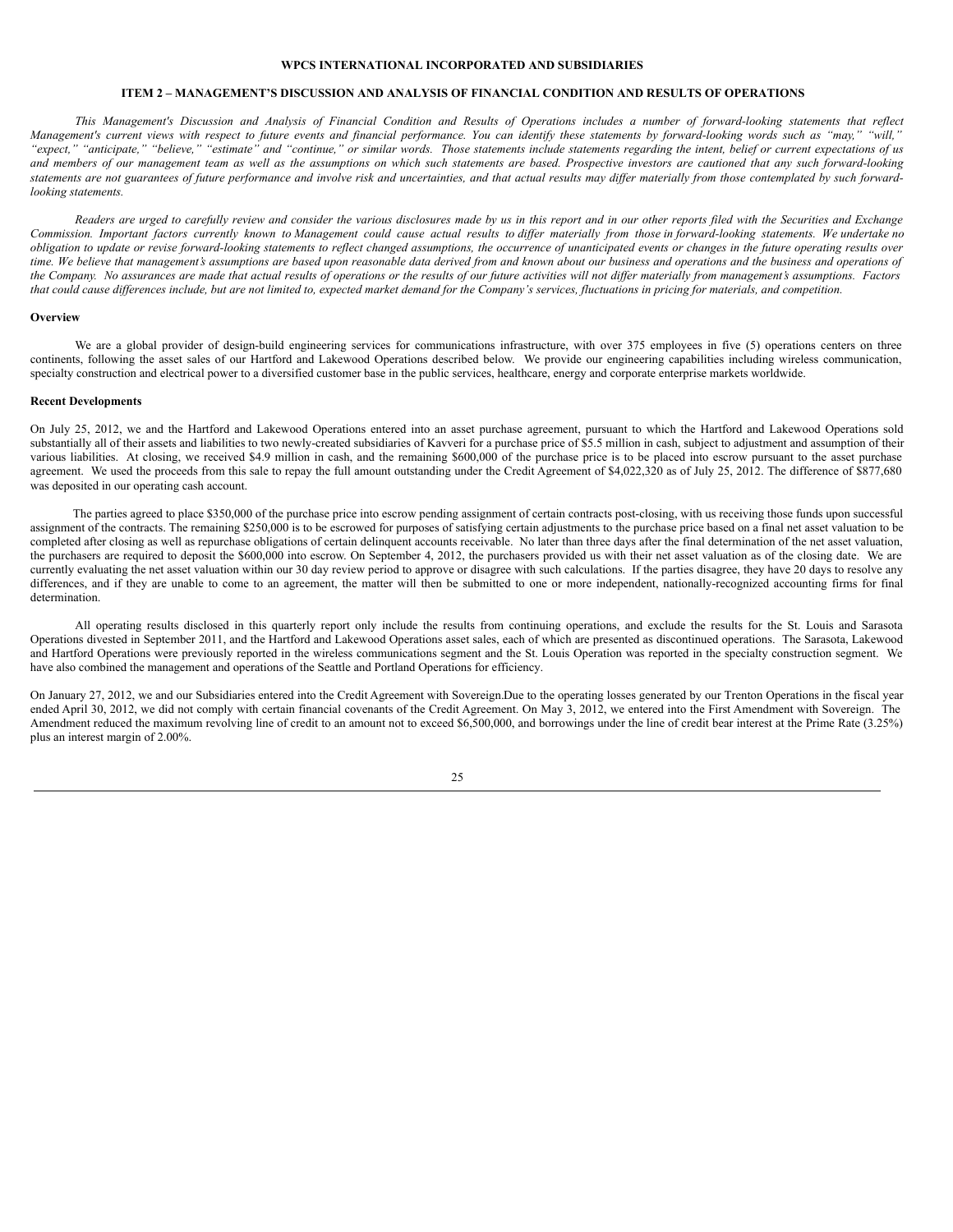## **ITEM 2 – MANAGEMENT'S DISCUSSION AND ANALYSIS OF FINANCIAL CONDITION AND RESULTS OF OPERATIONS**

Furthermore, on August 31, 2012, we entered into the Second Amendment with Sovereign. The Second Amendment reduced the maximum revolving line of credit to an amount not to exceed \$2,000,000. As of September 12, 2012, the total amount available to borrow under the Credit Agreement was \$1,759,119, and the total advance amount outstanding was \$204,619, resulting in net availability for future borrowings of \$1,554,500. The reduction in the revolving line of credit did not require us to pay down any additional borrowings as the total amount of outstanding borrowings was not in excess of the total amount available to borrow.

In connection with the Second Amendment, Sovereign reserved all of its available rights and/or remedies as a result of the defaults of the financial covenants, including the right to demand repayment of amounts outstanding immediately or the right to withhold or cease making credit advances under the Credit Agreement. If Sovereign decided to demand repayment of existing amounts outstanding under the Credit Agreement, the Company would not have the ability to satisfy this current repayment obligation to Sovereign. As a result, we are considering the following alternatives to repay Sovereign, including but not limited to: (1) seeking alternative debt financing and has commenced discussions with other senior lenders to replace the Credit Agreement; (2) divestiture of additional assets or operations; or (3) merger with or sale of the Company to a third party.

#### **Wireless Communication**

Throughout the community or around the world, in remote and urban locations, wireless networks provide the connections that keep information flowing. The design and deployment of a wireless network solution requires an in-depth knowledge of radio frequency engineering so that wireless networks are free from interference with other signals and amplified sufficiently to carry data, voice or video with speed and accuracy. We have extensive experience and methodologies that are well suited to address these challenges for our customers. We are capable of designing wireless networks and providing the technology integration necessary to meet goals for enhanced communication, increased productivity and reduced costs. We have the engineering expertise to utilize all facets of wireless technology or combination of various technologies to develop a cost effective network for a customer's wireless communication requirements. This includes Wi-Fi networks, point-to-point systems, mesh networks, microwave systems, cellular networks, inbuilding systems and two-way communication systems.

With the divestiture of the Hartford and Lakewood Operations, we expect to perform less project work in the police, fire, and emergency dispatch markets. However, we will continue to provide wireless communications services through our remaining operations in markets such as utilities, education, military and transportation infrastructure, as part of the services we provide in our other operations.

## **Specialty Construction**

With the development of communities and industry, pipeline services are an integral part of the infrastructure process. We have expertise in the construction and maintenance of pipelines in our China Operations for natural gas and petroleum transmission. This includes experience in transmission infrastructure, horizontal directional drilling and rock trenching. In addition, we offer trenching services for power lines, telecommunications and water lines. Our services are performed with minimal ground disruption and environmental impact.

#### **Electrical Power**

Electrical power transmission and distribution networks built years ago often cannot fulfill the growing technological needs of today's end users. We provide complete electrical contracting services to help commercial and industrial facilities of all types and sizes to upgrade their power systems. Our capabilities include power transmission, switchgear, underground utilities, outside plant, instrumentation and controls. We provide an integrated approach to project coordination that creates cost-effective solutions. In addition, corporations, government entities, healthcare organizations and educational institutions depend on the reliability and accuracy of voice, data and video communications. However, the potential for this new technology cannot be realized without the right electrical infrastructure to support the convergence of technology. In this regard, we create integrated building systems, including the installation of advanced structured cabling systems and electrical networks. We support the integration of renewable energy, telecommunications, life safety, security and HVAC in an environmentally safe manner and design for future growth by building in additional capacity for expansion as new capabilities are added.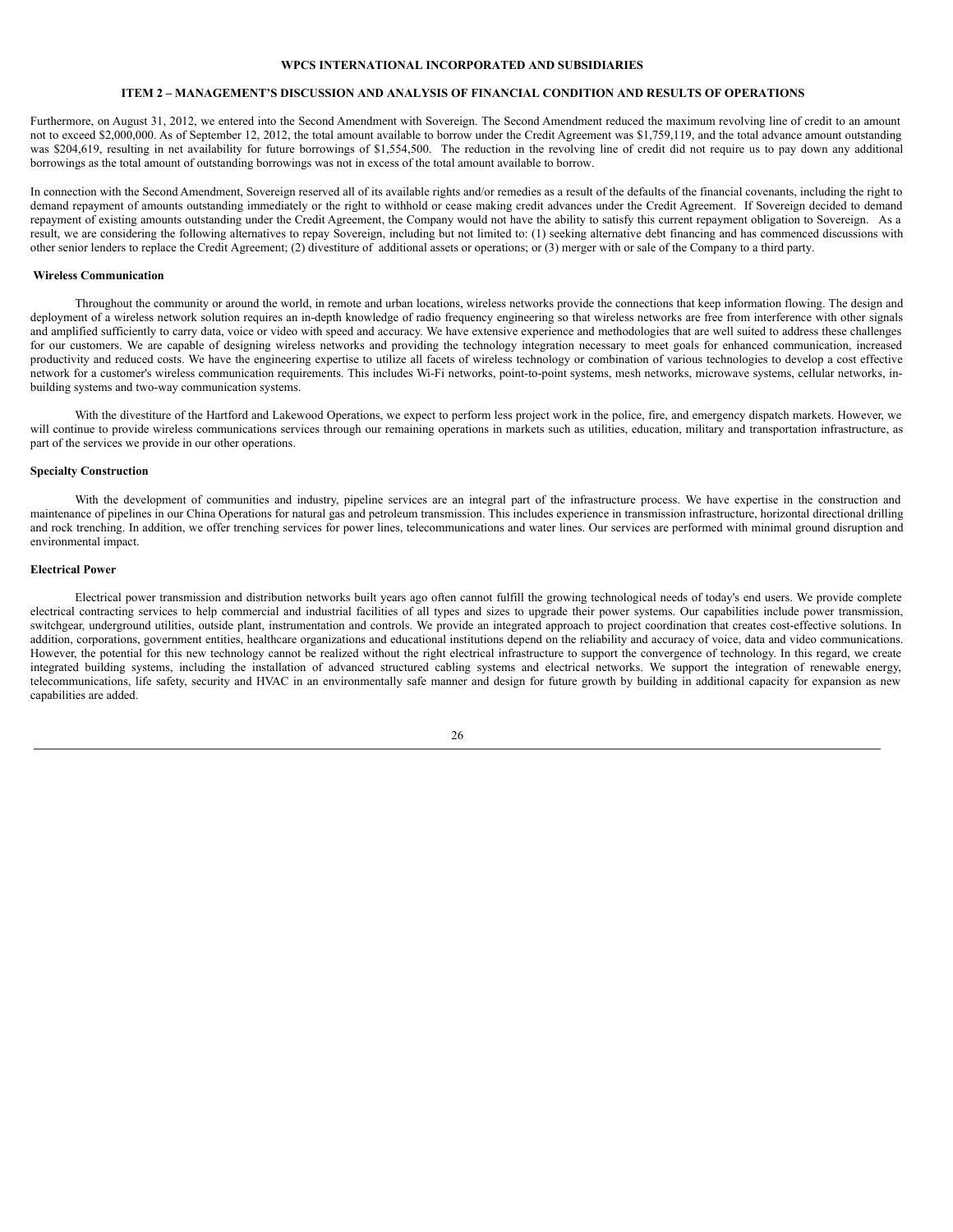## **ITEM 2 – MANAGEMENT'S DISCUSSION AND ANALYSIS OF FINANCIAL CONDITION AND RESULTS OF OPERATIONS**

As part of the divestiture transactions described above, we reclassified the reporting units within our reportable segments. As a result, wireless communications includes the Suisun City and Australia Operations, specialty construction includes the China Operations, and electrical power includes Trenton, Seattle and Portland Operations, for each of the periods presented. For the three months ended July 31, 2012, wireless communication, specialty construction and electrical power represented approximately 34.3%, 7.7% and 58.0%, respectively, of our total revenue. For the three months ended July 31, 2011, wireless communication, specialty construction and electrical power represented approximately 38.1%, 7.0% and 54.9%, respectively, of our total revenue.

## **Industry Trends**

We focus on markets such as public services, healthcare, energy and international which continue to show growth potential.

- *● Public services.* We provide communications infrastructure for public services which include utilities, education, military and transportation infrastructure. We believe there is an active market for communications infrastructure in the public service sector due to the need to create cost efficiencies through the implementation of new communications technology.
- *Healthcare.* We provide communications infrastructure for hospitals and medical centers. In the healthcare market, the aging population is resulting in demands for upgraded and additional hospital infrastructure. New construction and renovations are occurring for hospitals domestically and internationally. In addition, there is a need to reduce the cost of delivering healthcare by implementing new communications technology. Our services include electrical power, structured cabling, security systems, life safety systems, environmental controls and communication systems.
- *Energy*. We provide communications infrastructure for petrochemical, natural gas and electric utility companies as well as renewable energy systems for various entities. The need to deliver basic energy more efficiently and to create new energy sources is driving the growth in energy construction. This creates opportunities to upgrade and deploy new communications technology and design and build renewable energy solutions.
- *International.* We provide communications infrastructure internationally for a variety of companies and government entities. China is spending on building its internal infrastructure and Australia is upgrading their infrastructure. Both China and Australia have experienced positive GDP growth rates.

### **Current Operating Trends and Financial Highlights**

Management currently considers the following events, trends and uncertainties to be important in understanding our results of operations and financial condition during the current fiscal year:

In regards to our financial results for the three months ended July 31, 2012, we generated net income of approximately \$994,000, or \$0.14 per diluted common share, which includes income from discontinued operations for the Hartford and Lakewood Operations of approximately \$1.7 million, or \$0.24 per diluted common share. This compares to a net loss of \$35,000, or \$0.01 per diluted common share for the same period in the prior year, which includes a loss from discontinued operations of approximately \$189,000, or \$0.03 per diluted common share.

In our continuing operations, for the three months ended July 31, 2012, we generated a net loss of approximately \$692,000, or \$0.10 per diluted common share, as compared to net income of approximately \$169,000, or \$0.02 per diluted common share for the three months ended July 31, 2011.

We have made progress in turning around our financial performance in our five operations centers for the three months ended July 31, 2012, as compared to previous quarter and year ended April 30, 2012. During fiscal 2012, we employed cost reduction strategies, and made management changes by hiring experienced leadership in Suisun City, especially in the project management and estimating roles, which we believe has significantly helped this operation return to EBITDA profitability. In our Trenton Operations, we are re-focusing this operation to concentrate on pursuing smaller revenue projects that can be performed profitably, and cost reduction strategies in order to return this operation to profitability in fiscal 2013.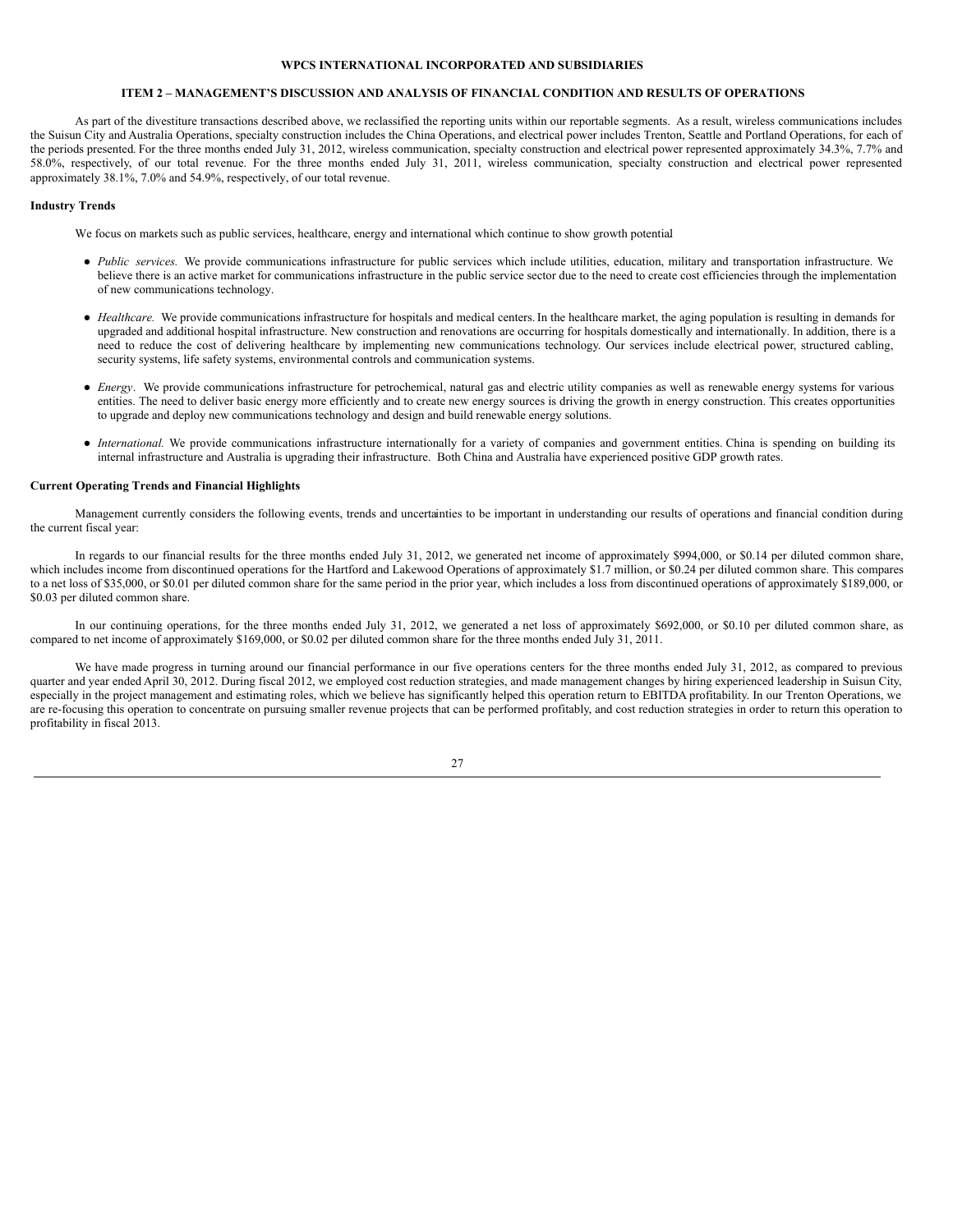## **ITEM 2 – MANAGEMENT'S DISCUSSION AND ANALYSIS OF FINANCIAL CONDITION AND RESULTS OF OPERATIONS**

Excluding our corporate operating expenses, the five operation centers generated EBITDA as adjusted of approximately \$695,000, compared to an EBITDA loss of \$7.1 million for the preceding quarter ended April 30, 2012. The EBITDA as adjusted for the three months ended July 31, 2011 was approximately \$2.0 million. The first quarter results ended July 31, 2012 includes approximately \$736,000 of change orders received by the Trenton Operations related to the Cooper Project, a project we incurred a loss of approximately \$6 million in fiscal 2012. We expect to receive additional change orders from the Cooper Project for costs incurred and recognized in prior periods, and we have also submitted a claim for approximately \$3.0 million to the Owner for significant cost overruns as a result of significant delays, disruptions and construction changes which were beyond our control and required us to perform additional work. If approved, the additional change orders and claim for the Cooper Project are expected to generate future operating income for us, as the costs related to these pending change orders and claim have already been incurred. All current and future amounts to be paid on the Cooper Project are assigned and will be paid to Zurich directly.

EBITDA is defined as earnings before interest, income taxes including noncash charges for deferred tax asset valuation allowances, gain or loss from discontinued operations, acquisition-related contingent earn-out costs, goodwill impairment, one-time charges related to exploring strategic alternatives and depreciation and amortization. Management uses EBITDA to assess the ongoing operating and financial performance of our company. This financial measure is not in accordance with GAAP and may differ from non-GAAP measures used by other companies. A reconciliation of EBITDA is as follows.

|                                                                      | <b>Three Months Ended</b> |             |    |                         |                   |             |
|----------------------------------------------------------------------|---------------------------|-------------|----|-------------------------|-------------------|-------------|
|                                                                      | <b>July 31,</b><br>2012   |             |    | <b>July 31,</b><br>2011 | April 30,<br>2012 |             |
| NET INCOME (LOSS) ATTRIBUTABLE TO WPCS, GAAP                         |                           | 993,701     | \$ | (34,677)                | <sup>S</sup>      | (8,528,827) |
| Plus:                                                                |                           |             |    |                         |                   |             |
| Net income (loss) attributable to noncontrolling interest            |                           | (547)       |    | 15,456                  |                   | (118,400)   |
| Loss from discontinued operations, net of tax                        |                           | 639.292     |    | 188,685                 |                   | 442,903     |
| (Gain) loss from disposal of discontinued operations                 |                           | (2,324,631) |    |                         |                   | 5,100       |
| Income tax provision (benefits)                                      |                           | 134,529     |    | 411,888                 |                   | (458, 442)  |
| Interest expense                                                     |                           | 125,115     |    | 95,793                  |                   | 270,059     |
| Interest income                                                      |                           | (9,798)     |    | (8, 476)                |                   |             |
| Change in fair value of acquisition-related contingent consideration |                           |             |    | 43,068                  |                   |             |
| One time strategic costs                                             |                           |             |    | 63,670                  |                   | 13,402      |
| Goodwill and intangible assets impairment                            |                           |             |    |                         |                   | 20,167      |
| Depreciation and amortization                                        |                           | 361,714     |    | 439,173                 |                   | 439,128     |
| Consolidated EBITDA, Non-GAAP                                        |                           | (80,625)    |    | 1,214,580               |                   | (7,914,910) |
| Plus:                                                                |                           |             |    |                         |                   |             |
| Corporate operating expenses                                         |                           | 776,225     |    | 736,855                 |                   | 817,985     |
| EBITDA of Continuing Operation Centers, Non-GAAP                     |                           | 695,600     |    | 1,951,435               |                   | (7,096,925) |

Although the economy has not yet fully recovered and will continue to present challenges for our business, we expect to generate an EBITDA profit in the fiscal year ending April 30, 2013. The markets we serve in public services, healthcare, and energy continue to afford opportunities to grow our business. Two of our most important economic indicators for measuring our future revenue producing capability and demand for our services continue to be our backlog and bid list. For comparative purposes our backlog and bid list for prior periods only includes our continuing operations. Our backlog of unfilled orders was approximately \$30.8 million at July 31, 2012, compared to backlog of \$23.6 million at April 30, 2012, and \$36.6 million at July 31, 2011.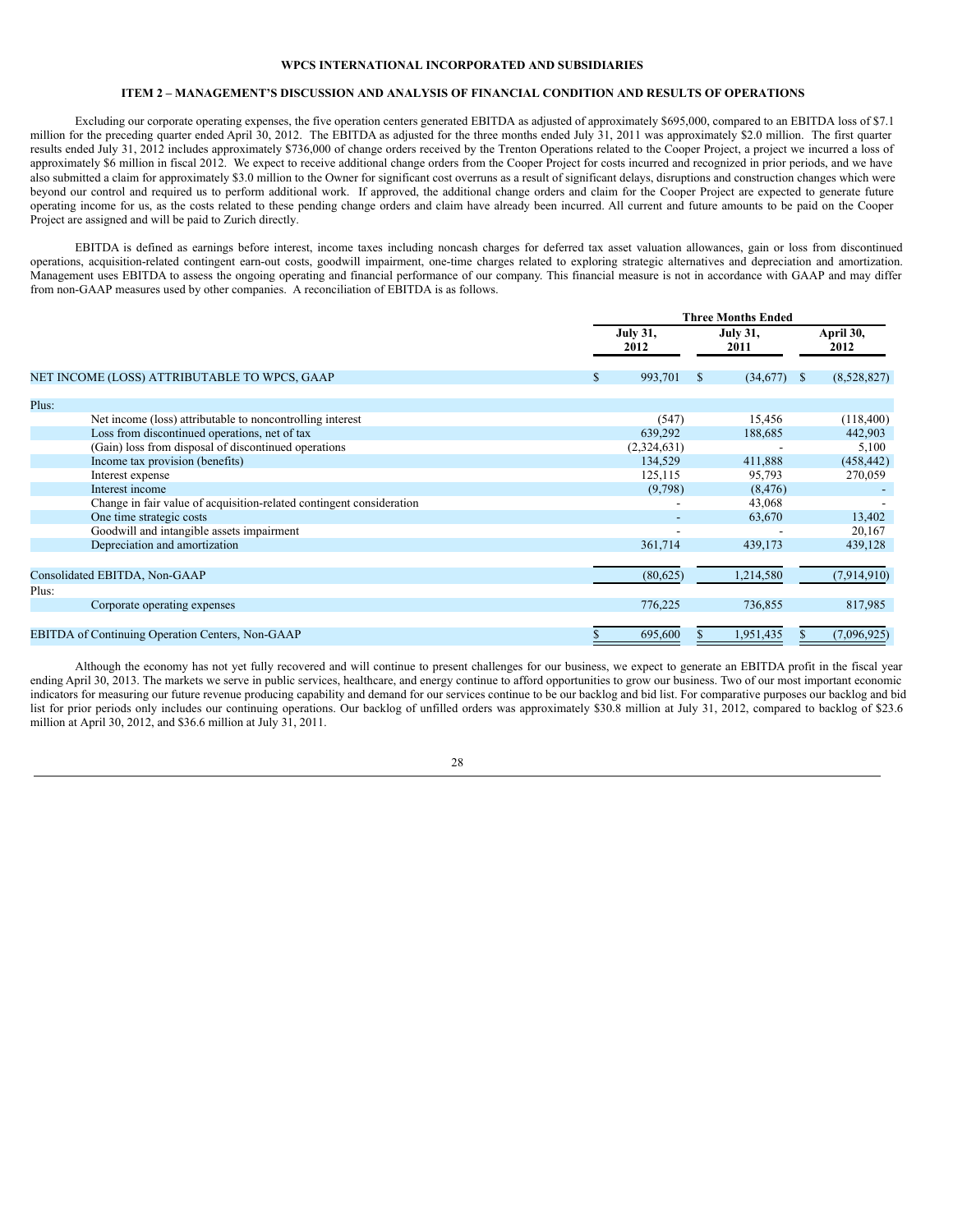## **ITEM 2 – MANAGEMENT'S DISCUSSION AND ANALYSIS OF FINANCIAL CONDITION AND RESULTS OF OPERATIONS**

Our bid list, which represents project bids under proposal for new and existing customers, was approximately \$61.1 million at July 31, 2012, compared to approximately \$86.0 million at April 30, 2012. Our goal is to continue converting more of these bids into contract awards and to increase our backlog in the quarters ahead.

We believe our design-build engineering focus for public services, healthcare, energy and corporate enterprise infrastructure will create additional opportunities both domestically and internationally. We believe that the ability to provide comprehensive communications infrastructure services including wireless communication, specialty construction and electrical power gives us a competitive advantage. In regards to strategic development, our focus is on organic growth opportunities and we feel optimistic about the markets we serve as evidenced by our new contract awards and customers continuing to seek bids from us, due to our experience in these markets.

## Results of Operations for the Three Months Ended July 31, 2012 Compared to the Three Months Ended July 31, 2011

Consolidated results for the three months ended July 31, 2012 and 2011 were as follows:

|                                                                      | <b>Three Months Ended</b> |                 |            |           |  |  |  |
|----------------------------------------------------------------------|---------------------------|-----------------|------------|-----------|--|--|--|
|                                                                      | 2012                      | <b>July 31,</b> |            |           |  |  |  |
| <b>REVENUE</b>                                                       | 13,444,417                | 100.0%<br>-S    | 18,616,091 | 100.0%    |  |  |  |
| <b>COSTS AND EXPENSES:</b>                                           |                           |                 |            |           |  |  |  |
| Cost of revenue                                                      | 10,514,076                | 78.2%           | 14,207,243 | 76.3%     |  |  |  |
| Selling, general and administrative expenses                         | 3,010,966                 | 22.4%           | 3,257,938  | 17.5%     |  |  |  |
| Depreciation and amortization                                        | 361,714                   | 2.7%            | 439,173    | 2.4%      |  |  |  |
| Change in fair value of acquisition-related contingent consideration |                           |                 | 43,068     | 0.2%      |  |  |  |
| Total costs and expenses                                             | 13,886,756                | 103.3%          | 17,947,422 | 96.4%     |  |  |  |
| <b>OPERATING (LOSS) INCOME</b>                                       | (442, 339)                | $(3.3\%)$       | 668,669    | 3.6%      |  |  |  |
| <b>OTHER EXPENSE (INCOME):</b>                                       |                           |                 |            |           |  |  |  |
| Interest expense                                                     | 125.115                   | 0.8%            | 95,793     | 0.5%      |  |  |  |
| Interest income                                                      | (9,798)                   |                 | (8, 476)   | $\sim$    |  |  |  |
| (Loss) income from continuing operations before income tax provision | (557, 656)                | $(4.1\%)$       | 581,352    | 3.1%      |  |  |  |
| Income tax provision                                                 | 134,529                   | 1.0%            | 411,888    | 2.2%      |  |  |  |
| (LOSS) INCOME FROM CONTINUING OPERATIONS                             | (692, 185)                | $(5.1\%)$       | 169,464    | 0.9%      |  |  |  |
| Discontinued operations:                                             |                           |                 |            |           |  |  |  |
| Loss from operations of discontinued operations, net of tax          | (639, 292)                | $(4.8\%)$       | (188, 685) | $(1.0\%)$ |  |  |  |
| Gain from disposal                                                   | 2,324,631                 | 17.3%           |            |           |  |  |  |
| Income (loss) from discontinued operations, net of tax               | 1,685,339                 | 12.5%           | (188, 685) | $(1.0\%)$ |  |  |  |
| CONSOLIDATED NET INCOME (LOSS)                                       | 993,154                   | 7.4%            | (19,221)   | $(0.1\%)$ |  |  |  |
| Net (loss) income attributable to noncontrolling interest            | (547)                     |                 | 15,456     | 0.1%      |  |  |  |
| NET INCOME (LOSS) ATTRIBUTABLE TO WPCS                               | 993,701                   | 7.4%            | (34, 677)  | $(0.2\%)$ |  |  |  |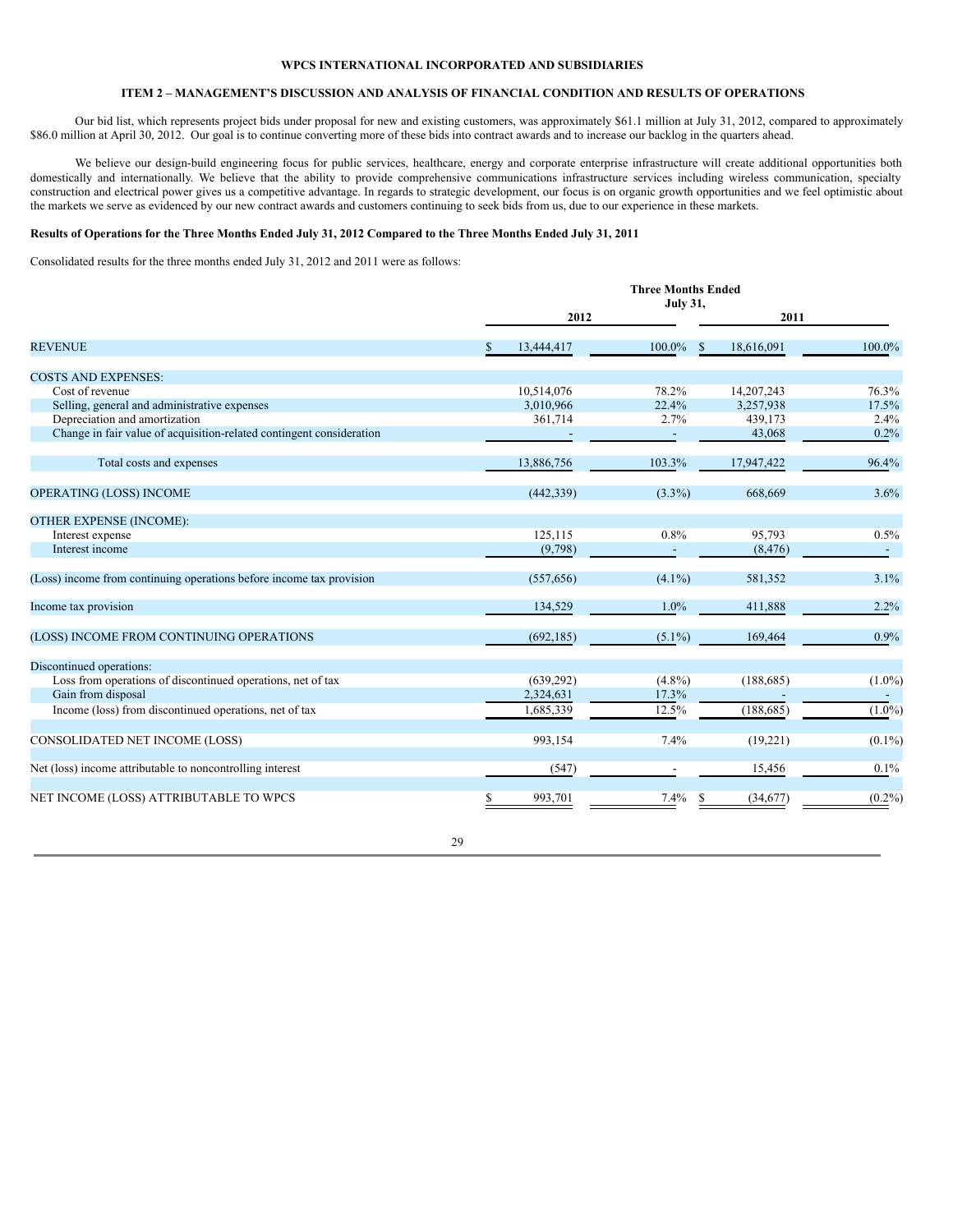## **ITEM 2 – MANAGEMENT'S DISCUSSION AND ANALYSIS OF FINANCIAL CONDITION AND RESULTS OF OPERATIONS**

#### *Revenue*

Revenue for the three months ended July 31, 2012 was approximately \$13,444,000, as compared to approximately \$18,616,000 for the three months ended July 31, 2011. The decrease in revenue was due to a number of factors: (1) the planned strategic change to re-focus the Trenton Operation as a smaller revenue producing operation that returns to profitability, while the Cooper Project is completed; (2) project delays or postponement of new project bid awards at the state and local government level due to political and economic climate; and (3) timing of projects awarded to us that did not commence in the first quarter ended July 31, 2012. In June and July 2012, we announced approximately \$22 million in new contract awards that are expected to generate revenue in future reporting periods this fiscal year. For the three months ended July 31, 2012 and 2011, we had one customer, the Cooper Project, which comprised 30.6% and10.1% of total revenue, respectively. For the three months ended July 31, 2011, we had one additional customer, Irwin & Leighton, Inc., which comprised 18.7% of total revenue.

Wireless communication segment revenue for the three months ended July 31, 2012 and 2011 was approximately \$4,615,000 or 34.3% and \$7,099,000 or 38.1% of total revenue, respectively. The decrease in revenue was due primarily to project delays on existing contracts and delays or postponements of new project bid awards from prior quarters at the state and local government level for public services projects, the revenue of which is expected to be recognized in future periods.

Specialty construction segment revenue for the three months ended July 31, 2012 and 2011 was approximately \$1,030,800 or 7.7% and \$1,300,000 or 7.0% of total revenue, respectively. The decrease in revenue was primarily attributable to fewer projects completed in the three months ended July 31, 2012 as compared to the same period in the prior year for the China Operations. Revenue in the China Operations is recognized on a completed contract basis.

Electrical power segment revenue for the three months ended July 31, 2012 and 2011 was approximately \$7,799,000 or 58.0% and \$10,217,000 or 54.9% of total revenue, respectively. The decrease in revenue was due primarily to the planned strategic change to re-focus the Trenton Operation as a smaller revenue producing operation that returns to profitability, while completing the Cooper Project. The Cooper Project accounted for 52.8% of the total revenue in the electrical power segment this quarter. The Cooper Project is expected to be completed in the second fiscal quarter. It is not expected that a similar project will replace the Cooper Project in the future, therefore it is expected that our revenue in the electrical power segment will decrease in the future.

#### *Cost of Revenue*

Cost of revenue consists of direct costs on contracts, materials, direct labor, third party subcontractor services, union benefits and other overhead costs. Our cost of revenue was approximately \$10,514,000, or 78.2% of revenue, for the three months ended July 31, 2012, compared to \$14,207,000 or 76.3% for the same period of the prior year. The dollar decrease in our total cost of revenue is primarily due to the corresponding decrease in revenue during the three months ended July 31, 2012. The increase as a percentage of revenue is primarily due to the revenue blend of project work completed during the quarter.

Wireless communication segment cost of revenue and cost of revenue as a percentage of revenue for the three months ended July 31, 2012 and 2011 was approximately \$3,220,000 and 69.8% and \$4,625,000 or 65.2%, respectively. The dollar decrease in cost of revenue is due to the corresponding decrease in revenue during the three months ended July 31, 2012. The increase as a percentage of revenue is due to the revenue blend of project work performed during the three months ended July 31, 2012.

Specialty construction segment cost of revenue and cost of revenue as a percentage of revenue for the three months ended July 31, 2012 and 2011 was approximately \$732,000 and 71.0% and \$986,000 and 75.8%, respectively. The dollar decrease in cost of revenue is due to the corresponding decrease in revenue during the three months ended July 31, 2012. The decrease as a percentage of revenue is due to the revenue blend of project work performed.

Electrical power segment cost of revenue and cost of revenue as a percentage of revenue for the three months ended July 31, 2012 and 2011 was approximately \$6,561,000 and 84.1% and \$8,596,000 and 84.1%, respectively. The dollar decrease in cost of revenue is due to the corresponding decrease in revenue during the three months ended July 31, 2012.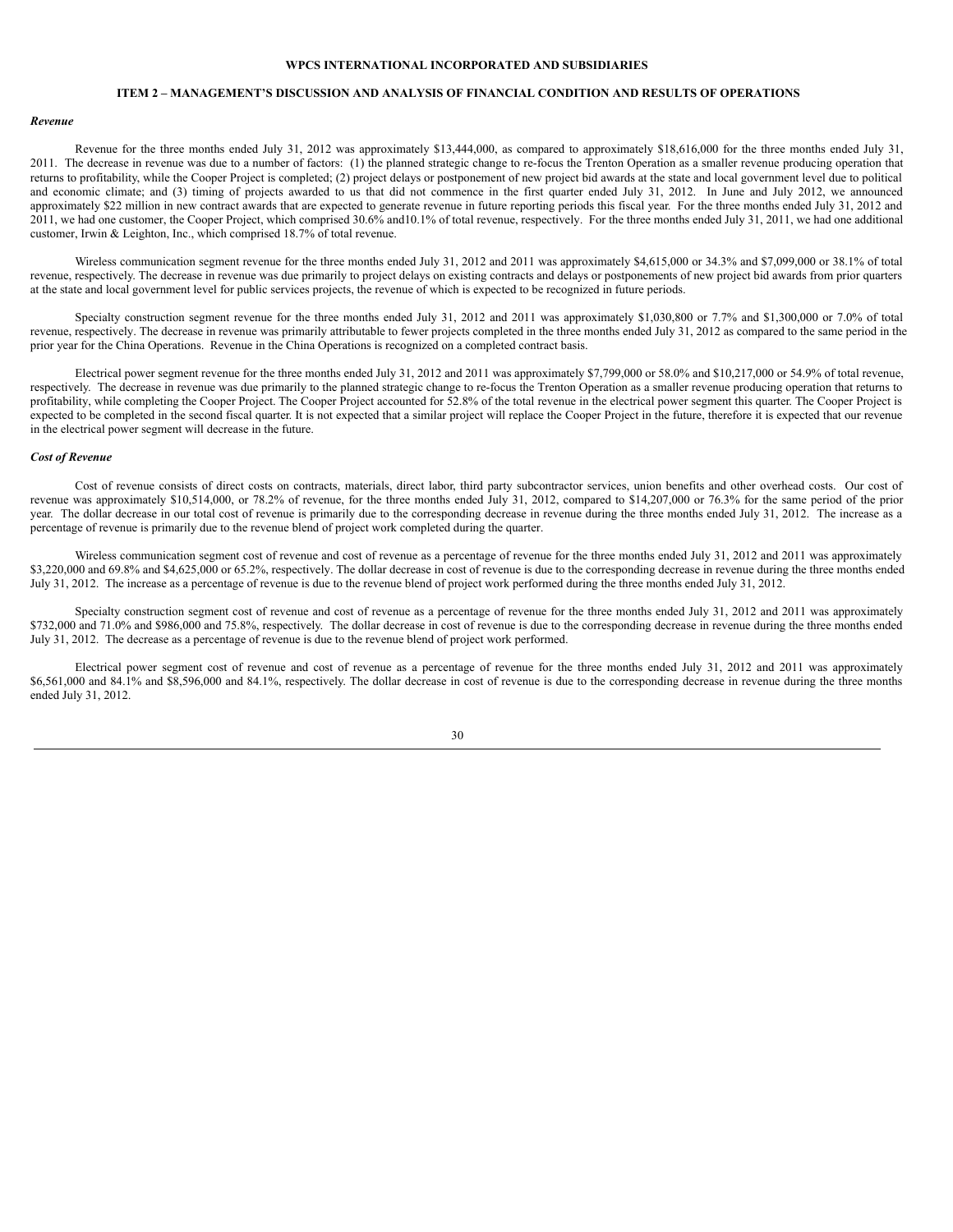## **ITEM 2 – MANAGEMENT'S DISCUSSION AND ANALYSIS OF FINANCIAL CONDITION AND RESULTS OF OPERATIONS**

#### *Selling, General and Administrative Expenses*

For the three months ended July 31, 2012, total selling, general and administrative expenses were approximately \$3,011,000, or 22.4% of total revenue compared to \$3,258,000, or 17.5% of revenue, for the prior year. Included in selling, general and administrative expenses for the three months ended July 31, 2012 are \$1,732,000 for salaries, commissions, payroll taxes and other employee benefits. The \$181,000 decrease in salaries and payroll taxes compared to the prior year is due primarily to the lower salaries from cost reduction strategies. Professional fees were \$307,000, which include on-going accounting, legal and investor relations fees. The \$75,000 decrease in professional fees compared to the prior year is due primarily to lower strategic alternatives costs due to the winding down of this effort, and reduced on-going professional service fees for other services compared to the same period in the prior year. Insurance costs were \$247,000 and rent for office facilities was \$132,000. Automobile and other travel expenses were \$334,000 and telecommunication expenses were \$50,000. Other selling, general and administrative expenses totaled \$209,000. For the three months ended July 31, 2012, total selling, general and administrative expenses for the wireless communication, specialty construction and electrical power segments were approximately \$1,345,000, \$66,000 and \$824,000, respectively, with the balance of approximately \$776,000 pertaining to corporate expenses.

For the three months ended July 31, 2011, total selling, general and administrative expenses were approximately \$3,258,000 or 17.5% of total revenue. Included in selling, general and administrative expenses for the three months ended July 31, 2011 was \$1,913,000 for salaries, commissions, payroll taxes and other employee benefits. Professional fees were \$382,000, which include accounting, legal and investor relation fees. Insurance costs were \$176,000 and rent for office facilities was \$155,000. Automobile and other travel expenses were \$330,000 and telecommunication expenses were \$65,000. Other selling, general and administrative expenses totaled \$237,000. For the three months ended July 31, 2011, total selling, general and administrative expenses for the wireless communication, specialty construction and electrical power segments were approximately \$1,448,000, \$58,000 and \$951,000, respectively, with the balance of approximately \$801,000 pertaining to corporate expenses.

#### *Depreciation and Amortization*

For the three months ended July 31, 2012 and 2011, depreciation was approximately \$327,000 and \$398,000, respectively. The decrease in depreciation is due to the retirement of certain assets. The amortization of customer lists and backlog for the three months ended July 31, 2012 was \$35,000 as compared to \$41,000 for the same period of the prior year. The net decrease in amortization was due primarily to certain customer lists and backlog being fully amortized in the prior year compared to the current year. All customer lists are amortized over a period of three to nine years from the date of their acquisitions. Backlog is amortized over a period of one to three years from the date of acquisition based on the expected completion period of the related contracts.

#### *Change in Fair Value of Acquisition-Related Contingent Consideration*

For the three months ended July 31, 2012 and 2011, the change in fair value of acquisition-related contingent consideration was \$0 and \$43,000, respectively. The change in fair value of acquisition-related contingent consideration is due to the non-cash expense recorded in the fiscal 2012 statement of operations for the change in present value of future payments of acquisition-related contingent consideration related to the Pride acquisition. In connection with the acquisition of Pride on November 1, 2009, during fiscal 2012 we paid additional purchase price of \$1,047,732 to the former Pride shareholders upon the achievement of the earnings before interest and taxes (EBIT). As a result, the settlement acquisition-related contingent consideration was completed, and no further expense was recorded.

#### *Interest Expense and Interest Income*

For the three months ended July 31, 2012 and 2011, interest expense was approximately \$125,000 and \$96,000, respectively. The increase in interest expense is due principally to an increase in the amortization of debt issuance costs compared to the same period in the prior year, offset a decrease in the total borrowings outstanding under lines of credit with BOA and Sovereign over the course of the three months ended July 31, 2012 compared to the same period in the prior year. As of July 31, 2012, there were no borrowings outstanding under the line of credit.

For the three months ended July 31, 2012 and 2011, interest income was approximately \$9,800 and \$8,500, respectively. The increase in interest earned is due principally to an increase in interest income in our Australia Operations compared to the same period in the prior year.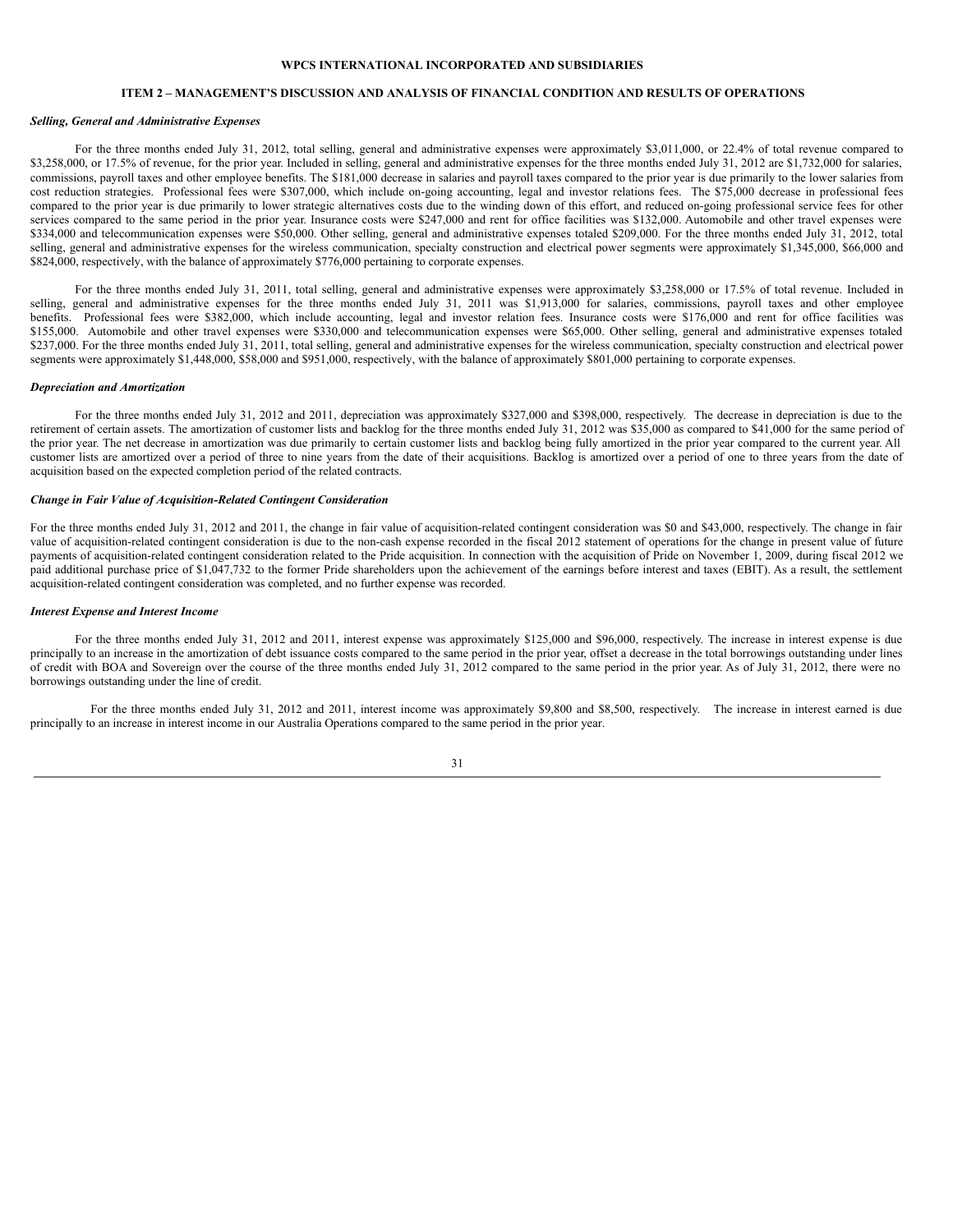## **ITEM 2 – MANAGEMENT'S DISCUSSION AND ANALYSIS OF FINANCIAL CONDITION AND RESULTS OF OPERATIONS**

#### *Income Taxes*

The actual income tax rate from continuing operations for the three months ended July 31, 2012 was -24.12% compared to 70.9% for same period in the prior year. The difference was primarily due to no tax benefit being claimed for federal and state losses during the three months ended July 31, 2012.

#### *Income (Loss) from Discontinued Operations*

As a result of the sale of the assets of the Hartford and Lakewood Operations on July 25, 2012, we recorded the financial results of these operations as discontinued operations. For the three months ended July 31, 2012, we recorded an income from discontinued operations of approximately \$1,685.000. Included in the income from discontinued operations are an approximately \$2,325,000 gain from disposal and \$55,000 of expenses directly related associated with the sale of the assets of the Hartford and Lakewood Operations.

As a result of the sale of the assets of the Hartford and Lakewood Operations as described above, and the common stock of the St. Louis and Sarasota Operations to Multiband on September 1, 2011, we recorded the financial results of these operations as discontinued operations. For the three months ended July 31, 2011, we recorded a loss from discontinued operations of approximately \$189,000, net of tax.

## *Net Income (Loss) Attributable to WPCS*

The net income attributable to WPCS was approximately \$994,000 for the three months ended July 31, 2012. Net income was net of Federal and state income tax provision of approximately \$135,000.

The net loss attributable to WPCS was approximately \$35,000 for the three months ended July 31, 2011. Net loss was net of Federal and state income tax provision of approximately \$412,000.

#### *Liquidity and Capital Resources*

At July 31, 2012, we had working capital of approximately \$1,412,000, which consisted of current assets of approximately \$20,145,000 and current liabilities of \$18,733,000. This compares to a working capital deficiency of approximately \$1,100,000 at April 30, 2012. The increase in working capital since the fiscal year ended April 30, 2012 is primarily due to the sale of the assets of the Hartford and Lakewood Operations on July 25, 2012. We received approximately \$4.9 million in cash from the sale of these assets, and used the proceeds to repay the full amount outstanding under the Credit Agreement of approximately \$4,022,320 as of July 25, 2012. The difference of \$877,680 was deposited in our operating cash account.

Our cash and cash equivalents balance at July 31, 2012 of \$1,258,000 included \$997,000 of cash in our Australia Operations associated with our permanent reinvestment strategy. Subject to the working capital needs of Australia, there is approximately \$726,000 of loans due from Australia that could be repaid to us in the future to help with domestic debt or working capital obligations.

Our working capital needs are influenced by our level of operations, and generally increase with higher levels of revenue. Our sources of cash in the last several years have come from operating activities and credit facility borrowings. Our future operating results may be affected by a number of factors including our success in bidding on future contracts and our continued ability to manage our controllable operating costs effectively. To the extent we grow by future acquisitions that involve consideration other than stock, our cash requirements may increase. Our capital requirements depend on numerous factors, including the market for our services, the resources we devote to developing, marketing, selling and supporting our business, and the timing and extent of establishing additional markets and other factors.

Operating activities used approximately \$199,000 in cash for the three months ended July 31, 2012. The sources of cash from operating activities total approximately \$5,359,000, comprised of approximately \$993,000 of net income, a \$3,450,000 decrease in accounts receivable, a \$118,000 decrease in income taxes receivable and prepaid taxes, a \$254,000 decrease in other assets, and a \$544,000 increase in deferred revenue. The uses of cash from operating activities total approximately \$5,558,000, comprised of an approximately \$1,945,000 in net noncash charges, a \$1,152,000 increase in costs and estimated earnings in excess of billings on uncompleted contracts, a \$103,000 increase in inventory, a \$339,000 increase in prepaid expenses and other current assets, a \$907,000 decrease in accounts payable and accrued expenses, and a \$1,112,000 decrease in billings in excess of costs and estimated earnings on uncompleted contracts.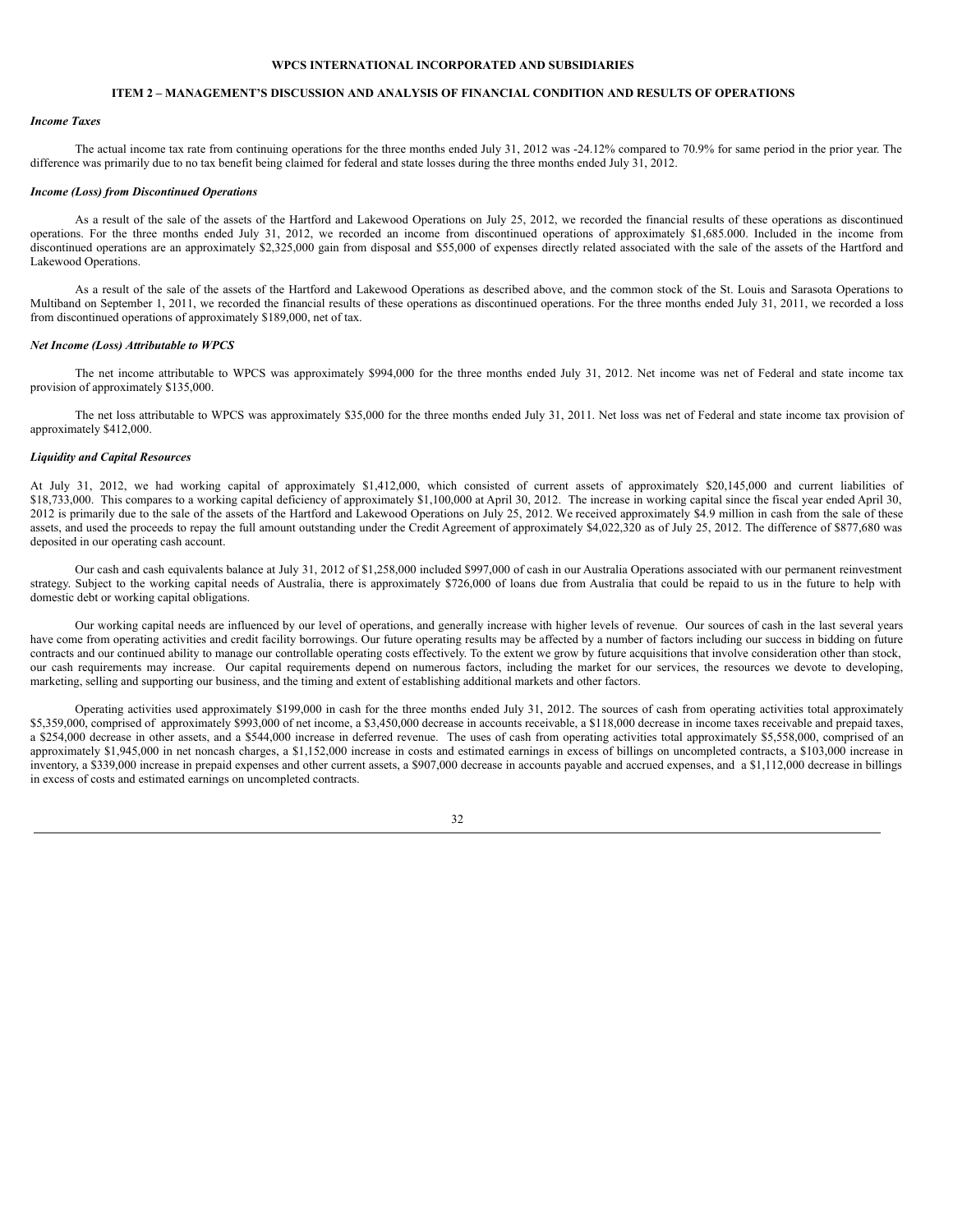## **ITEM 2 – MANAGEMENT'S DISCUSSION AND ANALYSIS OF FINANCIAL CONDITION AND RESULTS OF OPERATIONS**

Our investing activities provided cash of approximately \$4,516,000 for the three months ended July 31, 2012. Investing activities include total proceeds of \$4,722,000 from the asset sales of the Hartford and Lakewood Operations, net of approximately \$55,000 of direct transaction costs, and \$122,000 of liabilities paid that were not assumed by Kavveri. The net proceeds of the asset sales were used to fully repay amounts outstanding under our line of credit with Sovereign Bank as described under financing activities. These proceeds were offset by the payment of approximately \$206,000 used for acquiring property and equipment during the three months ended July 31, 2012.

Our financing activities used cash of approximately \$3,883,000 for the three months ended July 31, 2012. Financing activities which used cash include repayments under the line of credit with Sovereign Bank of approximately \$4,964,000, debt issuance costs paid of \$27,000 and repayments of previous loans payable and capital lease obligations of approximately \$50,000. These financing uses of cash are offset by additional financing sources including the Section 16(b) settlement of \$222,000, borrowings from our joint venture partner of \$142,000 and other payable due from Zurich of \$794,000.

### *Sovereign Bank Credit Agreement*

On January 27, 2012, we entered into the Credit Agreement with Sovereign, which was amended May 3, 2012, and again on August 31, 2012. The Credit Agreement provides for a revolving line of credit not to exceed \$2,000,000 and letters of credit in an amount not to exceed \$200,000. Pursuant to the Credit Agreement, we granted a security interest to Sovereign in all of its assets. In addition, pursuant to a collateral pledge agreement, we pledged 100% of our ownership in the United States-based subsidiaries and 65% of our ownership in WPCS Australia Pty Ltd. Borrowings under the Credit Agreement may be used for general corporate purposes, for permitted acquisitions, for working capital and for related fees and expenses. We used the initial funds provided by the loan to repay the existing loan to BOA, which loan agreement was terminated in connection with the Credit Agreement and to pay \$409,177 for fees and expenses in connection with the Credit Agreement. The Company paid a loan commitment fee of \$60,000 and will pay a monthly unused commitment fee during the term of the Credit Agreement of 0.375%. In addition, the Company shall pay Sovereign a collateral monitoring fee of \$1,000 per month during the term of the Credit Agreement and 2.25% per annum on the face amount of each letter of credit issued by Sovereign. The interest rate applicable to revolving loans under the Credit Agreement is the Prime Rate (3.25%) plus 2.00%, or 5.25%. The Credit Agreement matures on January 27, 2015.

On May 3, 2012, we entered into the Amendment to the Credit Agreement with Sovereign. The Amendment reduced the maximum revolving line of credit in amount not to exceed \$6,500,000. As of July 31, 2012, there was no amount outstanding on the Credit Agreement. As a result of the asset sales in the Hartford and Lakewood Operations, the total amount available to borrow under the Credit Agreement based on revised eligible accounts receivable was \$1,759,119.

On August 31, 2012, we entered into the Second Amendment with Sovereign. Pursuant to the terms of the Second Amendment, we are permitted to borrow under the revolving credit line, under a Borrowing Base equal to the lesser of (i) \$2,000,000 less the letter of credit amount, or (ii) the sum of (a) 80% of Eligible Accounts Receivable, minus (c) the letter of credit amount minus (d) such reserves, in such amounts and with respect to such matters, as Sovereign may deem reasonably proper and necessary from time to time at its own discretion. As of September 12, 2012, the total amount available to borrow under the Credit Agreement was \$1,759,119, and the total advance amount outstanding was \$204,619, resulting in net availability for future borrowings of \$1,554,500. The reduction in the revolving line of credit did not require us to pay down any additional borrowings as the total amount of outstanding borrowings was not in excess of the total amount available to borrow.

We may prepay the loan at any time and may terminate the Credit Agreement upon 90 days prior written notice. In the event that we terminate the Credit Agreement, we will pay Sovereign an early termination fee of 3% of the maximum credit amount if such termination occurs prior to the first anniversary or 1% of the maximum credit amount if such termination occurs after the first anniversary but prior to the expiration of the Credit Agreement.

Our obligations under the Credit Agreement may be accelerated upon the occurrence of an event of default under the Credit Agreement, which includes customary events of default including, without limitation, payment defaults, defaults in the performance of affirmative and negative covenants subjective acceleration clauses, the inaccuracy of representations or warranties, cross-defaults, bankruptcy and insolvency related defaults, defaults relating to judgments, an ERISA reportable event occurs, a change of control and a change in our financial condition that could have a material adverse effect on the Company.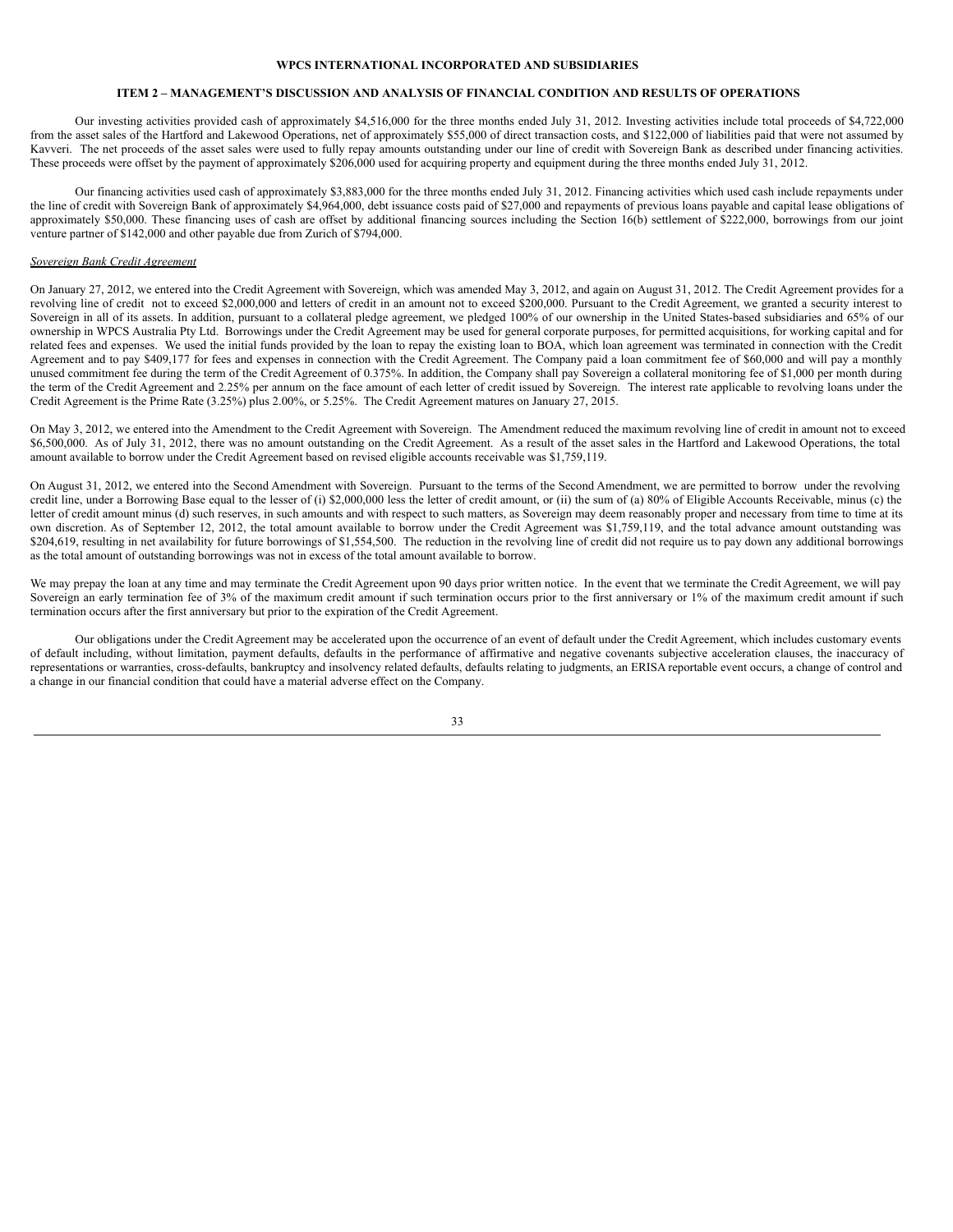## **ITEM 2 – MANAGEMENT'S DISCUSSION AND ANALYSIS OF FINANCIAL CONDITION AND RESULTS OF OPERATIONS**

The Credit Agreement contains certain customary representations and warranties, affirmative and negative covenants, and lock box arrangements. Principal covenants include (a) Fixed Charge Coverage Ratio of not less than 1.2 to 1.0, measured as of April 30, 2012 and as of each fiscal quarter end thereafter, in each case on a trailing two (2) quarter basis; and (b) Leverage Ratio of not more than 1.75 to 1.0, measured as of each fiscal quarter end. Due to the operating losses for the quarters ended April 30, 2012 and July 31, 2012, we did not meet the Fixed Charge Coverage Ratio of 1.2 to 1.0 for the two quarters ended April 30, 2012 and July 31, 2012, and the Leverage Ratio of 1.75 to 1.0 as of April 30, 2012, and we are currently in default under the Credit Agreement.

In connection with the Second Amendment, Sovereign reserved all of its available rights and/or remedies as a result of the defaults on the financial covenants, including the right to demand repayment of amounts outstanding immediately or withhold or cease making credit advances under the Credit Agreement. If Sovereign decided to demand repayment of existing amounts outstanding under the Credit Agreement, we would not have the ability to satisfy this current repayment obligation to Sovereign. If Sovereign exercised any of its available rights, it would have a serious adverse effect on our business, operations and future prospects.

## *Hartford and Lakewood Operations Asset Sales*

On July 25, 2012, the Company and the Hartford and Lakewood Operations entered into an asset purchase agreement, pursuant to which the Hartford and Lakewood Operations sold substantially all of their assets to two newly-created subsidiaries of Kavveri for a purchase price of \$5.5 million in cash, subject to adjustment, and the assumption of their various liabilities. At closing, we received \$4.9 million in cash, and the remaining \$600,000 of the purchase price is placed in escrow pursuant to the asset purchase agreement. We used the proceeds from this sale to repay the full amount outstanding under the Credit Agreement of \$4,022,320 as of July 25, 2012. The difference of \$877,680 was deposited in our operating cash account.

The parties agreed to place \$350,000 of the purchase price into escrow pending assignment of certain contracts post-closing, with our receiving those funds upon successful assignment of the contracts. The remaining \$250,000 is to be escrowed for purposes of satisfying certain adjustments to the purchase price based on a final net asset valuation to be completed after closing as well as repurchase obligations of certain delinquent accounts receivable. No later than three days after the final determination of the net asset valuation, the purchasers are required to deposit the \$600,000 into escrow. On September 4, 2012, the purchasers provided us with their net asset valuation as of the closing date. We are currently evaluating the net asset valuation within our 30 day review period to approve or disagree with such calculations. If the parties disagree, they have 20 days to resolve any differences, and if they are unable to come to an agreement, the matter will then be submitted to one or more independent, nationally-recognized accounting firms for final determination.

The China Operations has outstanding loans due within the next twelve months to our joint venture partner, Taian Gas Group (TGG), of approximately \$3,412,000. We expect TGG to renew any remaining unpaid loan balances in its continued support of the China Operations consistent with historical practice.

On July 12, 2012, we executed the Zurich Agreement with Zurich. Under the terms of the Zurich Agreement, as of July 31, 2012, Zurich advanced us \$793,927 for the payment of labor and labor-related benefits to assist in completing the Cooper Project. The Cooper Project is a \$15.1 million project being completed by our Trenton Operations. Zurich and its affiliate F&D, as surety, have issued certain performance and payment bonds on behalf of the Owner in regard to our work on this project. We were required to repay Zurich the financial advances pursuant to the following repayment schedule: (1) \$397,000 on or about August 3, 2012; and (2) the balance of \$396,927 on or about September 7, 2012. As a condition precedent to the financial advance, we executed two letters held by Zurich: (1) a letter to the Owner voluntarily terminating its contract for reason of our default and assigning the contract to Zurich, and (2) a letter of direction to the Owner. The letters may be forwarded to the Owner in an Event of Default. An Event of Default under the Zurich Agreement includes: (a) our failure to make repayments to Zurich in accordance with the repayment schedule; (b) Zurich, at our request, advances more than \$888,000; (c) Zurich pays any of our vendors, subcontractors, suppliers or material men pursuant to Zurich's obligations under its payment bond or any other reason; or (d) we use any of the funds advanced by Zurich for any reason other than the payment of labor and labor benefits incurred in regard to the Cooper Project. We are in default under the Zurich Agreement as we have not repaid Zurich the \$793,927. As a result, a letter of direction was sent to the Owner, requesting that all current and future amounts to be paid on the contract be assigned and paid to Zurich directly.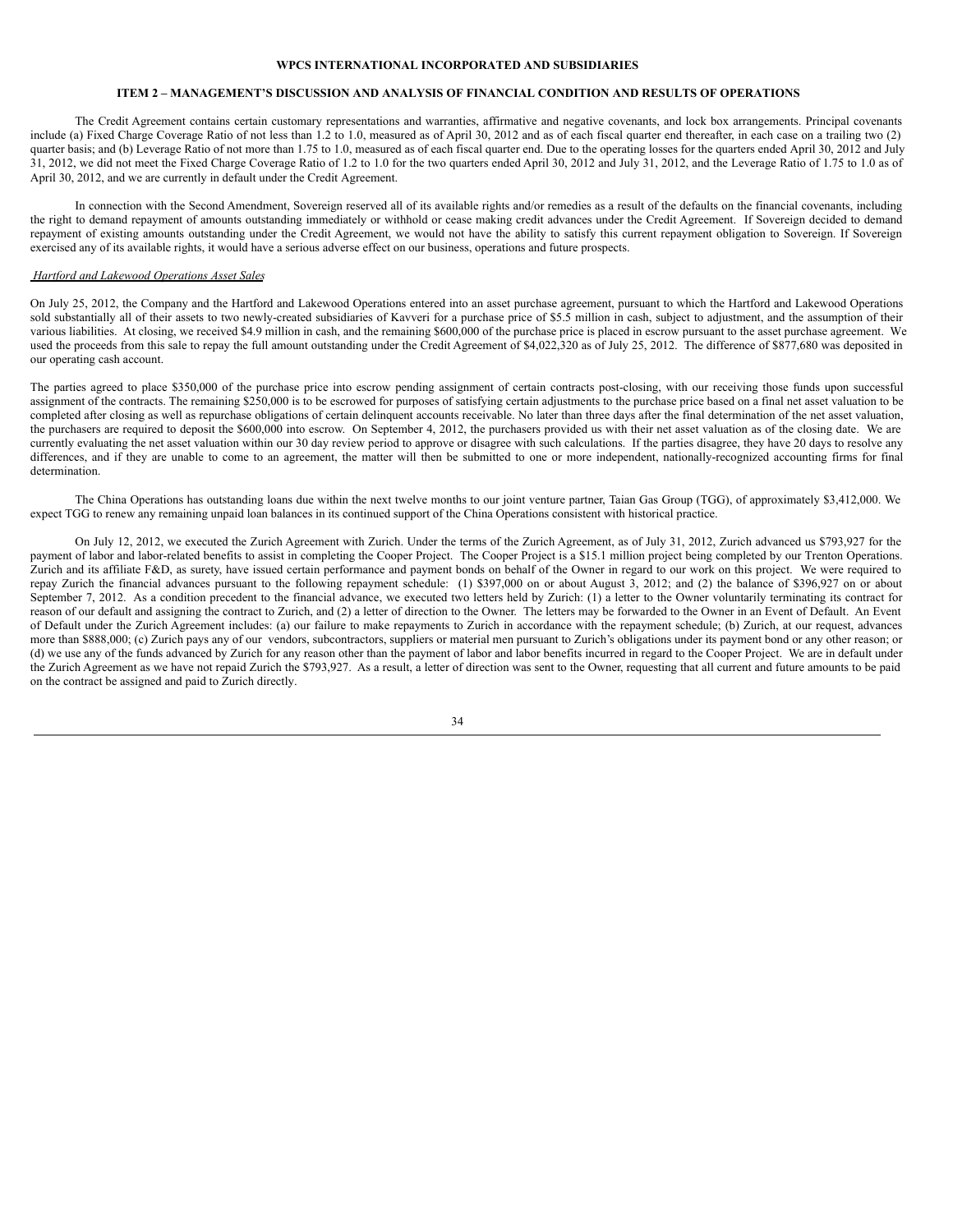## **ITEM 2 – MANAGEMENT'S DISCUSSION AND ANALYSIS OF FINANCIAL CONDITION AND RESULTS OF OPERATIONS**

#### *Performance and payment bonds*

We are contingently liable to Zurich and F&D under a general indemnity agreement. Zurich and F&D, as surety, have issued certain performance and payment bonds on behalf of owners or customers regarding our work on various projects. The Company agrees to indemnify the surety for any payments made on contracts of suretyship, guaranty or indemnity. In this regard, Zurich and F&D have received notice of claims to-date from certain vendors of approximately \$4.3 million against payment bonds on the Cooper Project and \$723,000 from certain vendors on other projects. The surety is currently investigating these claims, and to date has not disbursed any funds under such payment bonds. We have recorded the appropriate accounts payable related to these projects. We believe that all contingent liabilities will be satisfied by our performance and payment on these contracts.

There is \$2,852,346 in current and future billings, including the base contract and approved change orders with the Owner that will be paid directly to Zurich to repay the \$793,927 owed under the Zurich Agreement and to partially repay payment bond claims disbursed by Zurich.

### *Other Sources of Capital*

In the alternative, we could raise additional funds from a sale of common stock. On April 15, 2010, we filed a registration statement on Form S-3 using a "shelf" registration process. Under this shelf registration process, we may offer up to 2,314,088 shares of our common stock, from time to time, in amounts and at prices and terms that we will determine at the time of the offering. Each share of our common stock automatically includes one right to purchase one one-thousandth of a share of Series D Junior Participating Preferred Stock, par value \$0.0001 per share, which becomes exercisable pursuant to the terms and conditions set forth in a Rights Plan Agreement with Interwest Transfer Co., Inc., as amended from time to time. If we sell any securities, the net proceeds will be added to our general corporate funds and may be used for general corporate purposes. To date, no shares of our common stock have been issued under this shelf registration statement and we may not be successful in issuing additional common stock on acceptable terms or at all.

## *Going Concern*

Our failure to comply with the terms of the Credit Agreement and the Zurich Agreement, as well as our losses from operations for the three months ended July 31, 2012 raise substantial doubt about our ability to continue as a going concern. Based on current projections, we do not expect our available cash, working capital balances, operating expense management and expected future operating income to be sufficient to cover our liquidity needs beyond the end of its second fiscal quarter or early into our third fiscal quarter for the year ending April 30, 2013. In addition, Sovereign reserved all of its available rights to demand repayment under the Credit Agreement. As a result, we are considering the following alternatives to repay Sovereign, including but not limited to: (1) seeking alternative debt financing and we have commenced discussions with other senior lenders to replace the Credit Agreement; (2) divestiture of additional assets or operations; or (3) merger with or sale of our company to a third party.

Our continuation as a going concern is ultimately dependent upon our future financial performance and ability to refinance or restructure our credit facilities, which will be affected by general economic, competitive, and other factors, many of which are beyond our control. There can be no assurance that the execution of one or more of the alternatives described above to repay Sovereign will be successful to ensure our continuation as a going concern.

#### *Backlog*

As of July 31, 2012, we had a backlog of unfilled orders of approximately \$30.8 million compared to approximately \$23.6 million at April 30, 2012. We define backlog as the value of work-in-hand to be provided for customers as of a specific date where the following conditions are met (with the exception of engineering change orders): (i) the price of the work to be done is fixed; (ii) the scope of the work to be done is fixed, both in definition and amount; and (iii) there is a written contract, purchase order, agreement or other documentary evidence which represents a firm commitment by the customer to pay us for the work to be performed. These backlog amounts are based on contract values and purchase orders and may not result in actual receipt of revenue in the originally anticipated period or at all. We have experienced variances in the realization of our backlog because of project delays or cancellations resulting from external market factors and economic factors beyond our control and we may experience such delays or cancellations in the future. Backlog does not include new firm commitments that may be awarded to us by our customers from time to time in future periods. These new project awards could be started and completed in this same future period. Accordingly, our backlog does not necessarily represent the total revenue that could be earned by us in future periods.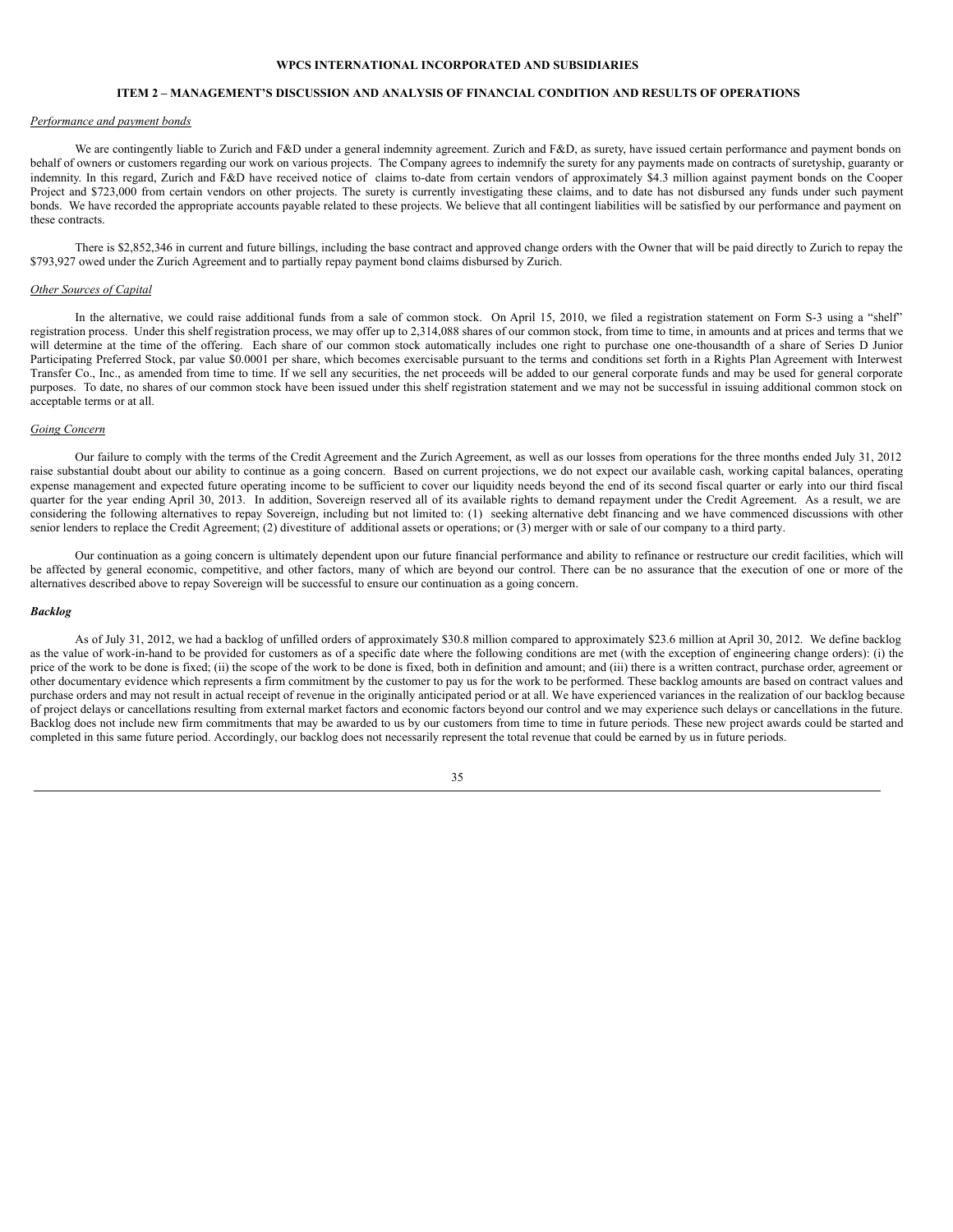## **ITEM 2 – MANAGEMENT'S DISCUSSION AND ANALYSIS OF FINANCIAL CONDITION AND RESULTS OF OPERATIONS**

#### *Of -Balance Sheet Arrangements*

We have no off-balance sheet arrangements.

## *Critical Accounting Policies*

Financial Reporting Release No. 60, published by the SEC, recommends that all companies include a discussion of critical accounting policies used in the preparation of their financial statements. While all these significant accounting policies impact our financial condition and results of operations, we view certain of these policies as critical. Policies determined to be critical are those policies that have the most significant impact on our consolidated financial statements and require management to use a greater degree of judgment and estimates. Actual results may differ from those estimates.

We believe that given current facts and circumstances, it is unlikely that applying any other reasonable judgments or estimate methodologies would cause a material effect on our condensed consolidated results of operations, financial position or liquidity for the periods presented in this report.

The accounting policies identified as critical are as follows:

## *Use of Estimates*

In preparing financial statements in conformity with accounting principles generally accepted in the United States of America, management is required to make estimates and assumptions that affect the reported amounts of assets and liabilities and the disclosure of contingent assets and liabilities at the date of the financial statements and revenue and expenses during the reporting period. The most significant estimates relate to the calculation of percentage-of-completion on uncompleted contracts, allowance for doubtful accounts, valuation of inventory, realization of deferred tax assets, amortization method and lives of customer lists, acquisition-related contingency consideration and estimates of the fair value of reporting units and discounted cash flows used in determining whether goodwill has been impaired. Actual results could differ from those estimates.

#### *Accounts Receivable*

Accounts receivable are due within contractual payment terms and are stated at amounts due from customers net of an allowance for doubtful accounts. Credit is extended based on evaluation of a customer's financial condition. Accounts outstanding longer than the contractual payment terms are considered past due. We determine our allowance by considering a number of factors, including the length of time trade accounts receivable are past due, our previous loss history, the customer's current ability to pay its obligation to the us, and the condition of the general economy and the industry as a whole. We write off accounts receivable when they become uncollectible, and payments subsequently received on such receivables are credited to the allowance for doubtful accounts.

#### *Goodwill and Other Long-lived Assets*

We assess the impairment of long-lived assets whenever events or changes in circumstances indicate that their carrying value may not be recoverable from the estimated future cash flows expected to result from their use and eventual disposition. Our long-lived assets subject to this evaluation include property and equipment and amortizable intangible assets. We assess the impairment of goodwill annually as of April 30 and whenever events or changes in circumstances indicate that it is more likely than not that an impairment loss has been incurred. Intangible assets other than goodwill are reviewed for impairment whenever events or changes in circumstances indicate that the carrying value may not be fully recoverable. We are required to make judgments and assumptions in identifying those events or changes in circumstances that may trigger impairment. Some of the factors we consider include a significant decrease in the market value of an asset, significant changes in the extent or manner for which the asset is being used or in its physical condition, a significant change, delay or departure in our business strategy related to the asset, significant negative changes in the business climate, industry or economic condition, or current period operating losses, or negative cash flow combined with a history of similar losses or a forecast that indicates continuing losses associated with the use of an asset.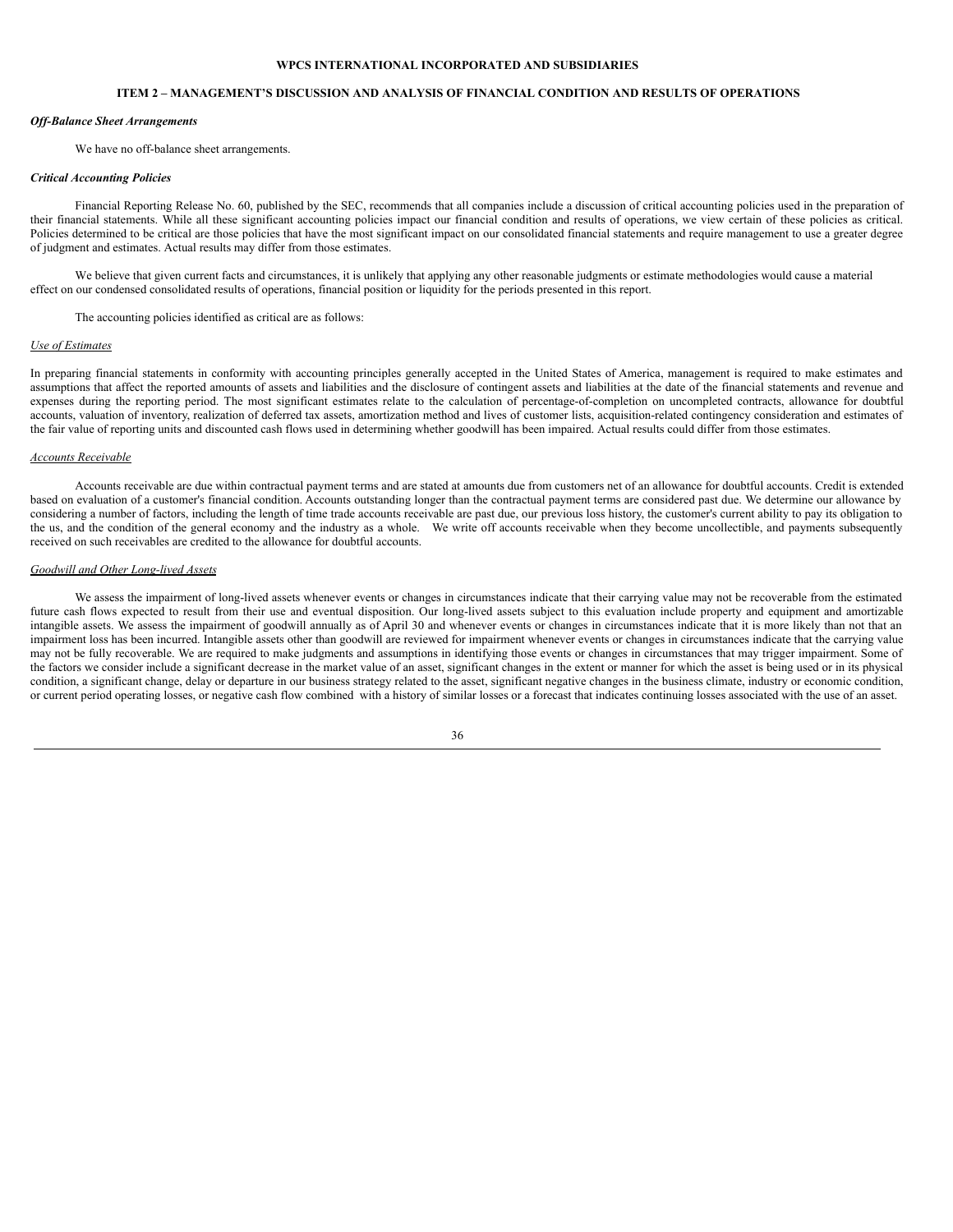## **ITEM 2 – MANAGEMENT'S DISCUSSION AND ANALYSIS OF FINANCIAL CONDITION AND RESULTS OF OPERATIONS**

#### *Deferred Income Taxes*

We determine deferred tax liabilities and assets at the end of each period based on the future tax consequences that can be attributed to net operating loss carryovers and differences between the financial statement carrying amounts of existing assets and liabilities and their respective tax bases, using the tax rate expected to be in effect when the taxes are actually paid or recovered. The recognition of deferred tax assets is reduced by a valuation allowance if it is more likely than not that the tax benefits will not be realized. The ultimate realization of deferred tax assets depends upon the generation of future taxable income during the periods in which those temporary differences become deductible.

We consider past performance, expected future taxable income and prudent and feasible tax planning strategies in assessing the amount of the valuation allowance. Our forecast of expected future taxable income is based over such future periods that we believe can be reasonably estimated. Changes in market conditions that differ materially from our current expectations and changes in future tax laws in the U.S. may cause us to change our judgments of future taxable income. These changes, if any, may require us to adjust our existing tax valuation allowance higher or lower than the amount we have recorded.

### *Revenue Recognition*

We generate our revenue by providing design-build engineering services for communications infrastructure. Our engineering services report revenue pursuant to customer contracts that span varying periods of time. We report revenue from contracts when persuasive evidence of an arrangement exists, fees are fixed or determinable, and collection is reasonably assured.

We record revenue and profit from long-term contracts on a percentage-of-completion basis, measured by the percentage of contract costs incurred to date to the estimated total costs for each contract. Contracts in process are valued at cost plus accrued profits less earned revenues and progress payments on uncompleted contracts. Contract costs include direct materials, direct labor, third party subcontractor services and those indirect costs related to contract performance. Contracts are generally considered substantially complete when engineering is completed and/or site construction is completed.

We have numerous contracts that are in various stages of completion. Such contracts require estimates to determine the appropriate cost and revenue recognition. Cost estimates are reviewed monthly on a contract-by-contract basis, and are revised periodically throughout the life of the contract such that adjustments to profit resulting from revisions are made cumulative to the date of the revision. Significant management judgments and estimates, including the estimated cost to complete projects, which determines the project's percent complete, must be made and used in connection with the revenue recognized in the accounting period. Current estimates may be revised as additional information becomes available. If estimates of costs to complete long-term contracts indicate a loss, provision is made currently for the total loss anticipated.

The length of our contracts varies. Assets and liabilities related to long-term contracts are included in current assets and current liabilities as they will be liquidated in the normal course of contract completion, although this may require more than one year.

We record revenue and profit from short-term contracts for our China Operations under the completed contract method, whereas income is recognized only when a contract is completed or substantially completed. Accordingly, during the period of performance, billings and costs are accumulated on the balance sheet, but no revenue or income is recorded before completion or substantial completion of the work. Our decision is based on the short-term nature of the work performed.

We also recognize certain revenue from short-term contracts when equipment is delivered or the services have been provided to the customer. For maintenance contracts, revenue is recognized ratably over the service period.

## *Recently Issued Accounting Pronouncements*

In December 2011, the FASB issued ASU No. 2011-11 (ASU 2011-11), Disclosures about Offsetting Assets and Liabilities where entities are required to disclose both gross information and net information about both instruments and transactions eligible for offset in the statement of financial position and instruments and transactions subject to an agreement similar to a master netting arrangement. This scope would include derivatives, sale and repurchase agreements, and reverse sale and repurchase agreements, and securities borrowing and securities lending arrangements. These disclosures assist users of financial statements in evaluating the effect or potential effect of netting arrangements on a company's financial position. We are required to apply the amendments for annual reporting periods beginning on or after January 1, 2013 (May 1, 2013 for us). We do not expect the provisions of ASU 2011-11 to have a material impact on our consolidated financial statements.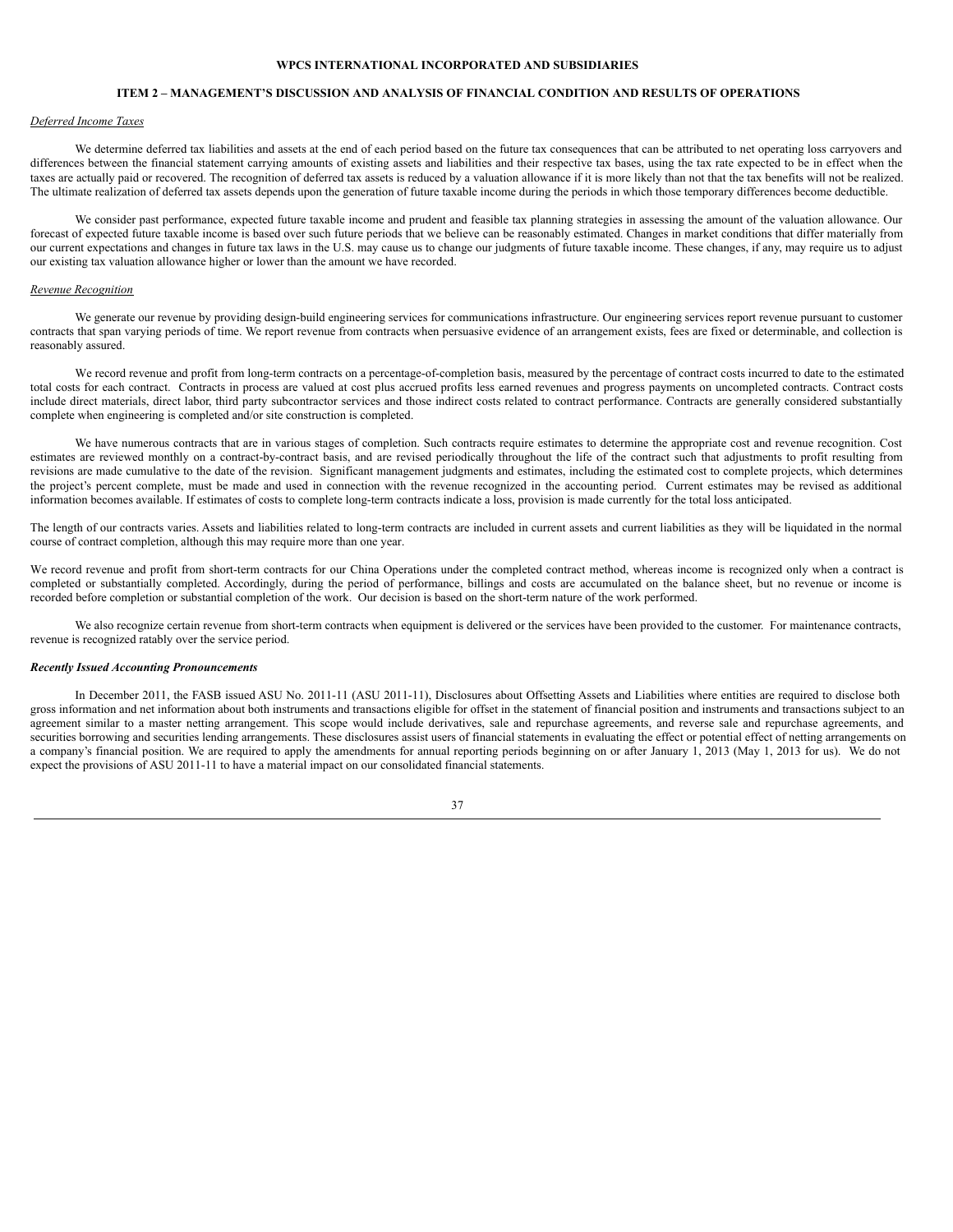# **ITEM 3 – QUANTITATIVE AND QUALITATIVED ISCLOSURES ABOUT MARKET RISK**

Not required under Regulation S-K for "smaller reporting companies."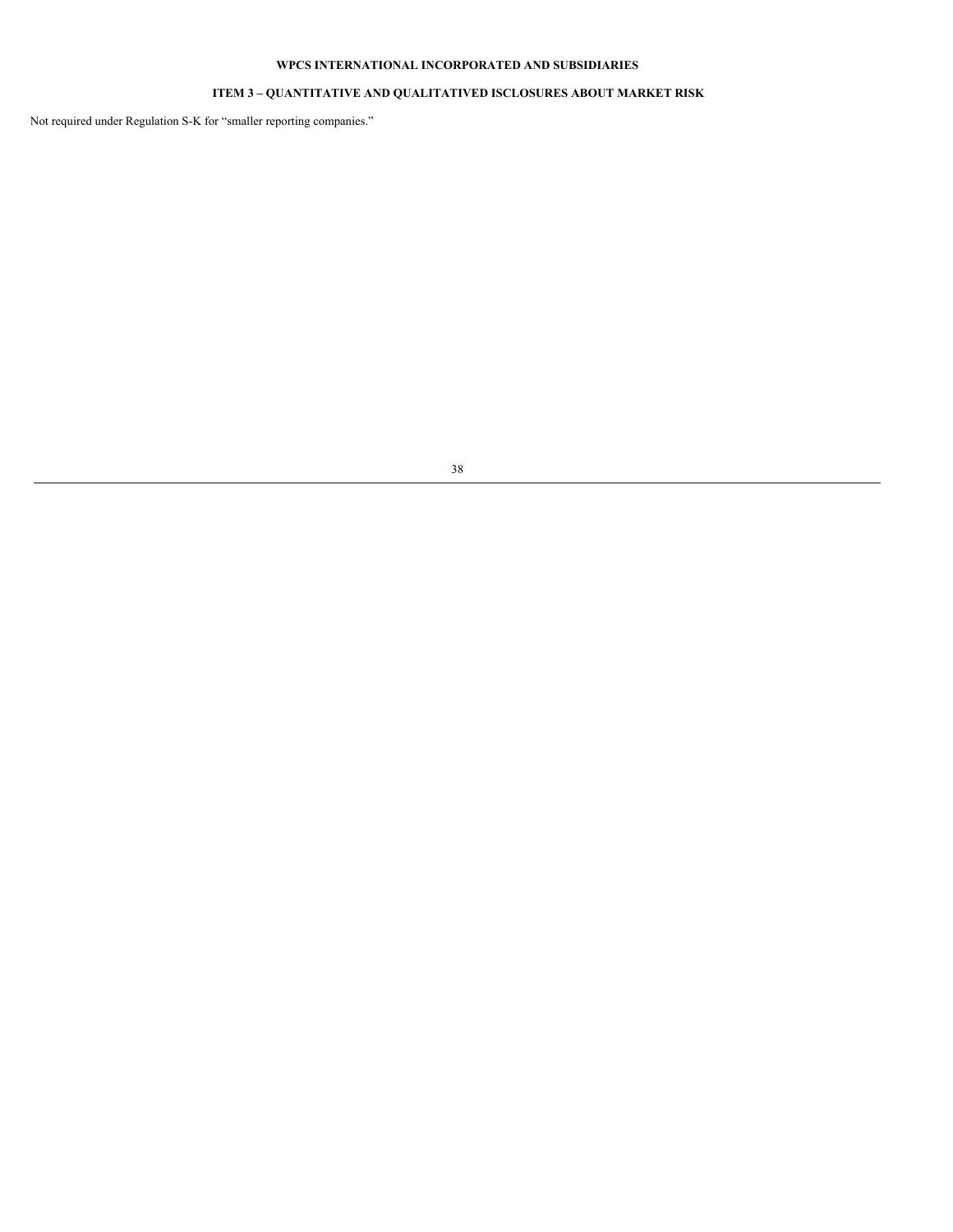## **ITEM 4 – CONTROLS AND PROCEDURES**

#### *(a) Evaluation of disclosure controls and procedures.*

Our management, with the participation of our chief executive officer and chief financial officer, evaluated the effectiveness of our disclosure controls and procedures pursuant to Rule 13a-15 under the Securities Exchange Act of 1934 as of the end of the period covered by this Quarterly Report on Form 10-Q. In designing and evaluating the disclosure controls and procedures, management recognizes that any controls and procedures, no matter how well designed and operated, can provide only reasonable assurance of achieving the desired control objectives. In addition, the design of disclosure controls and procedures must reflect the fact that there are resource constraints and that management is required to apply its judgment in evaluating the benefits of possible controls and procedures relative to their costs.

Based on our evaluation, our chief executive officer and chief financial officer concluded that, as of July 31, 2012, our disclosure controls and procedures are designed at a reasonable assurance level and are effective to provide reasonable assurance that information we are required to disclose in reports that we file or submit under the Exchange Act is recorded, processed, summarized and reported within the time periods specified in Securities and Exchange Commission rules and forms, and that such information is accumulated and communicated to our management, including our chief executive officer and chief financial officer, as appropriate, to allow timely decisions regarding required disclosure.

## *(b) Changes in internal control over financial reporting.*

There were no changes in our internal control over financial reporting that occurred during the quarter ended July 31, 2012 that have materially affected, or are reasonably likely to materially affect, our internal control over financial reporting.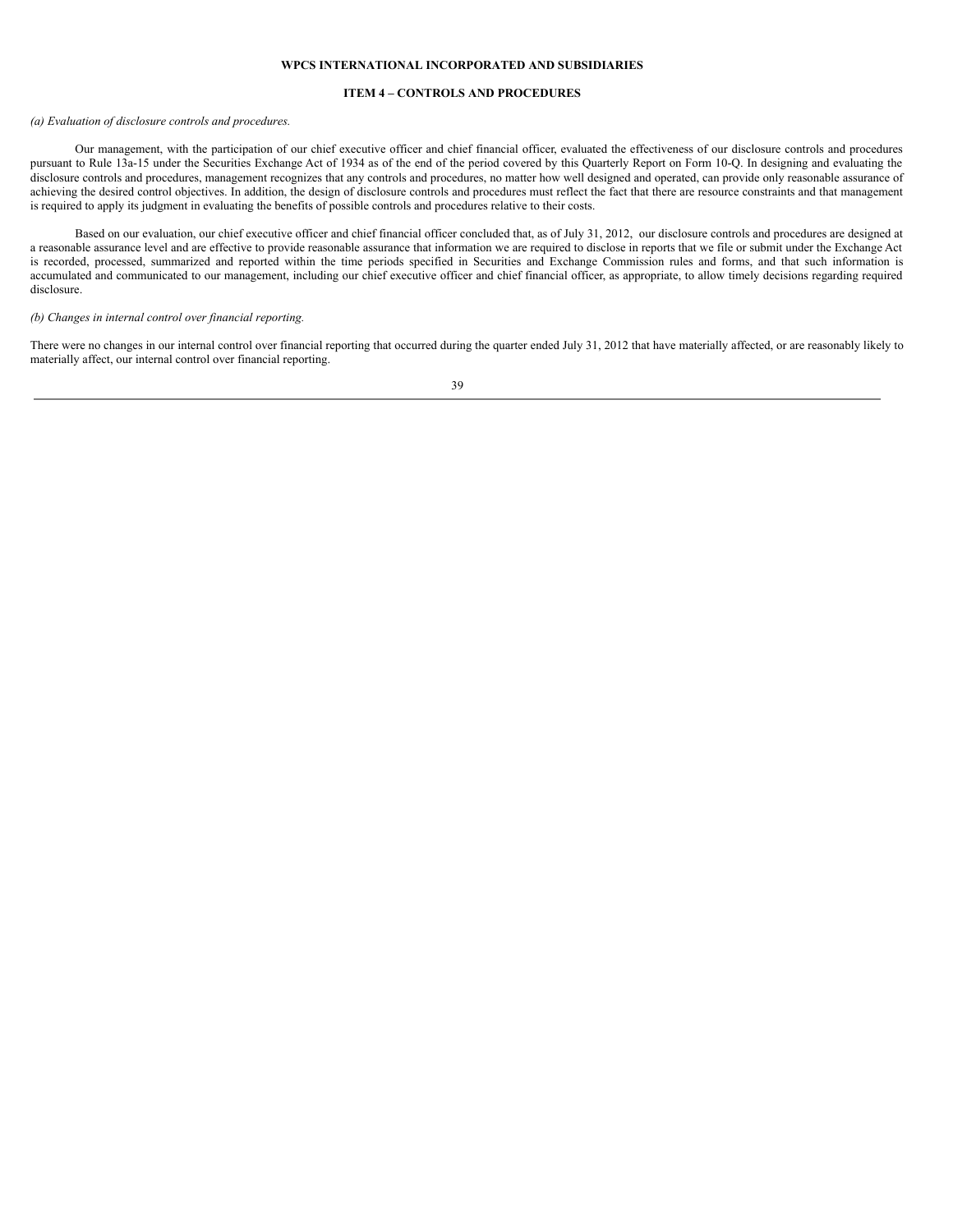## **PART II – OTHER INFORMATION**

#### **ITEM 1. LEGAL PROCEEDINGS**

Except as disclosed herein, we are currently not a party to any material legal proceedings or claims.

On or about June 22, 2011, a purported shareholder of the Company filed a derivative and putative class action lawsuit in the Court of Common Pleas of Pennsylvania, Chester County against the Company and its directors, by filing a Summons and Complaint. The case is Ralph Rapozo v. WPCS International Incorporated, et al., Docket No. 11- 06837 (No Judge has been assigned at this time). In this action, the plaintiff seeks to enjoin the proposed transaction in which Multiband would acquire all of the outstanding shares of the Company. The plaintiff alleges, among other things, that the consideration to be paid for such acquisition by Multiband is inadequate, and that the individual board members failed to engage in an honest and fair sales process for the Company and failed to disclose material information for the purposes of advancing their own interests over those of the Company and its shareholders. To that end, the plaintiff asserts a claim for breach of fiduciary duty against the Company's board of directors. In the event that the proposed transaction is consummated, the plaintiff seeks money damages. The plaintiff also asserts a claim against the Company and Multiband Corporation for aiding and abetting breach of fiduciary duty for which he seeks unspecified money damages.

On or about June 22, 2011, a purported shareholder of the Company filed a derivative and putative class action lawsuit in the Court of Common Pleas of Pennsylvania, Chester County against the Company and its directors, by filing a Summons and Complaint. The case was Robert Shepler v. WPCS International Incorporated, et al, Docket No. 11-06838. On August 11, 2011, the Shepler case was consolidated into the Rapozo vs. WPCS case.

On or about June 30, 2011, a purported shareholder of the Company filed a derivative and putative class action lawsuit in the Court of Common Pleas of Pennsylvania, Philadelphia County against the Company and its directors, by filing a Summons and Complaint. The case is Edwin M. McKean v. WPCS International Incorporated, et al., Civil Action No. 3085. On October 18, 2011, the McKean case was consolidated into the Rapozo vs. WPCS case.

WPCS' time to answer or move with respect to the Complaint in the Rapozo case has not yet expired. The Company and its directors deny the material allegations of this complaint and intend to vigorously defend this action if necessary, however, as Multiband has announced that it is no longer pursuing the acquisition of WPCS, the Company anticipates that the lawsuit will be dismissed.

## **ITEM 1A. RISK FACTORS**

Not required under Regulation S-K for "smaller reporting companies."

## **ITEM 2. UNREGISTERED SALES OF EQUITY SECURITIES AND USE OF PROCEEDS**

None.

## **ITEM 3. DEFAULTS UPON SENIOR SECURITIES**

We previously entered into the Credit Agreement, as amended, with Sovereign, pursuant to which we received a revolving line of credit in an amount not to exceed \$2,000,000, together with a letter of credit facility not to exceed \$200,000. Pursuant to the Credit Agreement, we granted a security interest to Sovereign in all of our assets. In addition, pursuant to a collateral pledge agreement, we pledged 100% of our ownership in the United States-based subsidiaries and 65% of its ownership in WPCS Australia Pty Ltd.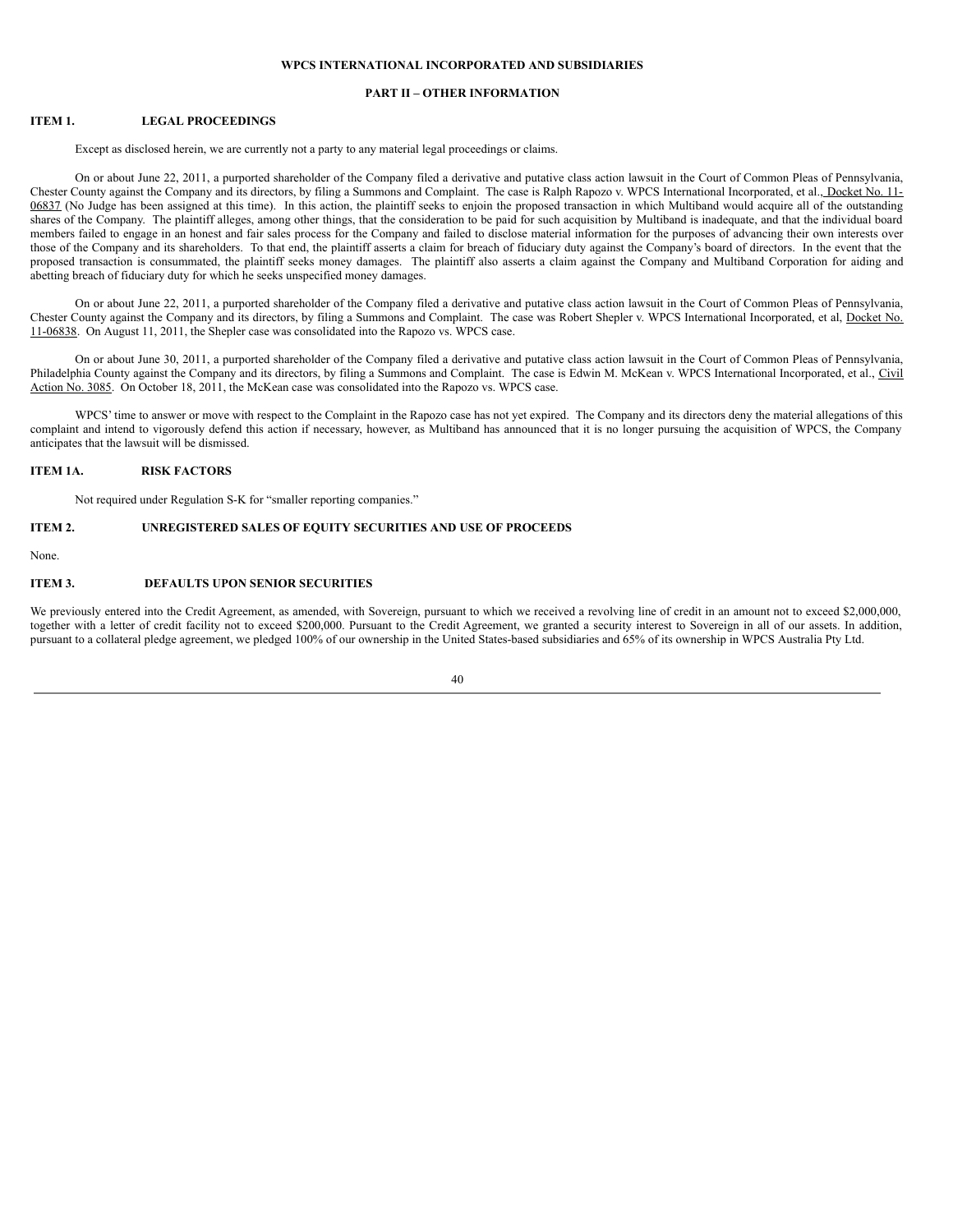## **PART II – OTHER INFORMATION**

The Credit Agreement contains certain customary representations and warranties, affirmative and negative covenants, and events of default. Principal covenants include (a) Fixed Charge Coverage Ratio of not less than 1.2 to 1.0, measured as of April 30, 2012 and as of each fiscal quarter end thereafter, in each case on a trailing two (2) quarter basis; and (b) Leverage Ratio of not more than 1.75 to 1.0, measured as of each fiscal quarter end. Due to operating losses, we did not meet the Fixed Charge Coverage Ratio of 1.2 to 1.0, as measured for the two quarters ending April 30, 2012 and July 31, 2012, and the Leverage Ratio of not more than 1.75 to 1.0 at April 30, 2012, and we are currently in default under the Credit Agreement.

Although Sovereign has not demanded current payment on the amounts outstanding, the obligations of the Company under the Credit Agreement may be accelerated upon the occurrence of an event of default under the Credit Agreement, which includes customary events of default including, without limitation, payment defaults, defaults in the performance of affirmative and negative covenants, the inaccuracy of representations or warranties, cross-defaults, bankruptcy and insolvency related defaults, defaults relating to judgments, an ERISA reportable event, a change of control and a change in the Company's financial condition that could have a material adverse effect on the Company. As of September 12, 2012, we have borrowings in the aggregate principal amount of \$204,619 pursuant to the Credit Agreement.

## **ITEM 4. MINE SAFETY DISCLOSURES**

None.

**ITEM 5. OTHER INFORMATION**

None.

# **ITEM 6. EXHIBITS**

| . |         | ---------                                                                                                                                                                          |
|---|---------|------------------------------------------------------------------------------------------------------------------------------------------------------------------------------------|
|   | 31.01   | Certification of Chief Executive Officer pursuant to Exchange Act Rules 13a-14(a) and 15d-14(a), as adopted pursuant to Section 302 of the Sarbanes-<br>Oxley Act of 2002.         |
|   |         |                                                                                                                                                                                    |
|   | 31.02   | Certification of Chief Financial Officer pursuant to Exchange Act Rules 13a-14(a) and 15d-14(a), as adopted pursuant to Section 302 of the Sarbanes-<br>Oxley Act of 2002.         |
|   |         |                                                                                                                                                                                    |
|   | 32.01   | Certifications of Chief Executive Officer and Chief Financial Officer pursuant to 18 U.S.C. Section 1350, as adopted pursuant to Section 906 of the<br>Sarbanes-Oxley Act of 2002. |
|   |         |                                                                                                                                                                                    |
|   | 101.INS | <b>XBRL</b> Instance Document*                                                                                                                                                     |
|   |         |                                                                                                                                                                                    |
|   | 101.SCH | XBRL Taxonomy Extension Schema Document*                                                                                                                                           |
|   |         |                                                                                                                                                                                    |
|   | 101.CAL | XBRL Taxonomy Extension Calculation Linkbase Document*                                                                                                                             |
|   |         |                                                                                                                                                                                    |
|   | 101.LAB | XBRL Taxonomy Extension Label Linkbase Document*                                                                                                                                   |
|   |         |                                                                                                                                                                                    |
|   | 101.PRE | XBRL Taxonomy Extension Presentation Linkbase Document*                                                                                                                            |
|   |         |                                                                                                                                                                                    |
|   | 101.DEF | XBRL Taxonomy Extension Definition Linkbase Document*                                                                                                                              |
|   |         |                                                                                                                                                                                    |

\* Pursuant to Rule 405(a)(2) of Regulation S-T, the Company will furnish the XBRL Interactive Data Files with detailed footnote tagging as Exhibit 101 in an amendment to this Form 10-Q within the permitted 30-day grace period granted for the first quarterly period in which detailed footnote tagging is required.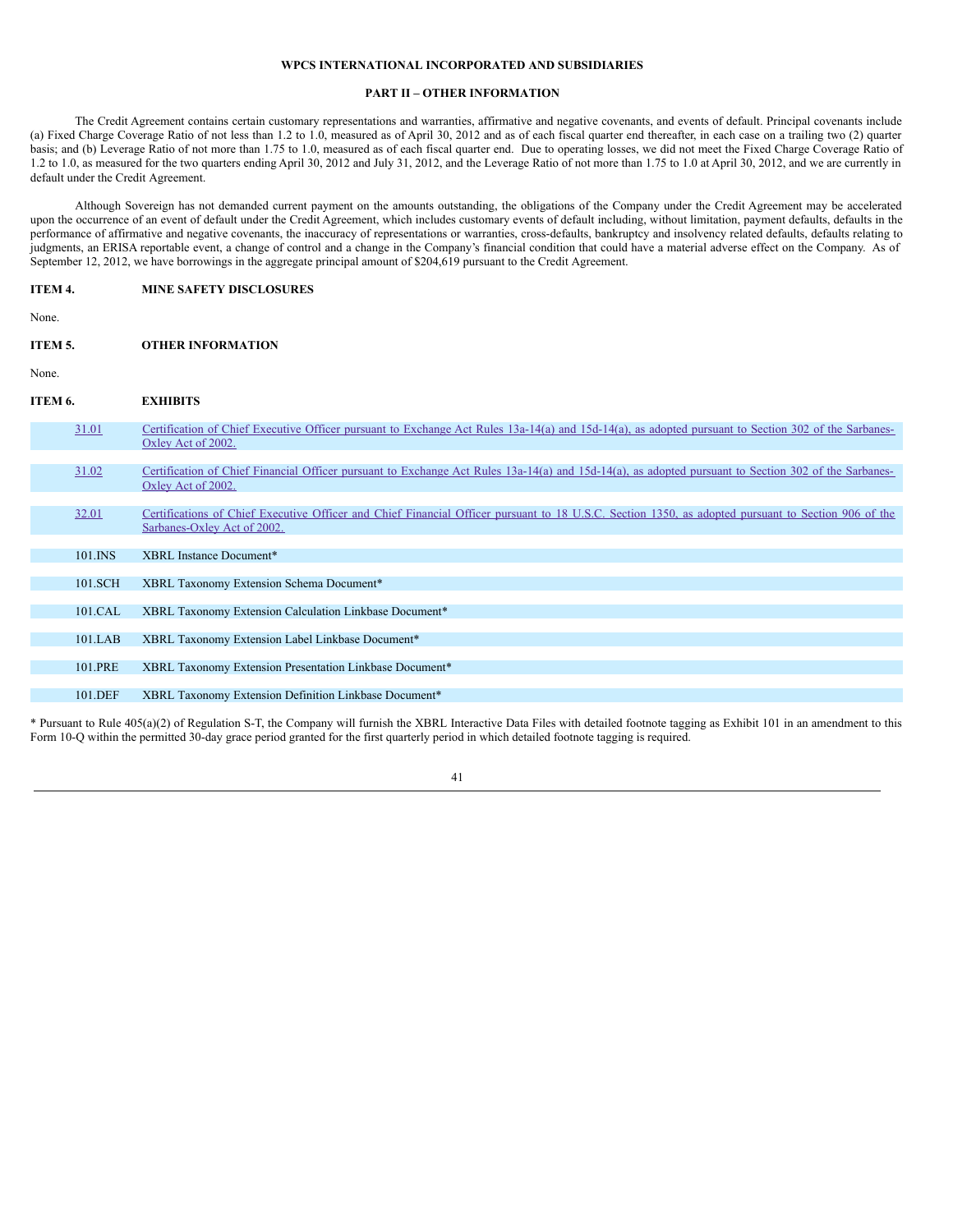## **SIGNATURES**

Pursuant to the requirements of the Securities Exchange Act of 1934, the registrant has duly caused this report to be signed on its behalf by the undersigned, thereunto duly authorized.

## **WPCS INTERNATIONAL INCORPORATED**

Date: September 14, 2012 **By:** /s/ *JOSEPH HEATER* 

Joseph Heater Chief Financial Officer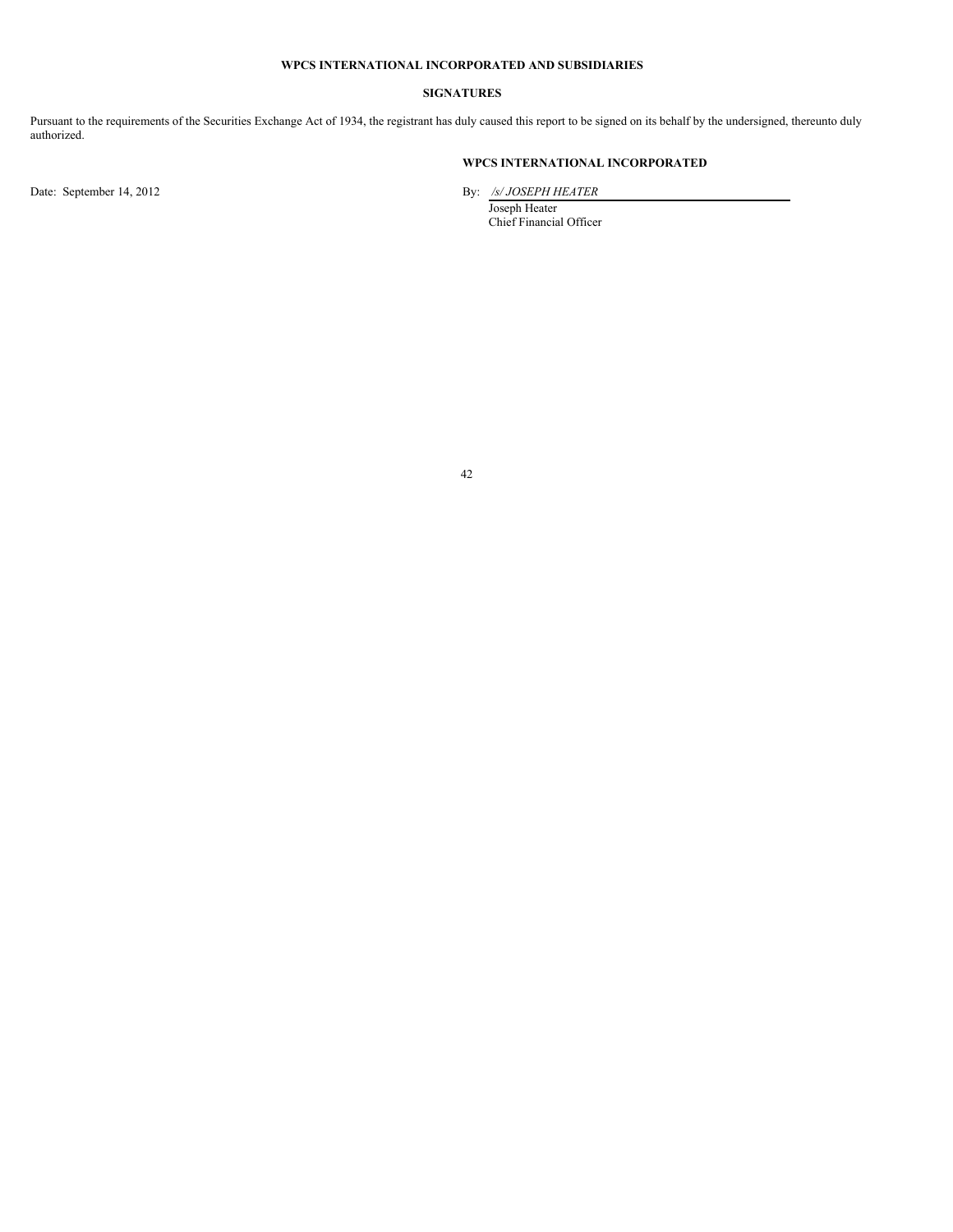## **WPCS INTERNATIONAL INCORPORATED OFFICER'S CERTIFICATE PURSUANT TO SECTION 302**

I, Andrew Hidalgo, certify that:

- 1. I have reviewed this quarterly report on Form 10-Q of WPCS International Incorporated;
- 2. Based on my knowledge, this report does not contain any untrue statement of a material fact or omit to state a material fact necessary to make the statements made, in light of the circumstances under which such statements were made, not misleading with respect to the period covered by this report;
- 3. Based on my knowledge, the financial statements, and other financial information included in this report, fairly present in all material respects the financial condition, results of operations and cash flows of the registrant as of, and for, the periods presented in this report;
- 4. The registrant's other certifying officer and I are responsible for establishing and maintaining disclosure controls and procedures (as defined in Exchange Act Rules 13a-15(e) and 15d-15(e)) and internal control over financial reporting (as defined in Exchange Act Rules 13a-15(f) and 15d-15(f)) for the registrant and have:

(a) Designed such disclosure controls and procedures, or caused such disclosure controls and procedures to be designed under our supervision, to ensure that material information relating to the registrant, including its consolidated subsidiaries, is made known to us by others within those entities, particularly during the period in which this report is being prepared;

(b) Designed such internal control over financial reporting, or caused such internal control over financial reporting to be designed under our supervision, to provide reasonable assurance regarding the reliability of financial reporting and the preparation of financial statements for external purposes in accordance with generally accepted accounting principles;

(c) Evaluated the effectiveness of the registrant's disclosure controls and procedures and presented in this report our conclusions about the effectiveness of the disclosure controls and procedures, as of the end of the period covered by this report based on such evaluation; and

(d) Disclosed in this report any change in the registrant's internal control over financial reporting that occurred during the registrant's most recent fiscal quarter (the registrant's fourth fiscal quarter in the case of an annual report) that has materially affected, or is reasonably likely to materially affect, the registrant's internal control over financial reporting; and

5. The registrant's other certifying officer(s) and I have disclosed, based on our most recent evaluation of internal control over financial reporting, to the registrant's auditors and the audit committee of the registrant's board of directors (or persons performing the equivalent functions):

(a) All significant deficiencies and material weaknesses in the design or operation of internal control over financial reporting which are reasonable likely to adversely affect the registrant's ability to record, process, summarize and report financial information; and

(b) Any fraud, whether or not material, that involves management or other employees who have a significant role in the registrant's internal controls over financial reporting.

Date: September 14, 2012

/s/ ANDREW HIDALGO

<span id="page-42-0"></span>Andrew Hidalgo Chief Executive Officer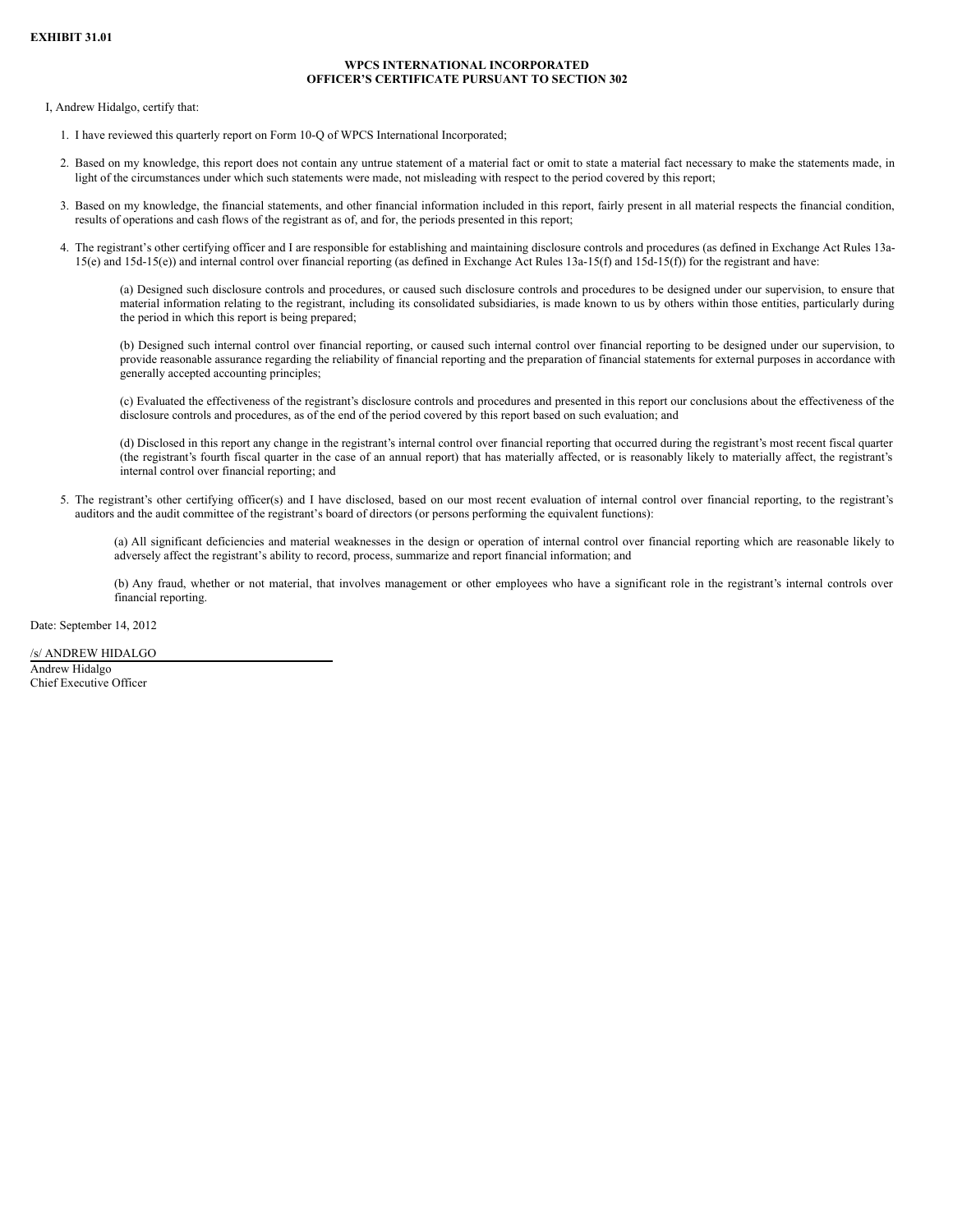## **WPCS INTERNATIONAL INCORPORATED OFFICER'S CERTIFICATE PURSUANT TO SECTION 302**

I, Joseph Heater, certify that:

- 1. I have reviewed this quarterly report on Form 10-Q of WPCS International Incorporated;
- 2. Based on my knowledge, this report does not contain any untrue statement of a material fact or omit to state a material fact necessary to make the statements made, in light of the circumstances under which such statements were made, not misleading with respect to the period covered by this report;
- 3. Based on my knowledge, the financial statements, and other financial information included in this report, fairly present in all material respects the financial condition, results of operations and cash flows of the registrant as of, and for, the periods presented in this report;
- 4. The registrant's other certifying officer and I are responsible for establishing and maintaining disclosure controls and procedures (as defined in Exchange Act Rules 13a-15(e) and 15d-15(e)) and internal control over financial reporting (as defined in Exchange Act Rules 13a-15(f) and 15d-15(f)) for the registrant and have:

(a) Designed such disclosure controls and procedures, or caused such disclosure controls and procedures to be designed under our supervision, to ensure that material information relating to the registrant, including its consolidated subsidiaries, is made known to us by others within those entities, particularly during the period in which this report is being prepared;

(b) Designed such internal control over financial reporting, or caused such internal control over financial reporting to be designed under our supervision, to provide reasonable assurance regarding the reliability of financial reporting and the preparation of financial statements for external purposes in accordance with generally accepted accounting principles;

(c) Evaluated the effectiveness of the registrant's disclosure controls and procedures and presented in this report our conclusions about the effectiveness of the disclosure controls and procedures, as of the end of the period covered by this report based on such evaluation; and

(d) Disclosed in this report any change in the registrant's internal control over financial reporting that occurred during the registrant's most recent fiscal quarter (the registrant's fourth fiscal quarter in the case of an annual report) that has materially affected, or is reasonably likely to materially affect, the registrant's internal control over financial reporting; and

5. The registrant's other certifying officer(s) and I have disclosed, based on our most recent evaluation of internal control over financial reporting, to the registrant's auditors and the audit committee of the registrant's board of directors (or persons performing the equivalent functions):

(a) All significant deficiencies and material weaknesses in the design or operation of internal control over financial reporting which are reasonable likely to adversely affect the registrant's ability to record, process, summarize and report financial information; and

(b) Any fraud, whether or not material, that involves management or other employees who have a significant role in the registrant's internal controls over financial reporting.

Date: September 14, 2012

/s/ JOSEPH HEATER Joseph Heater

<span id="page-43-0"></span>Chief Financial Officer